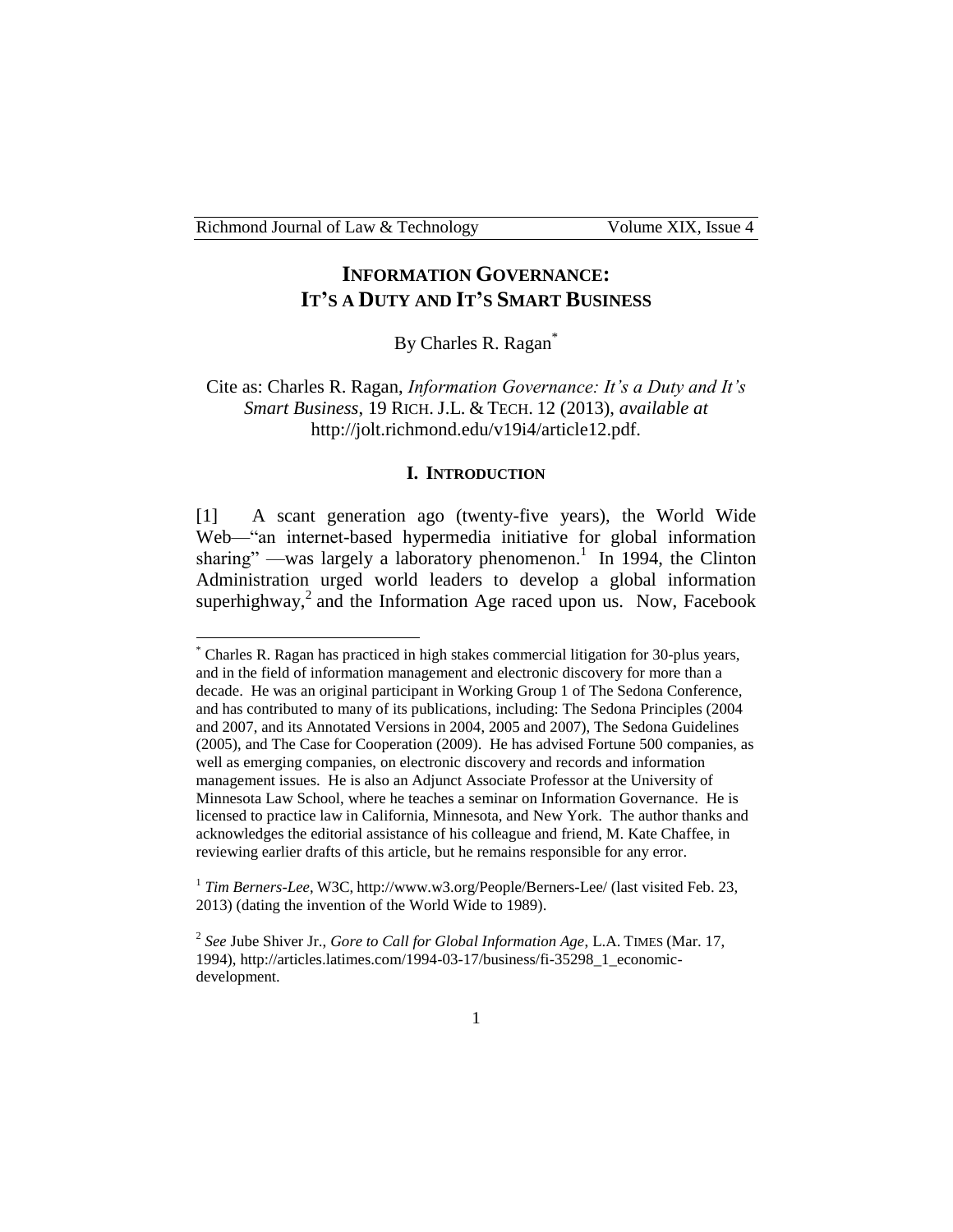has more than one billion accounts and most of us are constantly deluged by volumes of electronic information through e-mail, texts, social media, the Internet, cable systems, and others.

[2] Information is among the most valuable assets for most organizations—public or private. For some, the value may lie in priceless intellectual property, such as patents or trade secrets. For others, it may be a customer database built up over decades of sales or the brainchild of a Harvard student aggregating faces. For still others, it may be complex workflows or systems for transmitting demand for power from individual customers onto a regional grid for the distribution of electricity. Last but not least, and increasingly so, it may be a set of algorithms for assessing vast volumes of data and discerning what trades are most likely to succeed, or what products may appeal to a customer with discretionary income.

[3] For most of the Information Age, it has been relatively risk-free to allow these volumes of information to accumulate—even after their normal useful life – because storage devices have been cheap. In fact, the cost of unit storage declined approximately ninety-nine percent from 2000 to  $2010$ .<sup>3</sup> So far, as the saying goes, this is "all good." But recently, three important caveats have injected themselves into that bromide. First, the total worldwide costs to store and manage the ever increasing volumes of information being generated and retained in organizations are *increasing*. 4 The increase in volumes is truly staggering. It was estimated in 2011 that

<sup>3</sup> Barclay T. Blair, *Today's PowerPoint Slide: The Origin of Information Governance By the Numbers*, BARCLAY T**.** BLAIR (Oct. 28, 2010),

http://barclaytblair.com/2010/10/28/origins-of-information-governance-powerpoint/ (referring to data from the IDC *Quarterly Storage Software Tracker*, *Worldwide Quarterly Disk Storage Tracker* and *Costs of Hard Drives 1956 – 2010*).

<sup>&</sup>lt;sup>4</sup> See id. While the worldwide expenditures on storage hardware remained the same, expenditures on storage software more than doubled between 2000 and 2010.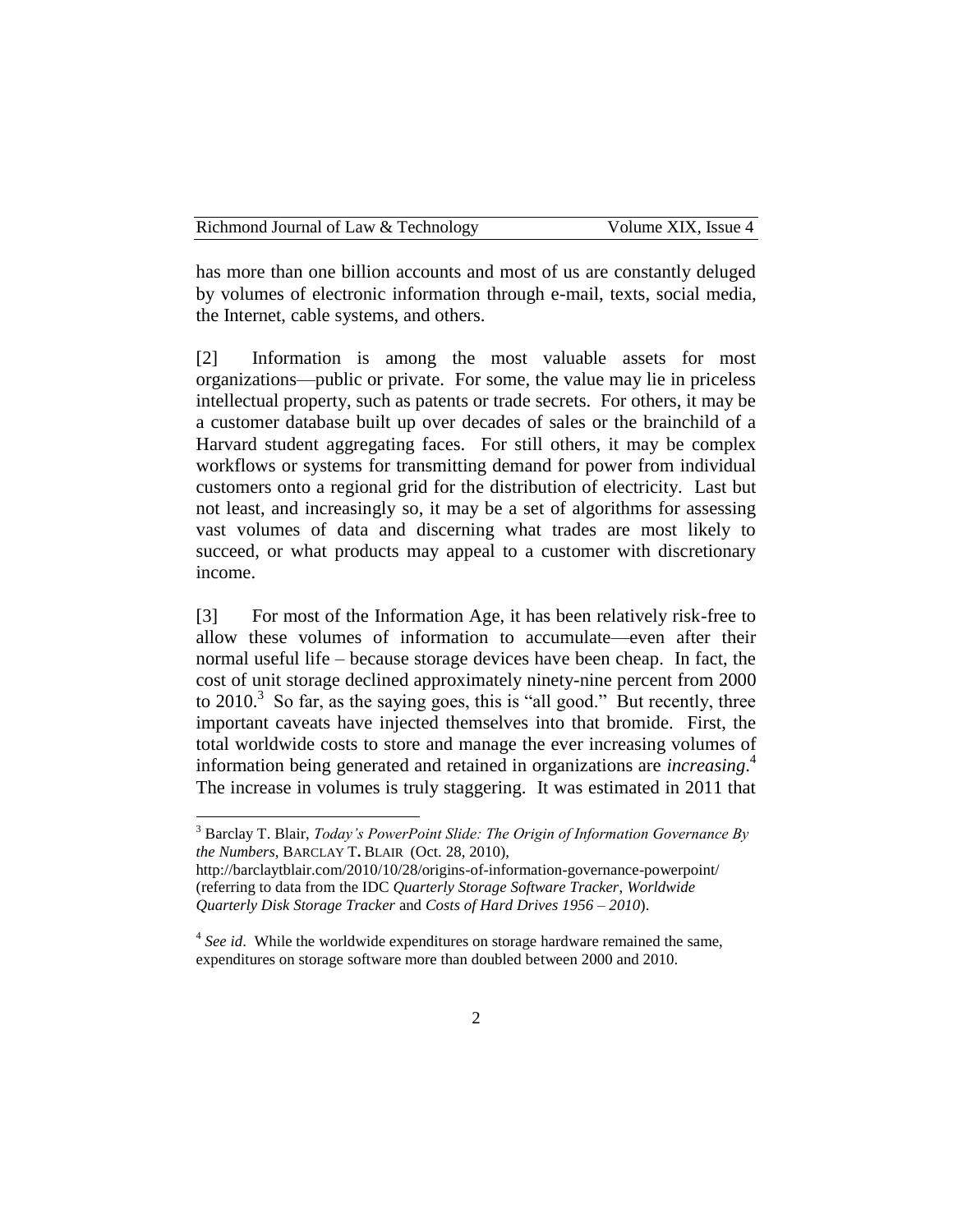ninety percent of the data in the world had been created in the prior two years and for most organizations, information volume doubles every eighteen to twenty-four months. $5$ 

[4] Second, absent investment in costly search technologies capable of federated searches across platforms and storage containers, these volumes of information may jeopardize the organization's ability to retrieve valuable information efficiently such that strategic opportunities are lost. Third, if information is retained past its useful life (*i.e.,* after its business function is fulfilled and while there is no other legal obligation to keep it), that information could be subject to future requests in litigation or governmental investigation.<sup>6</sup> As a recent article notes, while the basic cost to manage a terabyte of information may be about \$5,000, if that terabyte is retained unnecessarily and becomes the subject of discovery (and collection, processing, analysis, and review), that unneeded data may cost the organization an extra  $$15,000$ .<sup>7</sup> For an organization that has petabytes of information (roughly 1,000 times a terabyte), or in the case of our

<sup>5</sup> DEIDRE PAKNAD & RANI HUBLOU, CGOC, INFORMATION LIFECYCLE GOVERNANCE LEADER REFERENCE GUIDE 5 (2012), *available at* https://www.cgoc.com/files/CGOC\_ILG\_LeaderReferenceGuide.pdf.

<sup>6</sup> *See* Thomas M. Jones et al., *Going Global: Mapping an International Records Retention Strategy*, ZASIO ENTERPRISES 2, http://www.zasio.com/pdfs/consulting\_goingglobal.pdf (last visited Feb. 24, 2013).

<sup>7</sup> Jake Frazier & Anthony Diana, '*Hoarders': The Corporate Data Edition*, LAW TECH. NEWS (Dec. 19, 2012),

http://www.law.com/jsp/lawtechnologynews/PubArticleLTN.jsp?id=1202581938140&H oarders The Corporate Data Edition&slreturn=20130109125622. Actually, the number cited in the article is probably low, as the author's calculation appears to assume equal volumes are collected, processed, and reviewed; when in fact far more data is collected and processed than is reviewed.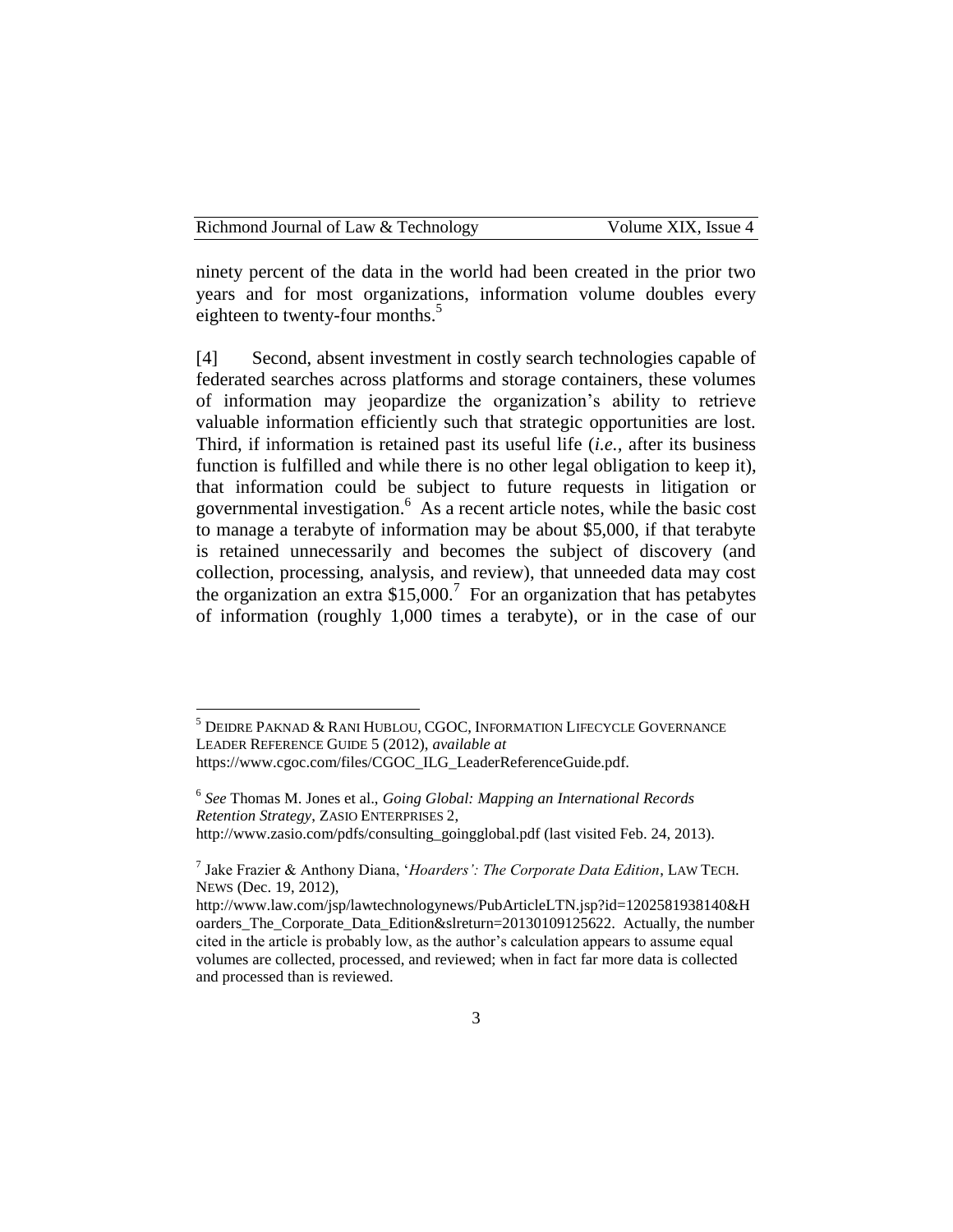largest organizations, scores of petabytes, the "electronic discovery tax" poses a horrific and unnecessary risk.<sup>8</sup>

[5] For some in senior management (*i.e.*, those in the Boomer generation), the problem of unnecessary data causing substantial costs in litigation will sound familiar. In fact, as a result of expensive paper discovery experiences in the 1970s and 1980s, many organizations developed policies falling under the euphemistic label of "document retention" or "record retention" policies. <sup>9</sup> Under these policies, an organization established how long they *had* to keep certain information due to laws or regulations, how long they *wanted* to keep information due to business value or need, and destroyed what they did not have or want to keep.<sup>10</sup> The Supreme Court famously ruled in *Arthur Andersen*, a case that grew out of the Enron scandal, that such policies are perfectly lawful.<sup>11</sup> In fact, the Court in that case recognized that such policies are "created in part to keep certain information from getting into the hands of others, including the Government," and stated that a manager may instruct his employees to comply with a valid document retention policy under normal circumstances.<sup>12</sup> In the day of paper records, relatively small

<sup>10</sup> *See id.* at 5.

 $11$  Arthur Andersen LLP v. United States, 544 U.S. 696, 704 (2005).

<sup>&</sup>lt;sup>8</sup> For an organization with 40 petabytes of data under management, the potential "tax" would be \$600 million! (40 *times* 1,000 *times* \$15,000 = \$600,000,000).

<sup>9</sup> *Cf.* STEVE PALOMINO & ART VANCIL, AICPA, A PRACTICE AID FOR RECORDS RETENTION (2012), *available at*

http://www.aicpa.org/InterestAreas/InformationTechnology/Resources/BusinessIntelligen ce/DownloadableDocuments/Records\_Retention\_Mktg.pdf (discussing the importance of record retention policies and suggesting practice tips for implementing such policies).

<sup>&</sup>lt;sup>12</sup> *Id.* Once litigation or government inquiry is reasonably anticipated, however, one ventures into the realm of circumstances that are not "normal." *See, e.g.*, Hynix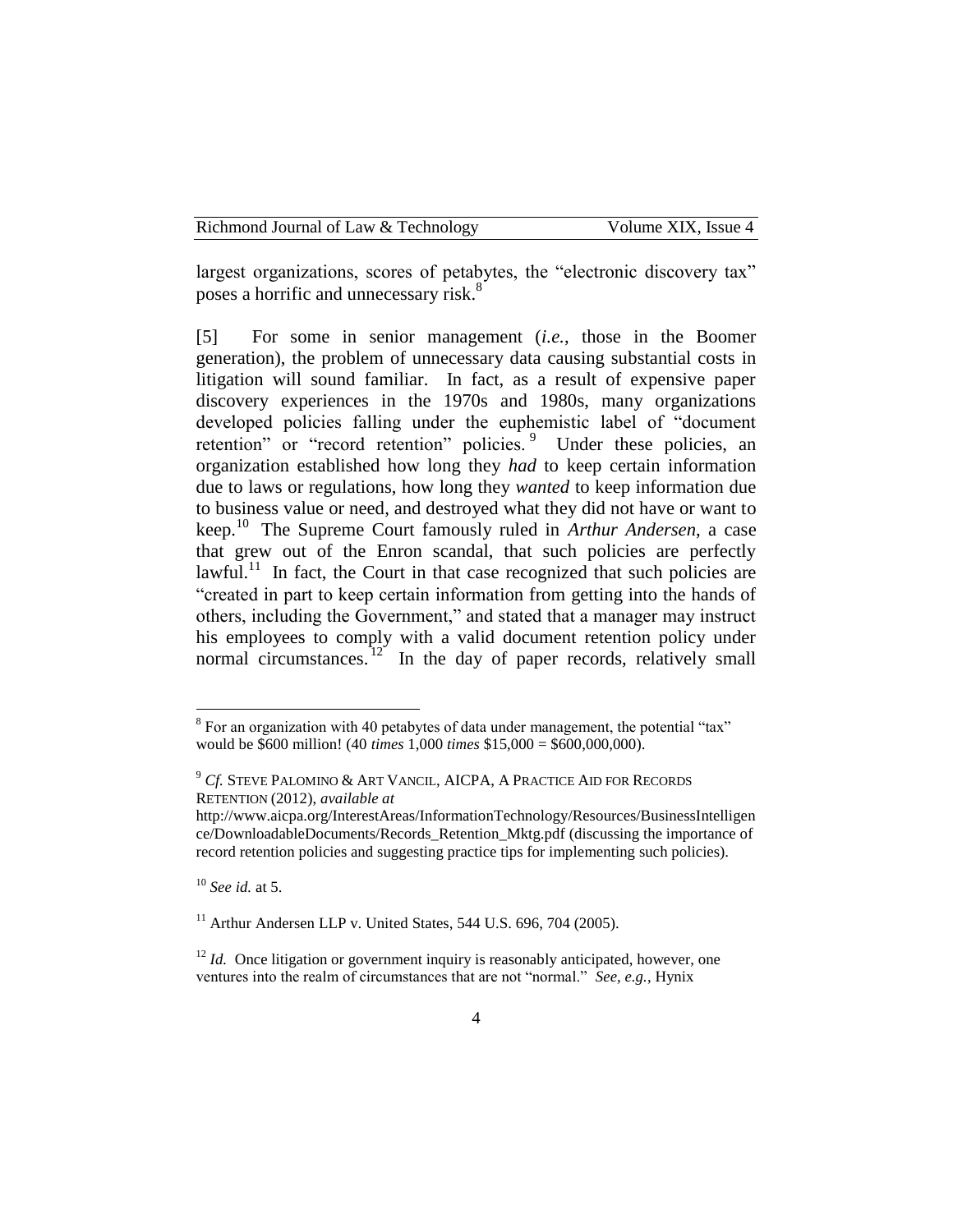staffs with administrative assistance in local offices could administer such policies.

[6] By the late 1980s and early 1990s, however, competitive pressures of globalization forced many organizations in the United States to go lean; consequently, many records functions were cut as expendable.<sup>13</sup> More problematic, however, were the advent of the Information Age and the proliferation of "road warriors" who wanted all of their potentially relevant files stored on their laptops. Few organizations took immediate steps to update their retention policies to account for the influx of electronic records. Further, in those organizations that sought to maintain "retention" policies for all information regardless of the media, those developments turned most employees into *de facto* records managers without any additional compensation or training in the discipline.<sup>14</sup> Some workers tried to remain faithful to the policies, but as the volumes exploded in recent years, knowledge workers were spending more than a quarter of their time managing e-mail.<sup>15</sup> In a competitive global economy,

Semiconductor, Inc. v. Rambus, Inc., 645 F.3d 1336, 1344 (Fed. Cir. 2011); Micron Tech., Inc. v. Rambus, Inc*.,* 645 F.3d 1311, 1319 (Fed. Cir. 2011).

<sup>14</sup> *See* R. Thomas Howell & Rae N. Cogar, *Records Retention – An Essential Part of Corporate Compliance*, *in* RECORD RETENTION AND DESTRUCTION CURRENT BEST PRACTICES 1, 4 (Am. Bar Ass'n ed., 2003), *available at*  http://www.americanbar.org/content/dam/aba/migrated/buslaw/newsletter/0021/materials /recordretention.authcheckdam.pdf (noting a widely applied rule that the creator of electronic documents has the responsibility for retaining the document).

<sup>15</sup> Published estimates range from 28% to 50%. *Compare* Laura Vanderkam, *Stop Checking Your Email, Now.*, CNN MONEY (Oct. 8, 2012, 11:14 AM), http://management.fortune.cnn.com/2012/10/08/stop-checking-your-email-now/, *with*  Courtney Rubin, *Study: Employees Are Unproductive Half the Day*, INC. (Mar. 2, 2011),

<sup>13</sup> *Cf.* Jones et al., *supra* note 6 ("An organization's goal should be to retain *only* those records needed to conduct business, to comply with the law . . . and to reasonably preserve archival documentation.") (emphasis added).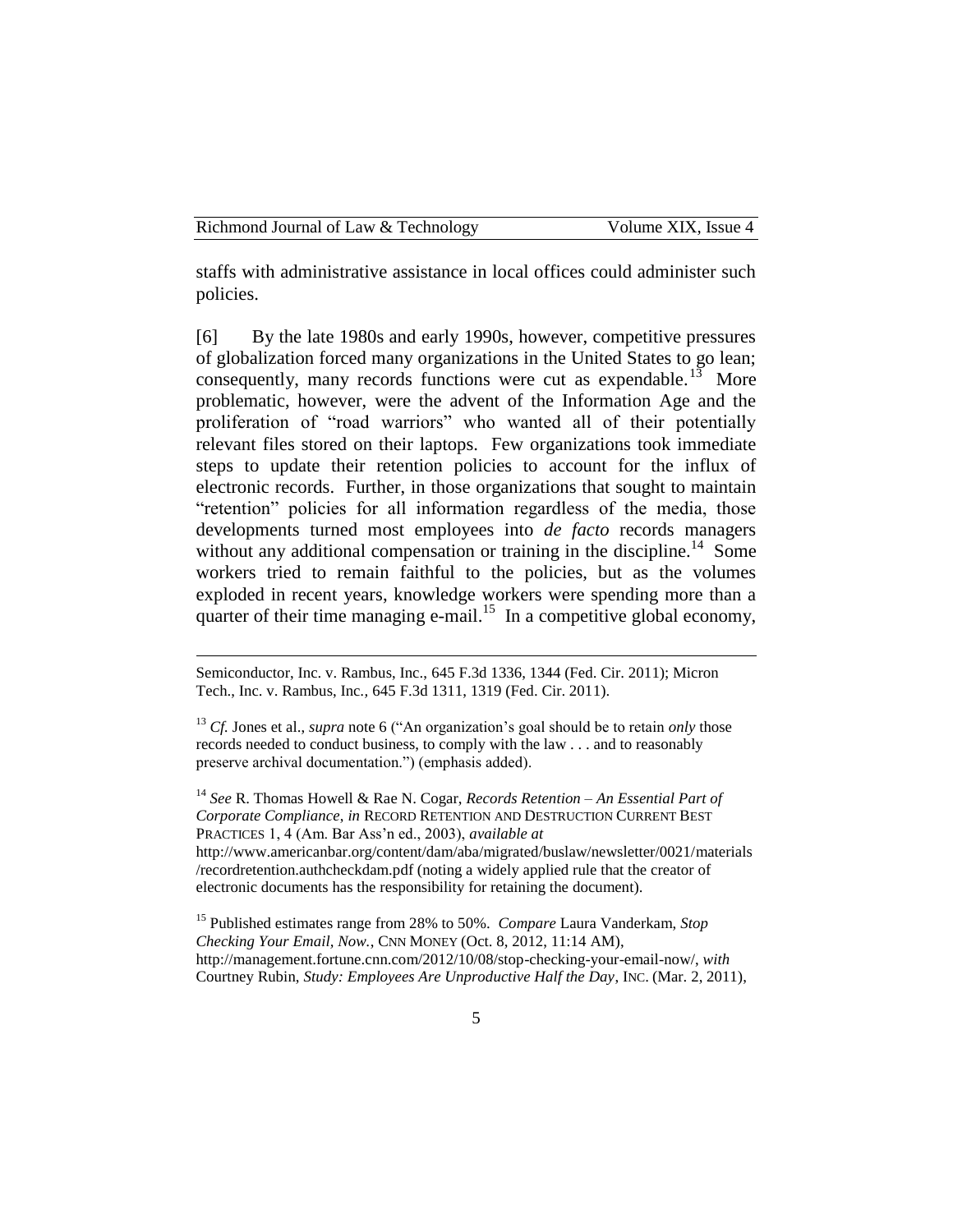this is a not a model of efficiency. As Jason Baron, the 2011 recipient of the prestigious Emmett Leahy award, persuasively urged, "[W]e need to declare an official end to the end-user being expected to act as *de facto* records manager."<sup>16</sup>

[7] The glut of information arriving randomly also interferes with productivity. One study showed that, on average, knowledge workers are interrupted every three minutes and it takes a half hour to return to the preinterruption level of concentration.<sup>17</sup> This is no small problem. Indeed, the problem has led senior researchers at some of the world's leading technology companies to form (and incorporate) the Information Overload Research Group.<sup>18</sup>

[8] Another exacerbating factor in the modern organization is that some users who are newer to the workplace have not received training about the risks of quickly (and informally) generating information that might prove problematic for the organization in litigation.<sup>19</sup>

<sup>17</sup> *See* L. Gordon Crovitz, *The Information Age: Unloading Information Overload*, WALL ST. J., July 7, 2008, at A11.

<sup>18</sup> *See id.*; *About IORG*, INFO. OVERLOAD RES. GROUP, http://iorgforum.org/about-iorg/ (last visited Feb. 20, 2013).

<sup>19</sup> *Cf.* Teresa Schoch, *Turning the Ship Around with Four-Generation Crew*, INFO. MGMT. MAG., July-Aug. 2012, at 28 (noting the importance for younger generations to realize "how critical the implementation of record capture procedures is to the organization's long-term well-being").

http://www.inc.com/news/articles/201103/workers-spend-half-day-beingunproductive.html (finding that employees at small and medium-sized businesses spend half their day working un unproductive tasks such as filtering information and correspondence).

<sup>16</sup> *See* Jason R. Baron, Acceptance of the 2011 Emmett Leahy Award 7 (Sept. 15, 2011), *available at* http://www.emmettleahyaward.org/uploads/Proceedings\_2011.pdf.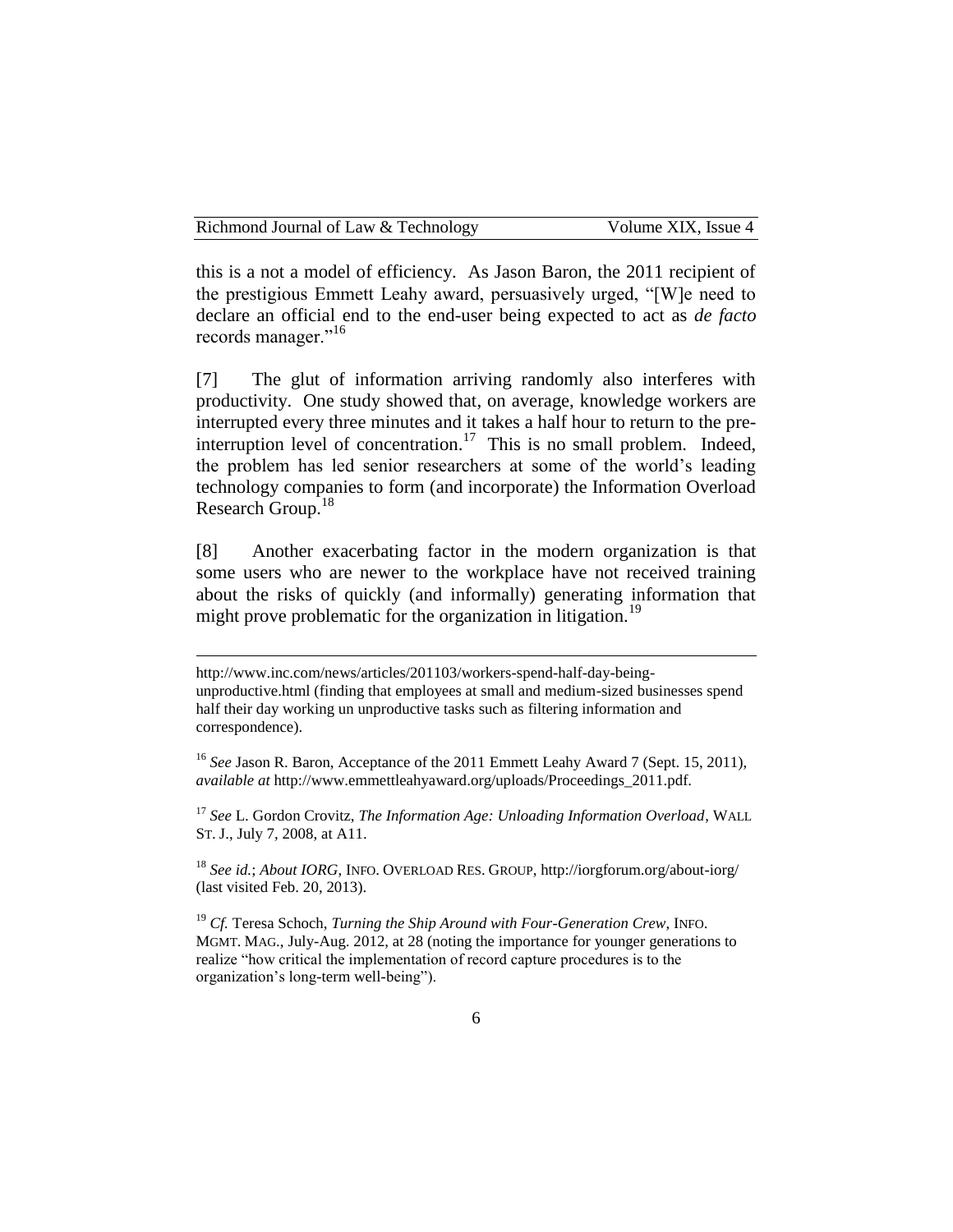[9] Finally, the challenge of dealing with information in the modern organization is a dynamic, not stationary, target because the technologies that generate and deliver information are constantly changing. Witness, for example, the quick sprint from paper documents and phone-message slips, to e-mail and voicemail, through universal messaging, or instant messaging and chat, and to Facebook, LinkedIn, and Twitter. $^{20}$ 

[10] Something new—and at least a *little* different—is needed if we are to avoid what Baron and others have called "the coming 'digital Dark Ages'" in which we cannot see clear paths forward due to the glut of information before us. $^{21}$  Thus far, those who labor principally in the fields of law and records management have started to discuss these issues, but have found difficulty gaining traction or budget, usually for want of either a champion or a clear business case with an indisputable return on investment. As discussed below, senior management in all organizations and corporate boards of directors need to recognize that assessing and overseeing management of the risks posed by information overload *is* a necessary part of their existing duties.

#### **II. THE FOUNDATIONS OF THE DUTIES**

[11] The board of directors of a corporation is generally responsible for overseeing the business of and helping to set strategy for the corporation so as to minimize unnecessary risks. Senior management is generally responsible for managing the company and executing in accordance with the organization's strategic direction. Board members have fiduciary

<sup>20</sup> Even Pope Benedit XVI was on Twitter—in eight languages. *See* Gaia Pianigiani & Rachel Donadio, *Twitter Has a New User: The Pope,* N.Y. TIMES (Dec. 3, 2012),

http://www.nytimes.com/2012/12/04/world/europe/follow-the-pope-on-twitterhe-follows-no-one.html?\_r=0. Pope Francis has also joined Twitter. *See Pope Francis*, TWITTER, twitter.com/Pontifex (last visited May 13, 2013).

 $\overline{\phantom{a}}$ 

<sup>21</sup> Jason R. Baron, *supra* note 16, at 8.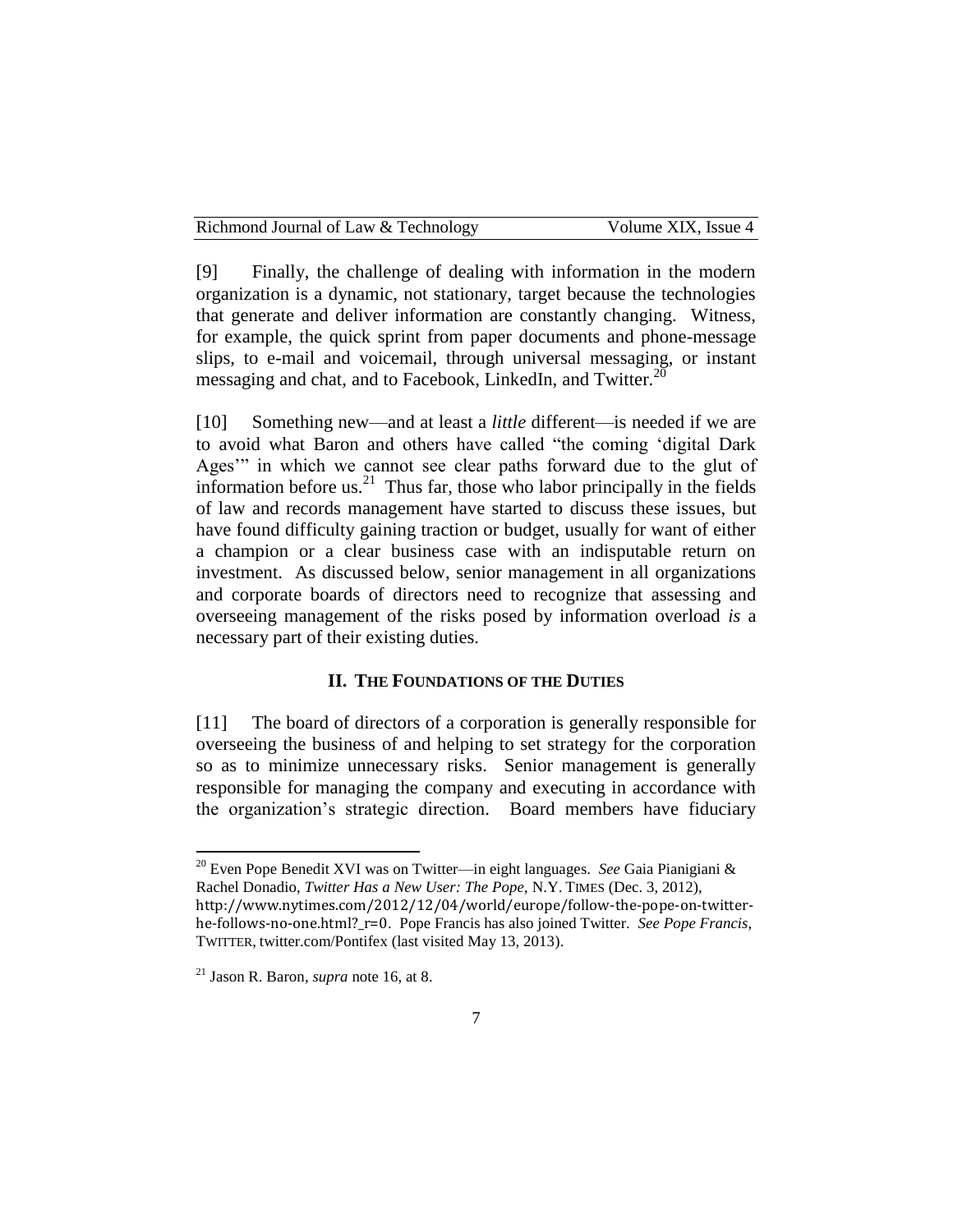duties to the owners of the corporation (its shareholders), which include the duty of care, the duty to remain informed, and the duty of loyalty, as typically circumscribed by the so-called "business judgment rule."<sup>22</sup>

[12] Several courts have elaborated on these duties in factual circumstances not stemming from an organization's management of information-related issues, but in terms that are directly relevant to the current state of information governance in many organizations.<sup>23</sup> The principles thus enunciated raise the specter of potential liability if officers and directors utterly fail to ensure the adequacy of information systems. For example, in *Caremark International Inc. Derivative Litigation*, plaintiffs claimed that "directors allowed a situation to develop and continue which exposed the corporation to enormous legal liability and that in doing so they violated a duty to be active monitors of corporate performance."<sup>24</sup> The Delaware Chancery Court, noting that the theory advanced was "possibly the most difficult theory in corporation law upon which a plaintiff might hope to win a judgment," nonetheless agreed that director liability for breach of the duty of care could arise either from a board decision that resulted in loss or "from an *unconsidered failure of the board to act* in circumstances in which due attention would, arguably, have prevented the  $loss.^{325}$  In discussing the "business judgment rule" limitations on these principles, Chancellor Allen concluded, in line with Judge Learned Hand's analysis, "the core element of any corporate law duty of care inquiry [is] *whether there was good faith effort to be informed* 

<sup>25</sup> *Id.*

l

<sup>22</sup> *In re* Caremark Int'l Inc. Derivative Litig., 698 A.2d 959, 967-68 (Del. Ch. 1996). Under the business judgment rule, directors are generally insulated if they have considered an issue in good faith or through a rational and informed process.

<sup>23</sup> *See generally id.*; *in re* Abbott Labs. Derivative S'holder Litig., 325 F.3d 795 (7th Cir. 2003).

<sup>24</sup> .*See* 698 A.2d at 967.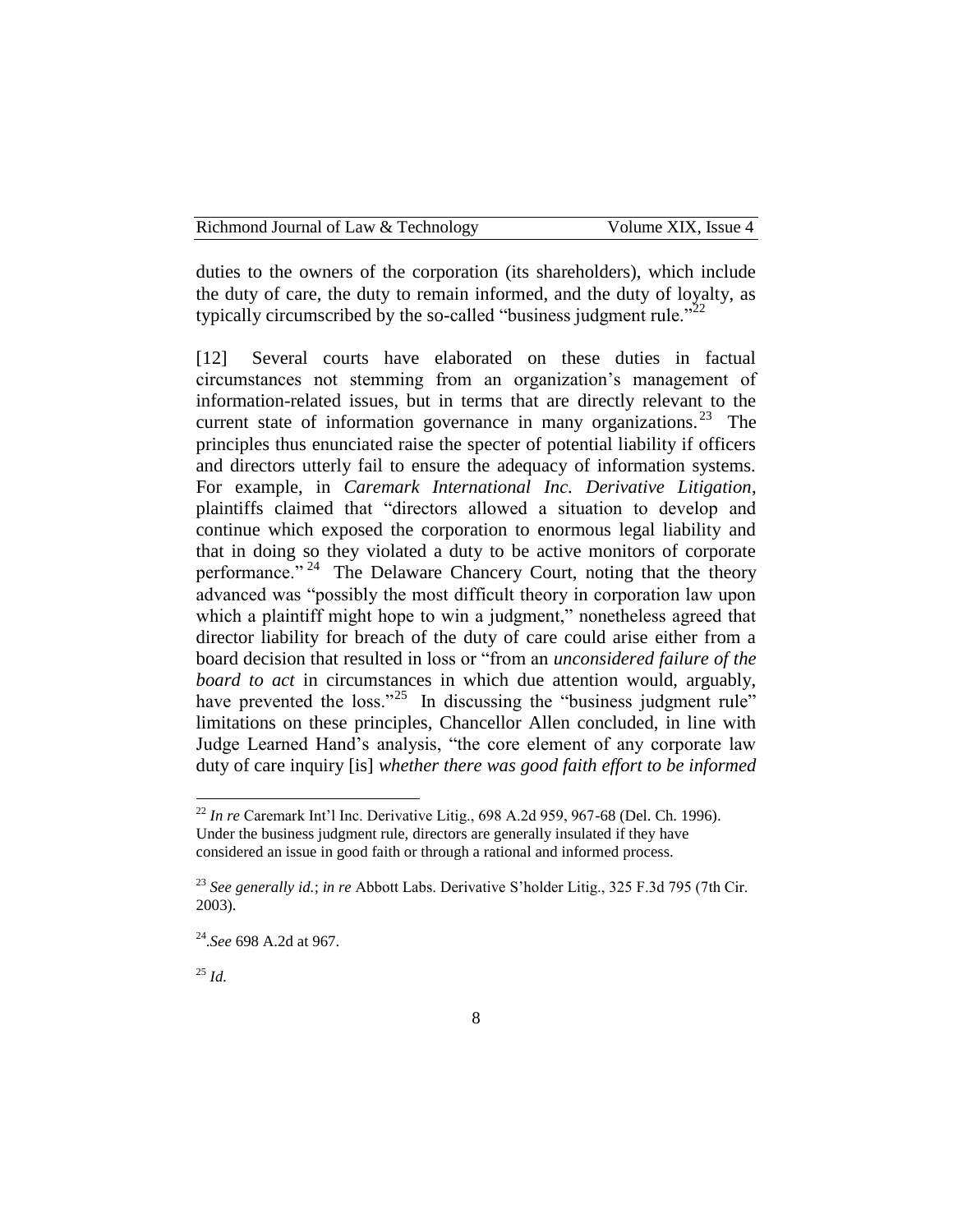*and exercise judgment*."<sup>26</sup> With respect to potential liability for failure to monitor, Chancellor Allen stated:

[A] director's obligation includes a duty to attempt in good faith to assure that a corporate information and reporting system, which the board concludes is adequate, exists, and that failure to do so under some circumstances may, in theory at least, render a director liable for losses caused by non-compliance with applicable legal standards. $^{27}$ 

[13] In the years since *Caremark* was decided, much has happened in the world of corporate governance. The case has been cited more than  $3,000$  times;  $^{28}$  many courts have embraced the decision, a few have commented negatively or distinguished the case, and some have found on the facts before them the "unconsidered failure of the board to act" required for liability.<sup>29</sup>

[14] Perhaps even more important, Americans have already witnessed two separate periods of corporate malfeasance in this century. The first of

<sup>26</sup> *Id.* at 968 (citing Barnes v. Andrews, 298 F. 614, 618 (S.D.N.Y. 1924)) (emphasis added). In *Barnes*, Judge Learned Hand noted that directors are not specialists; rather, they are "the general advisors of the business, and if they faithfully give such ability as they have to their charge, it would not be lawful to hold them liable." *Barnes*, 298 F. at 618.

<sup>27</sup> 698 A.2d at 970. The *Caremark* court concluded that the board had followed procedures to inform themselves regarding contracts with health care providers, so as to be protected by the business judgment rule, and approved the settlement in issue.

 $28$  As of April 23, 2013, Westlaw's Keycite shows 3,234 citations to the case, including 260 cases.

<sup>29</sup> *E.g.*, *In re* Abbott Lab. Derivative S'holder Litig., 325 F.3d 795, 808-809 (7th Cir. 2003) (finding that six years of noncompliance established lack of good faith).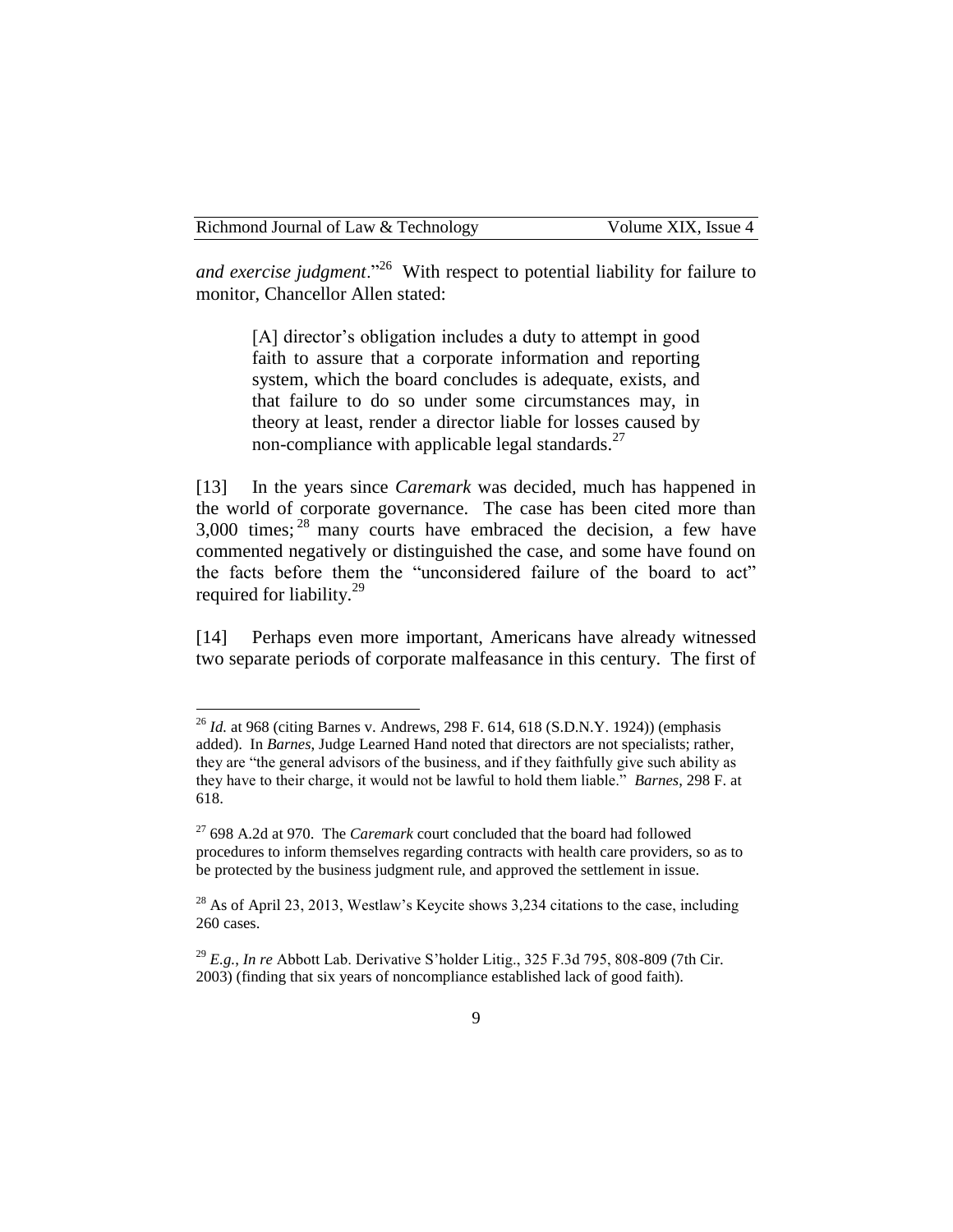Richmond Journal of Law & Technology Volume XIX, Issue 4

these periods included such fiascos as Enron and WorldCom $30$  while the second stemmed from the overvaluation and trading of subprime mortgages, which led to the demise of several major financial institutions and the global financial crisis of  $2008$ .<sup>31</sup> Both led to outcries for heightened scrutiny on corporate America and each led to new legislation imposing new requirements on corporations. The first led to the passage of the Sarbanes-Oxley legislation<sup>32</sup> and the second led to the passage of the Dodd-Frank legislation. $33$ 

[15] Posed squarely, the issue is whether the risks attending information systems in the modern enterprise are such that directors and senior management may safely ignore them and fail to take steps to enhance

<sup>32</sup> *See generally* Sarbanes-Oxley Act of 2002, Pub. L. No. 107-204, 116 Stat. 745 (2002).

 $\overline{\phantom{a}}$ 

<sup>30</sup> *See* MARK JICKING & BOB LYKE, CONG. RES. SERV., RS21253, WORLDCOM: THE ACCOUNTING SCANDAL 1-2 (2002), *available at* http://www.iwar.org.uk/newsarchive/crs/13384.pdf.

<sup>31</sup> *See generally*, KATALINA M. BIANCO, CCH, THE SUBPRIME LENDING CRISIS: CAUSES AND EFFECTS OF THE MORTGAGE MELTDOWN (2008), *available at*  http://www.business.cch.com/bankingfinance/focus/news/Subprime\_WP\_rev.pdf.

<sup>33</sup> *See generally* Dodd-Frank Wall Street Reform and Consumer Protection Act, Pub. L. No. 111-203, 124 Stat. 1376 (2010). The act applies not just to financial institutions, but to all organizations doing business in the financial, capital, and credit markets, including energy companies, electric and natural gas utilities, chemical companies, mining and mineral companies, airlines, agribusinesses, and consumer products companies. *See* Fred Pulzello & Sonali Bhavsar, *Dodd-Frank Act Puts Focus on Information Governance*, INFO. MGMT. MAG., Nov.-Dec. 2011, at 42, *available at* 

http://content.arma.org/IMM/Libraries/Nov-

Dec\_2011\_PDFs/IMM\_1111\_business\_matters\_dodd\_frank\_act\_puts\_focus\_on\_info\_go v.sflb.ashx. As recently as December 2012, the Government Accountability Office estimated that rulemaking under the Dodd-Frank legislation was only half complete. *See Fragmented U.S. Regulatory System Stalls Dodd-Frank Rules-GAO*, REUTERS (Jan. 23, 2013), http://www.reuters.com/article/2013/01/23/financial-regulation-gaoidUSL1N0ASHV320130123.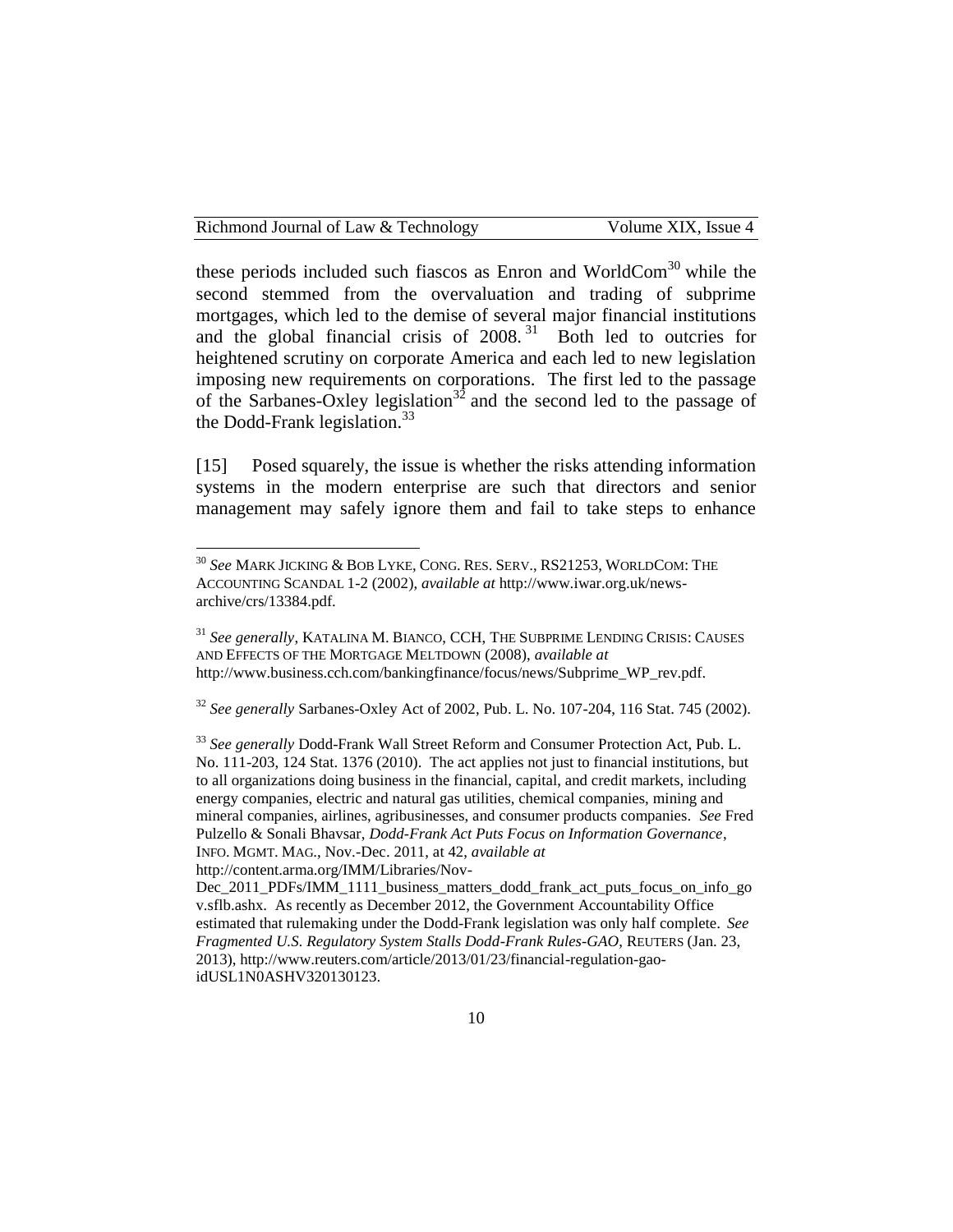information governance processes.  $34$  The short answer, I submit, is a resounding "no." As one commentator observed, "[t]here is no doctrinal reason Caremark claims should not lie in cases in which the corporation suffered losses, not due to a failure to comply with applicable laws, but rather due to lax risk management."<sup>35</sup> The three following sections, respectively, (a) describe those risks,  $36$  which include some conflicting obligations, (b) suggest a logical approach for addressing the risks, and (c) identify the opportunities with existing mechanisms for addressing them.

#### **III. RISKS ASSOCIATED WITH INFORMATION IN THE MODERN ENTERPRISE**

#### **A. The Risks Are Many and Diverse**

 $\overline{\phantom{a}}$ 

[16] The risks associated with information in the modern enterprise are numerous, varied, and conflicting. At the outset, one should also note that almost all information is now created electronically  $37$  and because

 $34$  The problem is not limited to business organizations. Indeed, in a 2011 memorandum on managing government records, President Obama warned that "if records management policies and practices are not updated for a digital age, the surge in information could overwhelm agency systems, leading to higher costs and lost records." Memorandum from President Barack Obama on Managing Gov't Records for Heads of Exec. Dep'ts and Agencies (Nov. 28, 2011), *available at* http://www.whitehouse.gov/the-pressoffice/2011/11/28/presidential-memorandum-managing-government-records*.* The government initiative is certainly needed and welcome, but there should be no mistake that the problem is not limited to a records management issue.

<sup>35</sup> Stephen M. Bainbridge, Caremark *and Enterprise Risk Management*, 34 J. CORP. L. 967, 968 (2009).

<sup>&</sup>lt;sup>36</sup> Bainbridge further observes, "risk management does not differ in kind from legal compliance or accounting controls." *Id.* at 981.

 $37$  Recent estimates suggest that more than ninety-nine percent of all information is now generated electronically. *See* ROBERT M. VERCRUYSSE & GREGORY V. MURRAY,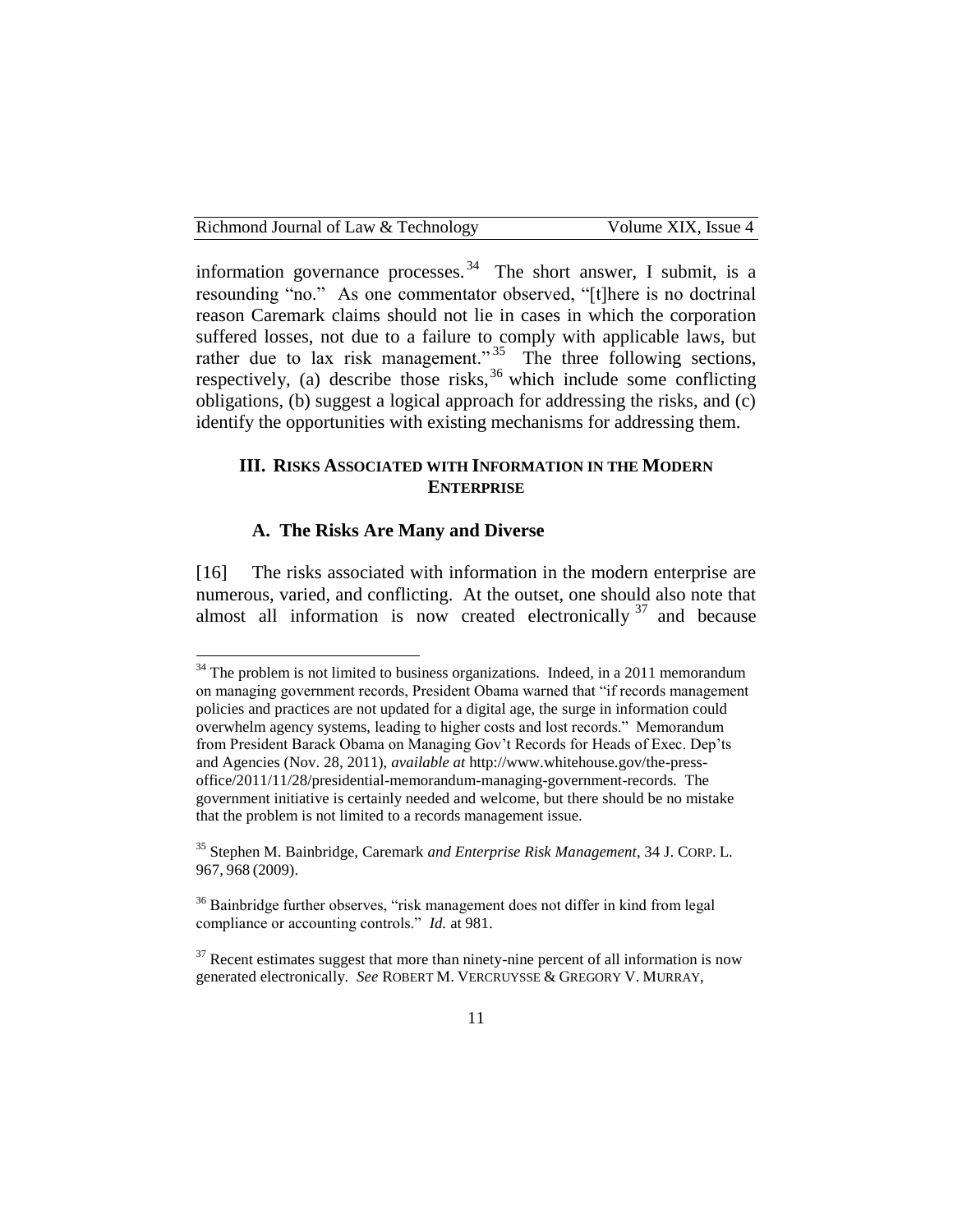electronic information has significant differences from paper documents, former processes and paradigms are no longer 1:1 analogs.<sup>38</sup> Briefly stated, the risks associated with information in the modern enterprise include $39$ :

- Proprietary information. Information that has competitive value must be protected against disclosure or misuse. In most organizations, there will be several levels of confidentiality or protection requiring different treatments (*e.g*., company-private, confidential, highly confidential, etc.). $40$
- Contractually protected information. When considering new business arrangements or technologies, organizations often receive information under the terms of non-disclosure agreements. Such contractual obligations with third parties

l

VERCRUYSSE MURRAY & CALZONE, P.C., ELECTRONICALLY STORED INFORMATION AND THE NEW FEDERAL RULES OF CIVIL PROCEDURE REGARDING DISCOVERY 1 (2007), *available at* http://www.vmclaw.com/articles/3\_Electronic\_discovery.pdf.

<sup>&</sup>lt;sup>38</sup> See generally Introduction to THE SEDONA CONFERENCE®, THE SEDONA PRINCIPLES: BEST PRACTICES RECOMMENDATIONS & PRINCIPLES FOR ADDRESSING ELECTRONIC DOCUMENT PRODUCTION (2nd ed. 2007), https://thesedonaconference.org/downloadpub/81 [hereinafter "The Sedona Principles"] (providing a brief but informative survey of differences between paper and electronic information).

 $39$  This is an illustrative—not an exhaustive—list.

<sup>40</sup> *See Excerpt from Dupont Records Management Guide*, *in* RECORDS RETENTION AND DESTRUCTION CURRENT BEST PRACTICES 22, 28 (Am. Bar Ass'n ed., 2003), available at http://www.americanbar.org/content/dam/aba/migrated/buslaw/newsletter/0021/materials /recordretention.authcheckdam.pdf.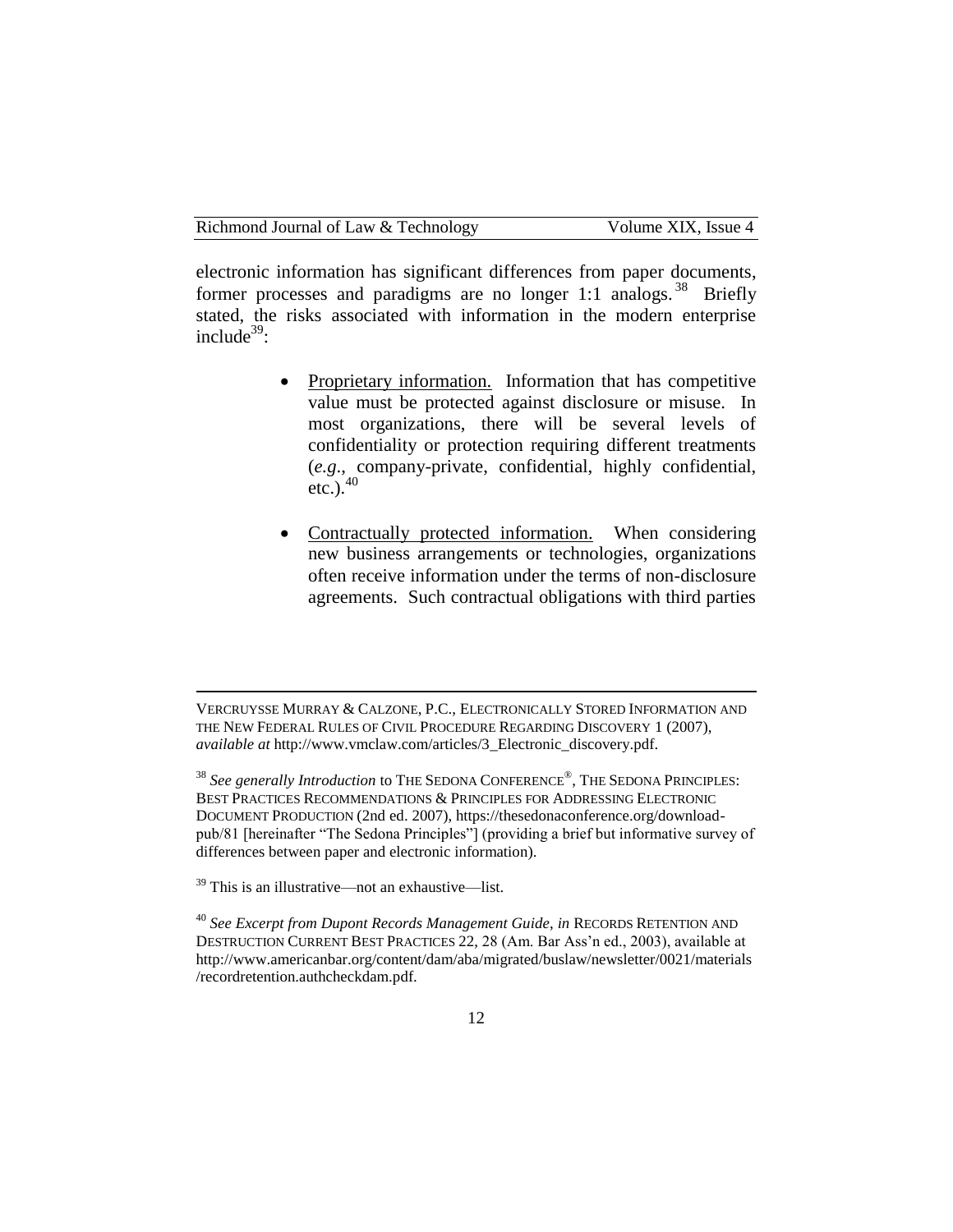also require protection of such information from misuse or theft. $41$ 

- Challenges to sound record keeping practices. Information that has business value to an organization should be maintained in such a manner as to ensure its accuracy, integrity, and availability for later use, but also protected against alteration. Keeping excessive volumes of information, which might not adequately distinguish drafts from finals, undermines these objectives. $42$
- E-Discovery. Information that may be responsive to requests in U.S. litigation or investigation must be identified quickly and preserved once a claim (or inquiry) is reasonably anticipated. $43$
- Challenges in developing and implementing retention policy schedules. Separate from any litigation or investigation obligation to retain information, an organization is required to retain different categories of information for various periods, depending on the jurisdictions where the organization does business and the nature of those businesses. Determining the retention

<sup>41</sup> *See* JERE M. WEBB, A PRACTITIONER'S GUIDE TO CONFIDENTIALITY AGREEMENTS 1 (1985), *available at* http://www.stoel.com/files/confidentialityagreementguide.pdf.

<sup>42</sup> *See generally The Generally Accepted Recordkeeping Principles*, ARMA (Feb. 17, 2013), http://www.arma.org/garp/index.cfm. These Principles were previously marketed under the term GARP; ARMA recently has shied away from referring to them as "GARP" because of trade name issues raised by the Global Association of Risk Professionals.

<sup>43</sup> *See* The Sedona Conference*®* , *The Sedona Conference Commentary on Legal Holds: The Trigger & The Process*, 11 SEDONA CONF. J. 265, 267 (2010).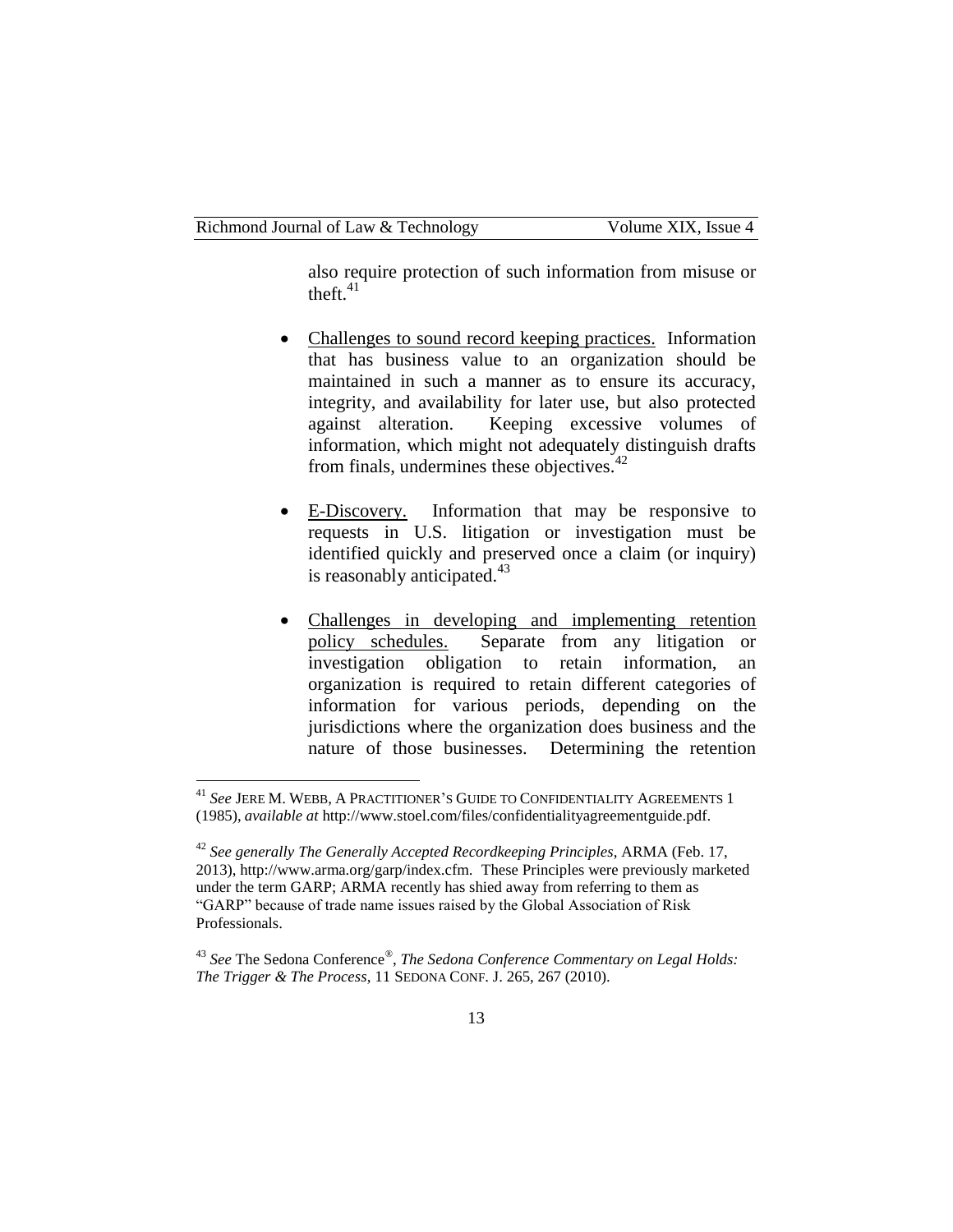schedule for a given organization through traditional methods of legal research is a labor-intensive and expensive effort.  $44$  In the case of a global enterprise, for example one doing business in 130 countries, the expense could easily exceed one million dollars and the retention requirements found for different jurisdictions often conflict, even for a single category of information. Finally, traditional means for categorizing information into record series that can be manually segregated, stored, retrieved, and eventually destroyed do not translate well or efficiently into the world of electronic storage, retrieval, and disposition.

 Data protection and privacy. Numerous jurisdictions outside the United States have adopted comprehensive regulations for data protection and privacy regarding "personally identifiable information," which is broadly defined to include even information in an e-mail header. $45$ The best known of these regimes is in the European Union and its constituent nation states.<sup>46</sup> Legislation or initiatives have also been launched in Asia (Singapore, South Korea,

<sup>44</sup> In the author's experience, a client could easily spend \$10,000 per state jurisdiction in legal fees for this research. *See also* Charles Ragan, *How to Avoid the Information Management Dark Ages*, LAW TECH. NEWS 1, 2 (Dec. 16, 2011), http://www.law.com/jsp/lawtechnologynews/PubArticleLTN.jsp?id=1202535755654&H

 $\overline{\phantom{a}}$ 

ow to Avoid the Information Management Dark Ages.

<sup>45</sup> Gail Lasprogata, et al., *Regulation of Electronic Employee Monitoring: Identifying Fundamental Principles of Employee Privacy through a Comparative Study of Data Privacy Legislation in the European Union, United States and Canada*, 2004 STAN. TECH L. REV 4, ¶ 14 (2004) *available at* http://stlr.stanford.edu/STLR/Articles/04\_STLR\_4. *See generally* ERIKA MCCALLISTER ET AL., GUIDE TO PROTECTING THE CONFIDENTIALITY OF PERSONALLY IDENTIFIABLE INFORMATION § 2-2 (2010).

<sup>46</sup> Lasprogata, *supra* note 45, at ¶ 113.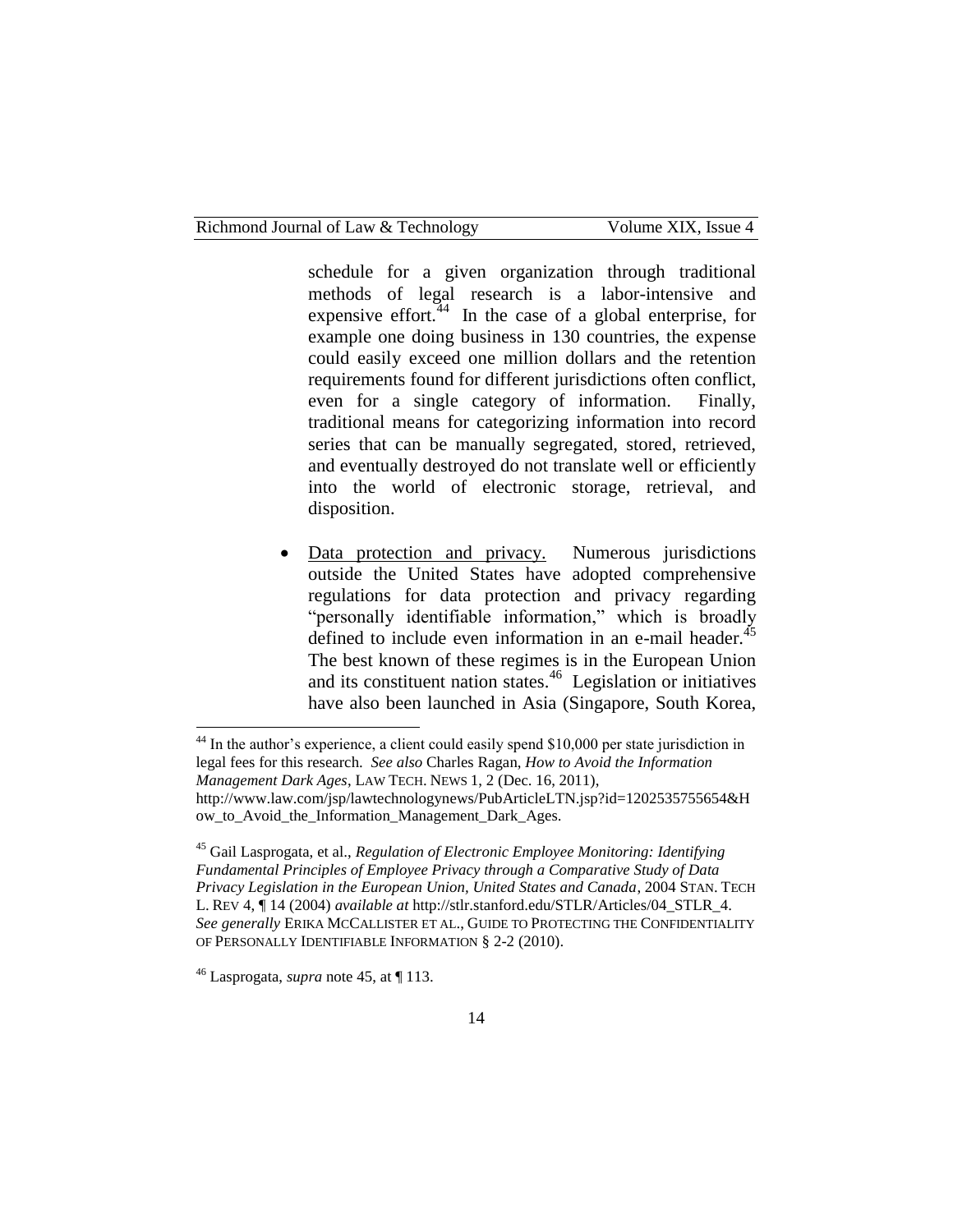Taiwan, Malaysia, India, Vietnam, New Zealand, Hong Kong, and China) and Latin America (Brazil, Mexico, Peru, Colombia, Uruguay, and Costa Rico).<sup>47</sup> Typically, such information should be retained only as long as necessary to fulfill its purpose, but enforcement of privacy regulations varies widely from one jurisdiction to another (and even within the European Union). <sup>48</sup> In the United States, there is a patch quilt of federal and state, nonuniform legislation (and some state constitutions) protection of privacy interests in specific areas.<sup>49</sup> In addition, most states have adopted legislation specifying what steps an organization must take in the event that its information systems with consumer information are breached.<sup>50</sup> In short, most organizations face a web of

<sup>48</sup> *See generally European Data Privacy Obligations Impact On U.S. Businesses*, NICOLAI LAW GROUP, P.C. (Aug. 1, 2001), www.niclawgrp.com/Resource-Materials/Monthly-Memo/European-Data-Privacy-Obligations-Impact-On-U-s-Businesses.shtml.

<sup>49</sup> *See, e.g*., The Children's Online Privacy Protection Act of 1998, 15 U.S.C. §§ 6501- 6506 (2006); Electronic Communication Privacy Act of 1986, 18 U.S.C. §§ 2510-2511 (2006); The Health Insurance Portability and Accountability Act of 1996, 42 U.S.C. § 1320a-7c; Health Information Technology for Economic and Clinical Health Act, 42 U.S.C. §§ 17931, 17937 (2006 & Supp. III 2010).

<sup>47</sup> *See generally* Matthew Glynn, *Australia: Data Privacy Compliance in Asia Pacific*, MONDAQ (Nov. 17, 2012),

http://www.mondaq.com/australia/x/206518/data+protection/DATA+PRIVACY+COMP LIANCE+IN+ASIA+PACIFIC; Aldo M. Leiva, *Data Protection Law in Spain and Latin America: Survey of Legal Approaches*, 41 INT'L L. NEWS 4 (2012), http://www.americanbar.org/publications/international\_law\_news/2012/fall/data\_protecti

on\_law\_spain\_latin\_america\_survey\_legal\_approaches.html.

<sup>50</sup> *See* GINA STEVENS, DATA SECURITY BREACH NOTIFICATION LAWS, Summary (2012), *available at* https://www.fas.org/sgp/crs/misc/R42475.pdf.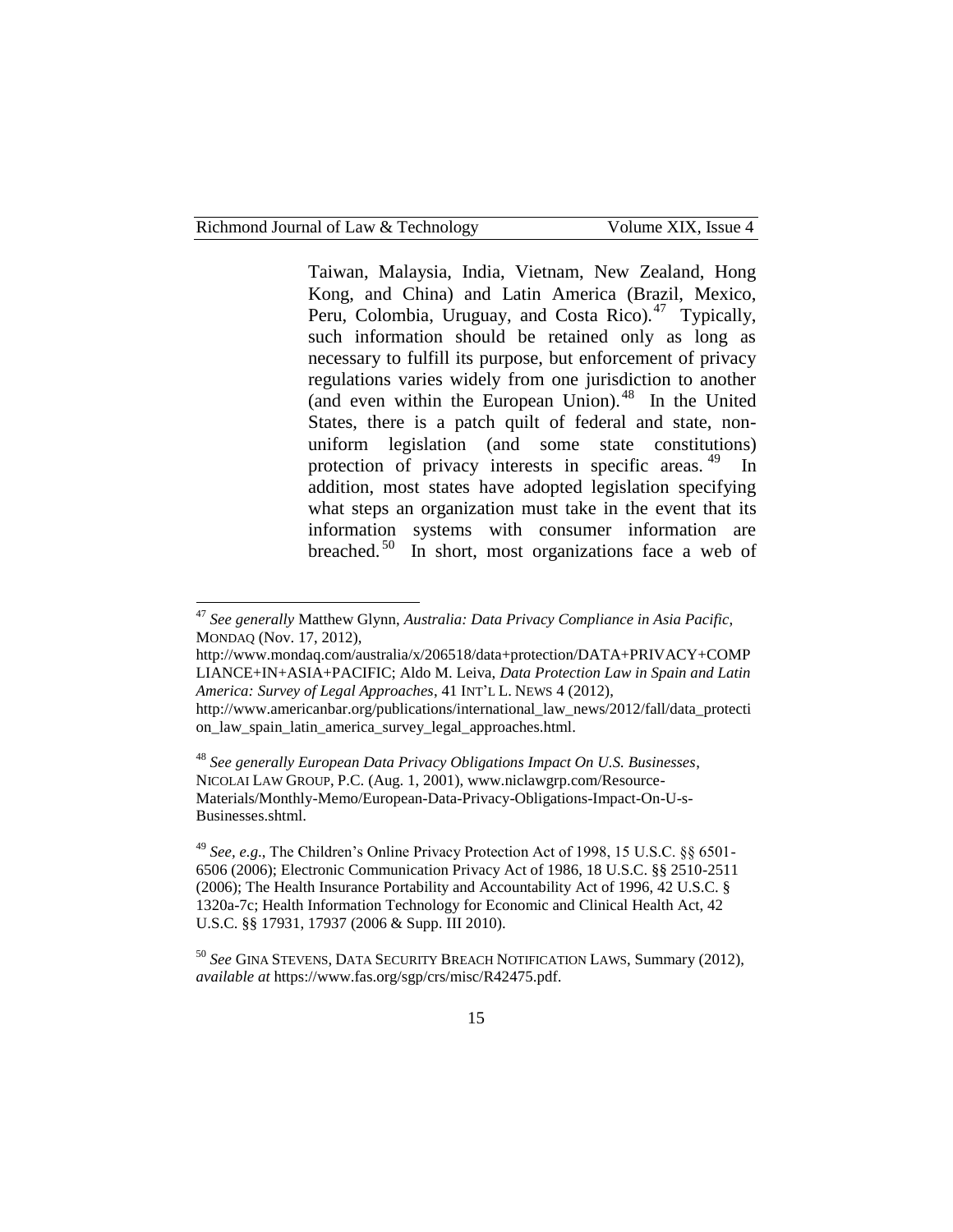potentially conflicting and constantly changing privacy obligations that must be comprehended and respected.

- Conflict between data protection regulation and traditional U.S. expectations of "liberal" pretrial discovery. The privacy or data protection rules and regulations of many jurisdictions do not permit "processing" or "transfer" of personal information without the consent of the data subject. (A proposed data protection reform in the European Union would ensure that explicit consent be given before a company could process a data subject's personal data.<sup>51</sup>)These regulations often conflict with the expectations of judges in the United States that all information relevant to the claims and defenses in an action (if not the subject matter of the litigation) will be freely exchanged during discovery.<sup>52</sup>
- Enhanced risk of security breaches, and attendant release of personal information, including health and financial information. $53$
- Ever-changing landscape of technologies that enhances business communications and confounds management of electronically stored information. Modern technologies including social media and smart devices (*i.e.*, tablets and

<sup>53</sup> *See infra* Part IV.B.3.

<sup>51</sup> *See* EUROPEAN COMM'N, HOW DOES THE DATA PROTECTION REFORM STRENGTHEN CITIZENS' RIGHTS? 1 (2012), *available at* http://ec.europa.eu/justice/dataprotection/document/review2012/factsheets/2\_en.pdf.

<sup>52</sup> *See* AMERICAN BAR ASSOCIATION SECTION OF INTERNATIONAL LAW, REPORT TO THE HOUSE OF DELEGATES 103, 1-2 (2012), *available at*  http://www.abanow.org/2012/01/2012mm103/.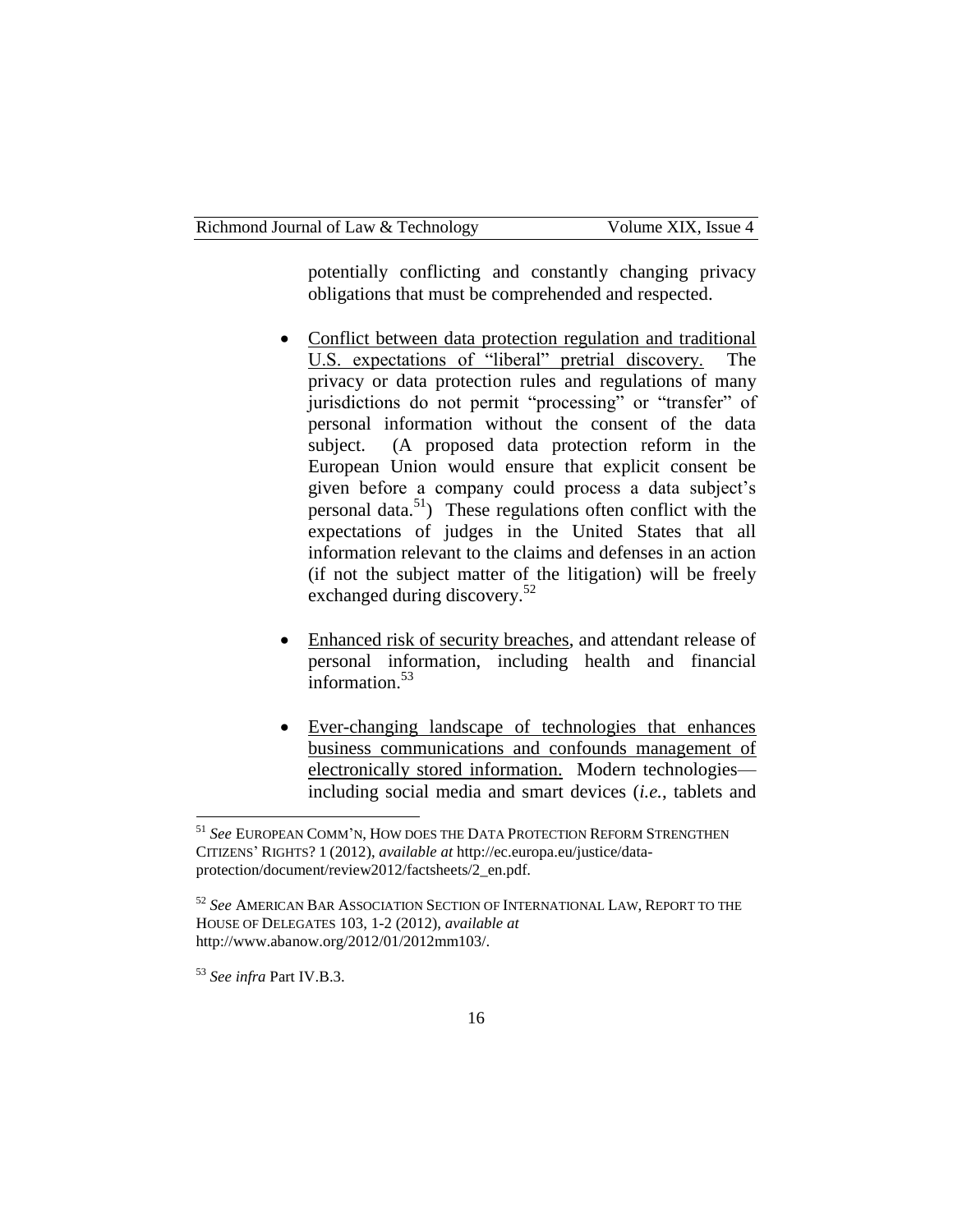smartphones)—allow for the immediate transfer of data and images to unlimited numbers of people who are virtually in any place on the planet with just a few clicks or swipes of the finger. These developments pose obvious risks to sensitive organizational information, including trade secrets and other intellectual property.<sup>54</sup>

• Trend to allow workers to BYOD. In order to attract the best and brightest young talent, many organizations are succumbing to pressures to allow employees to Bring Your Own Devices to work.<sup>55</sup> The introduction of these devices into the workplace presents a host of issues for an organization's central technology function.<sup>56</sup> In the past, for example, the organization could concentrate on a few technology platforms running a particular operating system that relied on a dedicated backend server environment. The

l

<sup>54</sup> *See* PRICEWATERHOUSECOOPERS LLP, SECURITY FOR SOCIAL NETWORKING 1 (2008), available at http://www.pwc.com/en\_US/us/it-risk-security/assets/social-networkingfinal.pdf.

<sup>55</sup> *See generally* Brittany Bolster, *BYOD: Bring Your Own Device to Work*, AMERICA'<sup>S</sup> REMOTE HELP DESK BLOG (Dec. 5, 2012),

http://www.remotehelpdesk.com/uncategorized/byod-bring-your-own-device-to-work/.

<sup>56</sup> *See, e.g.*, Emily Maltby, *Many Gadgets, Many Risks*, WALL ST. J. (Nov. 11, 2012), *available at* 

http://professional.wsj.com/article/SB10001424052970204840504578087311857039762. html?mg=reno64-wsj (noting that smaller companies may be earlier adopters of BYOD policies in part because that helps them lower IT costs). *See generally* Brent Gatewood, *The Nuts and Bolts of Making BYOD Work*, INFO. MGMT. MAG. (Nov./Dec. 2012), *available at* http://content.arma.org/IMM/Libraries/Nov-

Dec\_2012\_PDFs/IMM\_1112\_Making\_BYOD\_Work.sflb.ashx; Nancy D. Barnes & Frederick Barnes, *Smartphone Technologies Shine Spotlight on Information Governance*, INFO. MGMT. MAG. (May/June 2012), *available at* 

http://content.arma.org/IMM/Libraries/May-

June 2012/IMM\_0512\_Tech\_Trends\_Smartphone\_Technologies.sflb.ashx.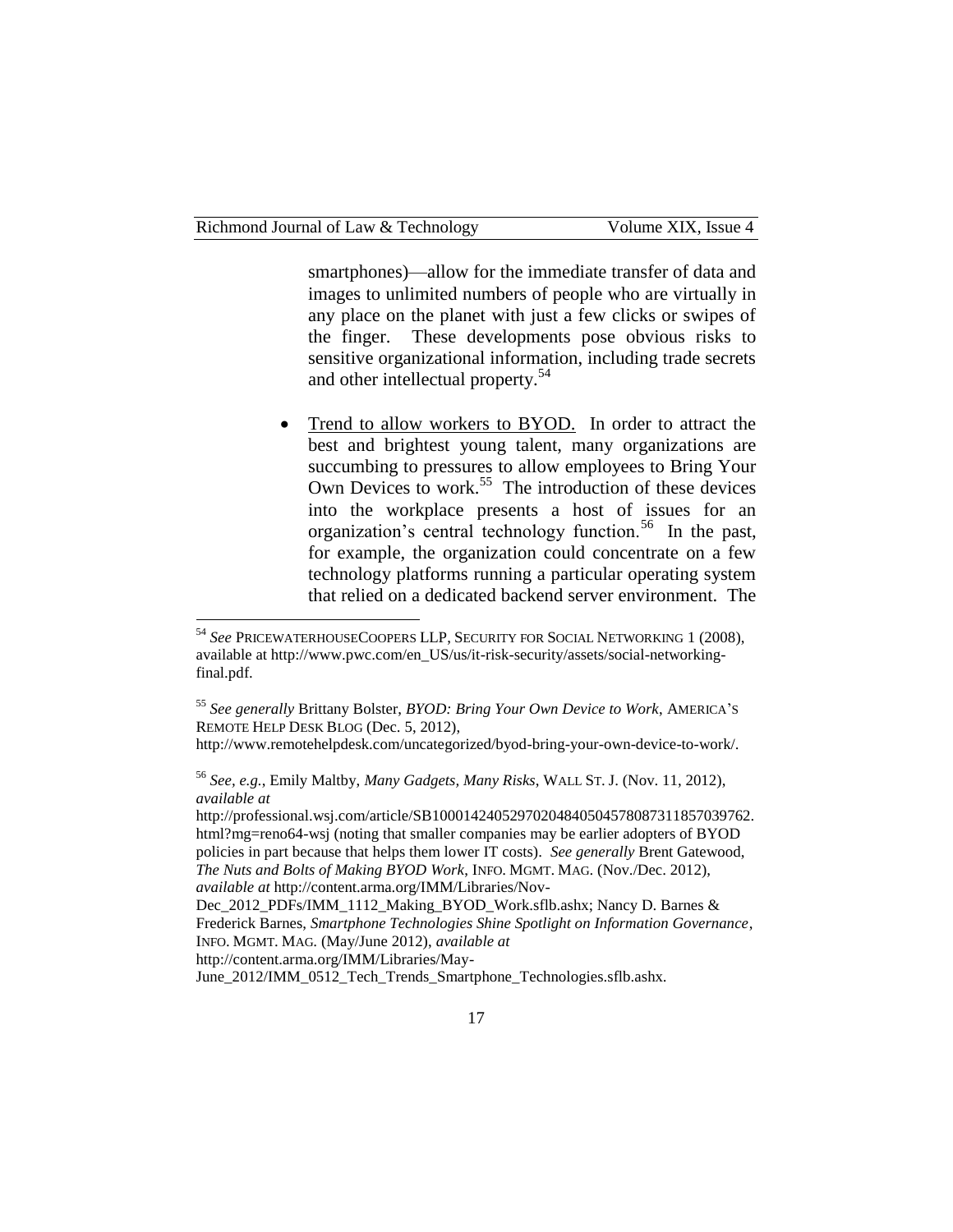l

proliferation of smart devices, however, introduces the need for some conversancy with Apple and Android operating systems and the development of new security protocols to account for them. In addition, to the extent information on such devices may be called for in litigation or investigation, the organization (or its vendors) will have to become familiar with an array of ESI harvesting techniques because collection techniques typically vary from device to device and from operating system to operating system.<sup>57</sup>

 Movement to cloud alternatives. Some organizations, in order to take advantage of economies of scale and resulting economic savings, have considered moving their data "into the cloud" where it may be commingled with data of other organizations and is not under the immediate possession or control of the organization (which may impair the ability to respond to requests in litigation or evaluate claims of internal malfeasance). <sup>58</sup> The economics of cloud operations can be incredibly attractive (if not compelling) for some organizations and/or functions, but there are also a

<sup>57</sup> *See* Greg Buckles, *A Quick Forensics Lesson: The Smart Phone Is Much More than Just a Hard Drive*, LEGAL IT PROF'LS (July 17, 2012),

http://www.legalitprofessionals.com/index.php/col/guest-columns/4471-a-quickforensics-lesson-the-smart-phone-is-much-more-than-just-a-hard-drive.

<sup>58</sup> Rackspace Support, *Moving Your Infrastructure to the Cloud: How to Maximize Benefits and Avoid Pitfalls*, RACKSPACE,

http://www.rackspace.com/knowledge\_center/whitepaper/moving-your-infrastructure-tothe-cloud-how-to-maximize-benefits-and-avoid-pitfalls (last updated Sept. 12, 2012).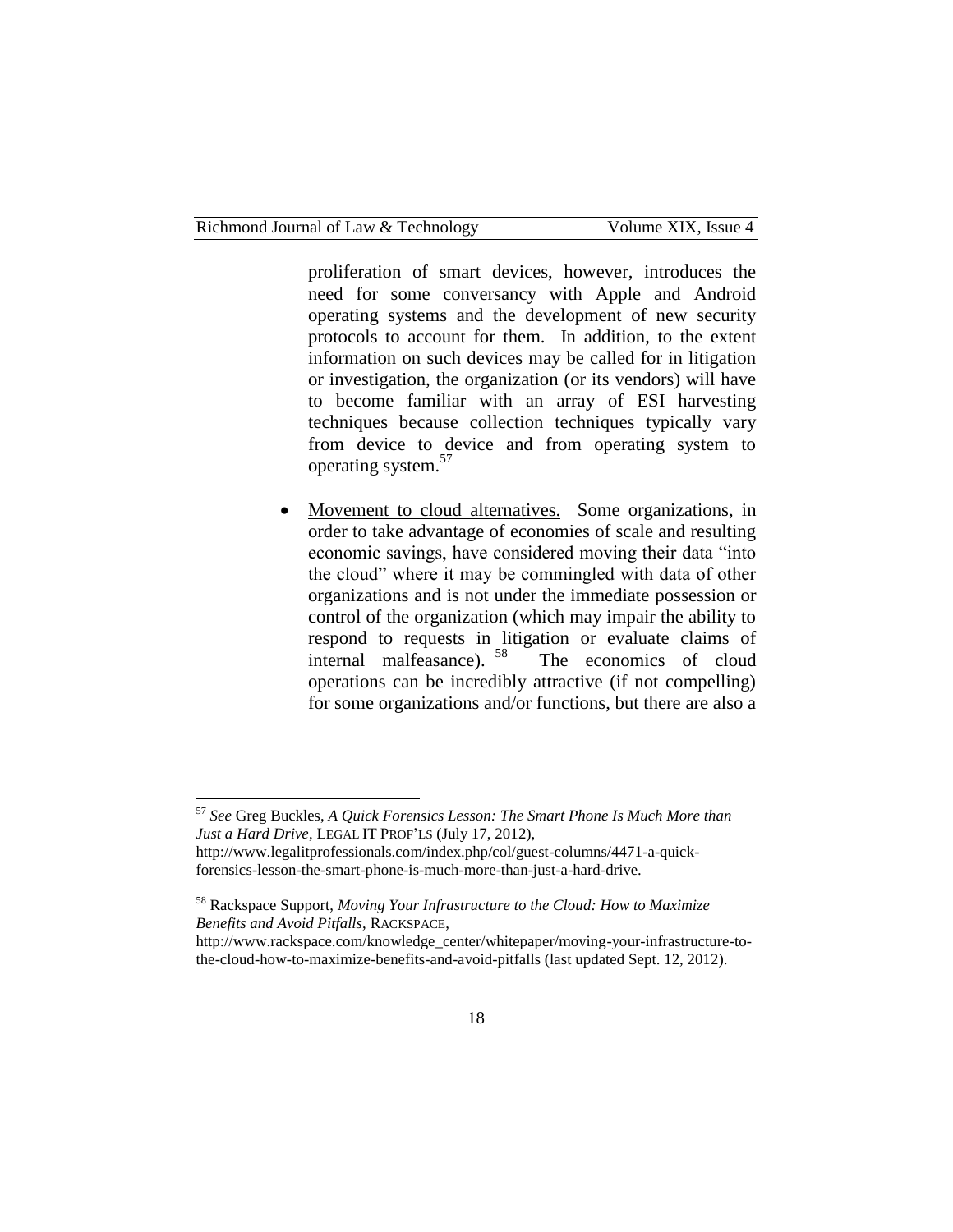variety of risks—including mid- to long-term costs—that should be analyzed and evaluated.<sup>59</sup>

- Legacy or "debris" data that has no "owner" or continuing value. As noted above, if the organization does not dispose of data and information after its useful life (and when it is not subject to a duty to preserve for litigation or investigation), but instead allows it to linger, the organization will be spending money to store and manage information with no business value<sup>60</sup> *and* that information may be subject to costly future discovery requests. Because "storage has traditionally been cheap"<sup>61</sup>—at least in relative terms—this legacy or "debris" data is a significant risk and problem for many organizations.
- "Big Data." Lastly, and taking the opposite side from the last point, several large organizations are grappling with the issue of so-called Big Data, *i.e.*, whether or not to keep lots of data and subject it to sophisticated algorithms and searching techniques that can produce significant business opportunities and sales. $62$

 $59$  For example, is the cloud provider capable of (a) preserving and providing data to the owner quickly enough for the owner to respond to discovery requests, or (b) disposing of data in accordance with the owner's retention policy.

 $60$  The costs of managing information include the cost of labor and equipment to backup data pursuant to disaster recovery and business continuity protocols. Those organizations that do not know what information they have in their legacy systems are paying to backup valueless information.

<sup>61</sup> Mary E. Shacklett, *'Big Data' Calls for an IT Culture Change*, INTERNET EVOLUTION (Mar. 11, 2010),

http://www.internetevolution.com/author.asp?section\_id=562&doc\_id=188999.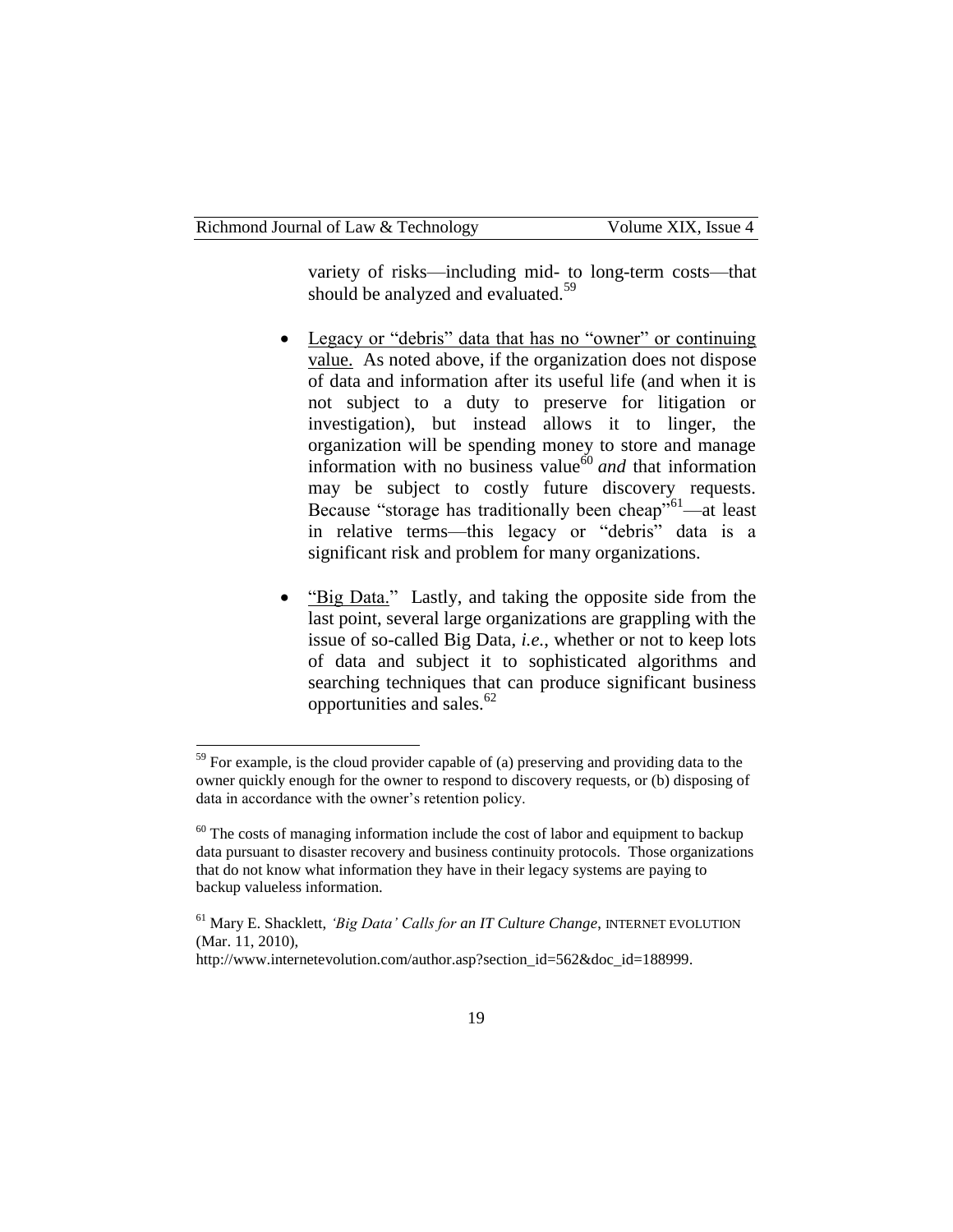| Richmond Journal of Law & Technology |
|--------------------------------------|
|--------------------------------------|

[17] From this recitation it should be apparent that while these issues may be present for most organizations, the strategies one organization may choose to follow, and the acceptance or mitigation of particular information-related risks, will differ from the next, depending on each organization's business objectives, specific legal obligations, and its tolerance for risk. For example, a company like Google or Facebook may have an interest in maximum retention of personal demographic information so as to match the ads it displays in sidebars to a particular user, while a manufacturer of heavy equipment might not wish to capture and retain user information for every visit to a webpage advertising forklifts. Senior management and corporate boards have a responsibility to ensure that the organization considers these diverse information-related issues and the optional approaches surrounding them so that the organization addresses them in line with its overall goals and strategies, rather than in an ad hoc manner driven by a single (or even a spare few) disciplinary biases.

 $62$  Analysis of big data may result in enormous potential savings. For example, the *Economist Outlook for 2012* refers to a McKinsey Global Institute study indicating that analysis of health care data could yield \$300 billion worth of savings in the United States alone. Ludwig Siegele, *Big Welcome to the Yotta World*, ECONOMIST (Nov. 17, 2011), [http://www.economist.com/node/21537922.](http://www.economist.com/node/21537922) Big data also has a wide variety of uses. *See, e.g.*, Joseph Walker, *Meet the New Boss: Big Data*, WALL ST. J. (Sept. 20, 2012, 11:16 AM),

http://online.wsj.com/article/SB10000872396390443890304578006252019616768.html (hiring employees); Catherine Dunn, *IBM's New Privacy Chief Eyes Big Data, Analytics*, LAW (Oct. 17, 2012),

http://www.law.com/jsp/lawtechnologynews/PubArticleLTN.jsp?id=1350226328616&rs s=rss\_ltn\_news (tailoring customer offers and services); Evgeny Morozov, *The Tyranny of Algorithms*, WALL ST. J. (Sept. 20, 2012, 12:15 AM),

http://online.wsj.com/article/SB10000872396390443686004577633491013088640.html (picking the next pop-music star).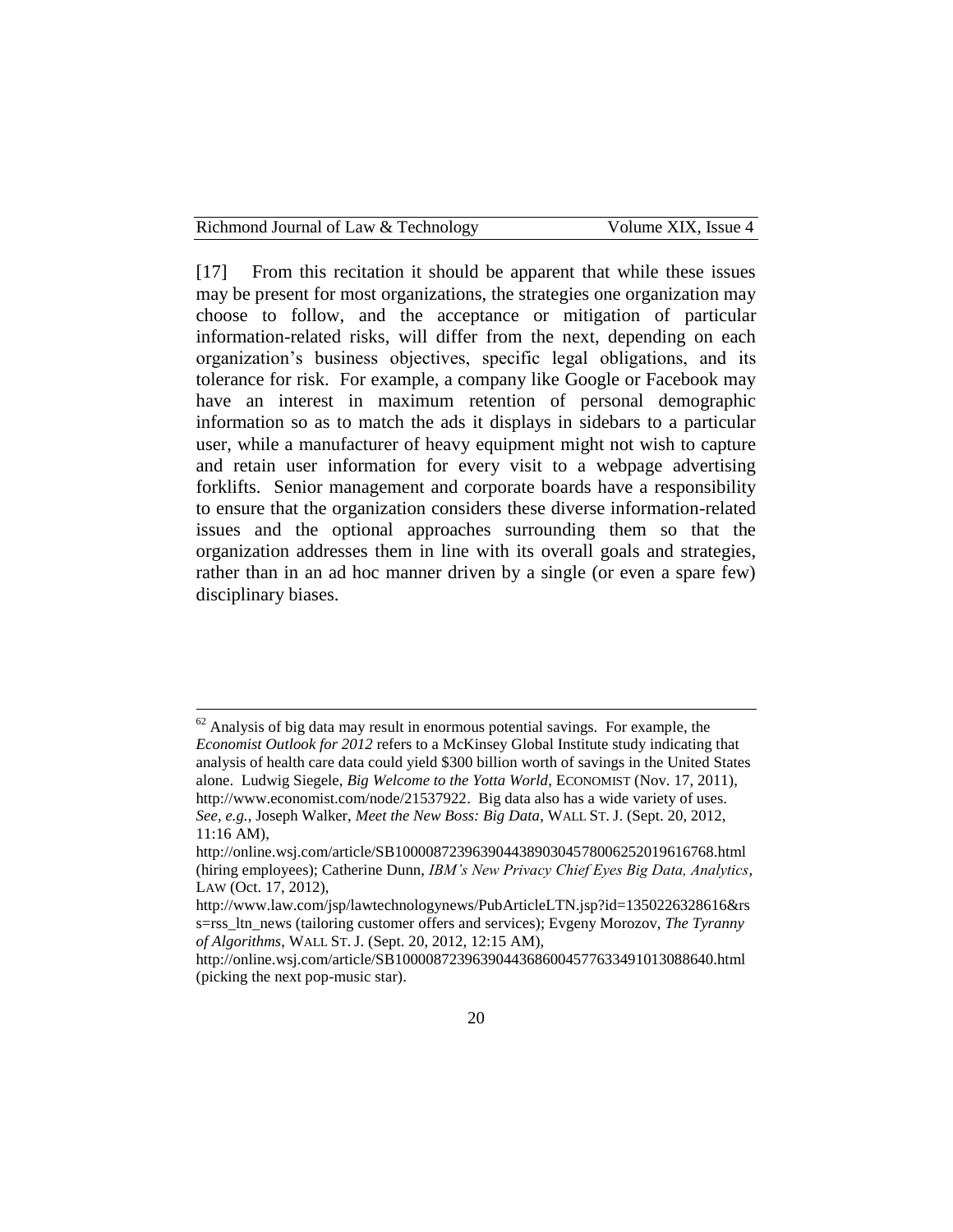#### **B. Organizations Often Assert that They Handle All Information Appropriately**

[18] In response to heightened scrutiny of corporate behavior, many organizations have "gone on offense" to assure shareholders that their interests are being managed well.<sup>63</sup> Thus, many organizations have adopted "codes of conduct" that recognize that a global company must comply with the laws of many countries and that each employee is responsible for knowing and complying with the letter and spirit of applicable laws or regulations.<sup>64</sup> Many organizations also speak in their public materials about the duty to protect confidential information and to take precautions before sharing it with anyone,  $65$  the need to protect company assets to guard its competitive advantage in the marketplace, the importance of "us[ing] electronic communications wisely," and the expectation that each employee is responsible for maintaining accurate records and complying with company policies and procedures for recordkeeping.<sup>66</sup> Some even recognize that employees have a "right to

<sup>63</sup> *See, e.g.*, James E. Rohr, *Message from the Chairman*, PNC (Mar. 7, 2012), *available at* http://phx.corporate-ir.net/phoenix.zhtml?c=107246&p=irol-chairman2012 (follow "Annual Letter to Shareholders" hyperlink) ("At PNC we manage our business with the goal of creating opportunities for increased shareholder value over the long term.").

<sup>64</sup> *See, e.g.*, *Code of Conduct,* JPMORGAN CHASE & CO. (Mar. 15, 2012), *available at* http://www.jpmorganchase.com/corporate/About-

JPMC/document/2012CodeofConduct\_05\_15\_12\_ada.pdf [hereinafter JPMorgan Chase Code] (discussing compliance with the law in section 1.3); *Intel Code of Conduct*, INTEL (Jan. 2013), *available at* 

http://www.intel.com/content/dam/www/public/us/en/documents/corporateinformation/policy-code-conduct-corporate-information.pdf (requiring employees to conduct business with honesty and integrity and to follow the letter and spirit of the law).

<sup>65</sup> *E.g*., JPMorgan Chase Code. *supra* note 64, at 5.

<sup>66</sup> *Id*. at 22-23.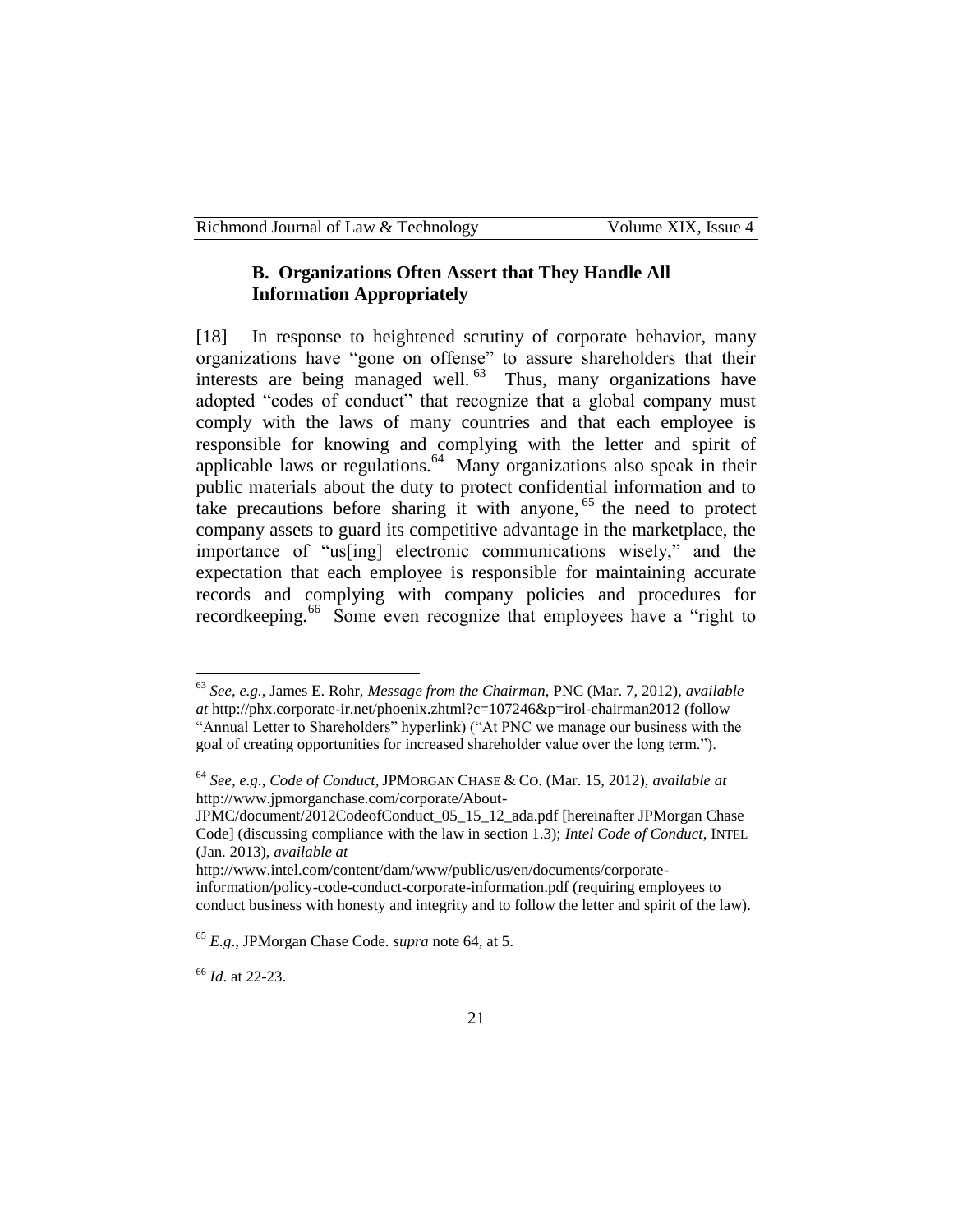engage in social, professional and political dialogue outside the workplace" through, for example, social media. 67

[19] These broad statements<sup>68</sup> set a high bar of expectations. The next obvious questions are whether there are mechanisms in place to facilitate compliance by individual employees or associates, and whether the board has attempted to assure itself that they are adequate.

## **C. Surveys Strongly Indicate That the Reality Is Far from the Promise**

[20] Surveys of knowledgeable persons suggest that reality falls far below the publicly stated promise. For example, a recent survey found that lack of proper management of information was "impacting business productivity and creating costs and liabilities."<sup>69</sup> As Baron and others have observed, employees are spending too much time searching and managing information and recreating desired information that is not readily retrievable.<sup>70</sup> In fact, one recent survey reported that seventy-four percent of respondents reported that valuable information was being lost, and seventy-three percent said that their organizations missed business opportunities because they could not access information efficiently.<sup>71</sup> Virtually all organizations responding to the survey acknowledged rapid

<sup>70</sup> *Id.*

 $\overline{a}$ 

 $171$  *Id.* at 5.

<sup>&</sup>lt;sup>67</sup> *Id.* at 31, 34 (outlining employees' responsibilities).

<sup>&</sup>lt;sup>68</sup> In the author's experience, such statements are typical of large organizations and can readily be found in corporate governance materials on the Internet.

<sup>69</sup> *The Information Explosion: How Organizations Are Dealing with It*, COUNCIL FOR INFO. AUTO-CLASSIFICATION 3 (Oct. 2011), http://www.infoautoclassification.org/survey.php.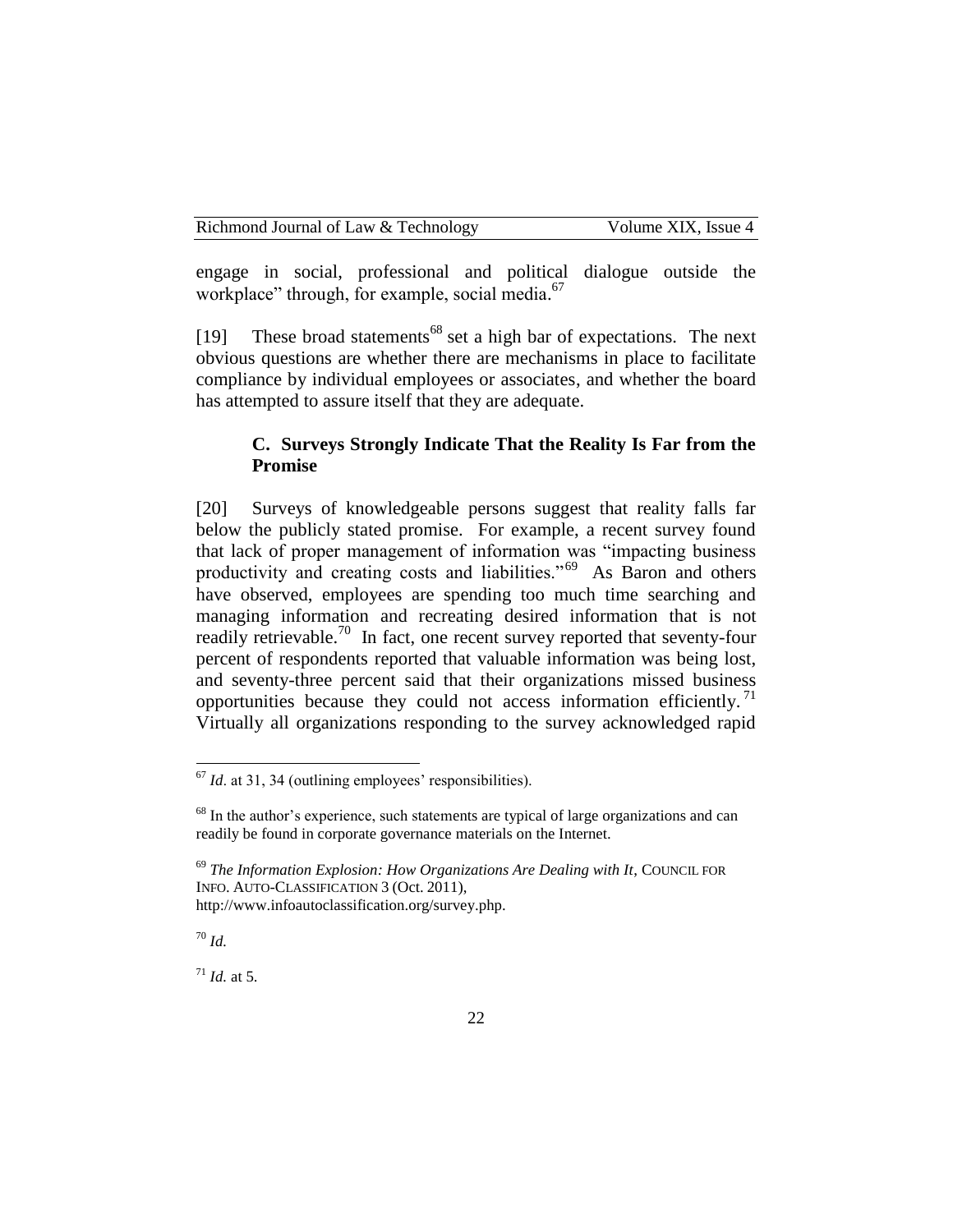volume growth of electronic information: eighty-one percent said document management environments were challenging to manage, seventy-eight percent admitted increased IT infrastructure costs, and eighty-eight percent said they had large stores of legacy data.<sup>72</sup>

[21] Significantly, an increasing and sizeable percentage of senior corporate personnel recognize that their valuable information is *not* secure. For example, in a 2010 study, thirty-seven percent said they were not confident that their electronic records had not been modified, deleted, or inappropriately accessed.<sup>73</sup> Just two years later, forty-eight percent of directors and fifty-five percent of general counsel (of more than 13,000 surveyed) cited data security as an issue of concern, making it the most referenced concern.<sup>74</sup> Another study estimated the median annualized cost of cyber crime per company at \$5.9 million.<sup>75</sup> But these direct costs related to a data breach (Sony reportedly spent more than \$170 million to address multiple breaches in  $2011^{76}$ ) pale in comparison to the total injury, including that to the company's reputation. $^{77}$ 

 $72$  *Id.* at 4-7. Legacy data is the term used to describe information past its useful life, or with no clearly identifiable owner.

<sup>73</sup> *E-Discovery and ERM: How Is Records Management Performing in the New Spotlight?*, AIIM MARKET INTELLIGENCE, 4 (2010), http://www.aiim.org/Research-and-Publications/Research/Industry-Watch/ERM-and-eDiscovery-2010.

<sup>74</sup> CORPORATE BOARD MEMBER, LEGAL RISKS ON THE RADAR 2 (2012), *available at*  http://www.fticonsulting.com/global2/media/collateral/united-states/legal-risks-on-theradar.pdf.

<sup>75</sup> *Second Annual Cost of Cyber Crime Study: Benchmark Study of U.S. Companies*, PONEMON INSTITUTE 1 (2011),

http://www.hpenterprisesecurity.com/collateral/report/2011\_Cost\_of\_Cyber\_Crime\_Stud y\_August.pdf.

<sup>76</sup> *See* Mathew J. Schwartz, *Sony Data Break Cleanup To Cost \$171 Million*, INFORMATIONWEEK (May 23, 2011),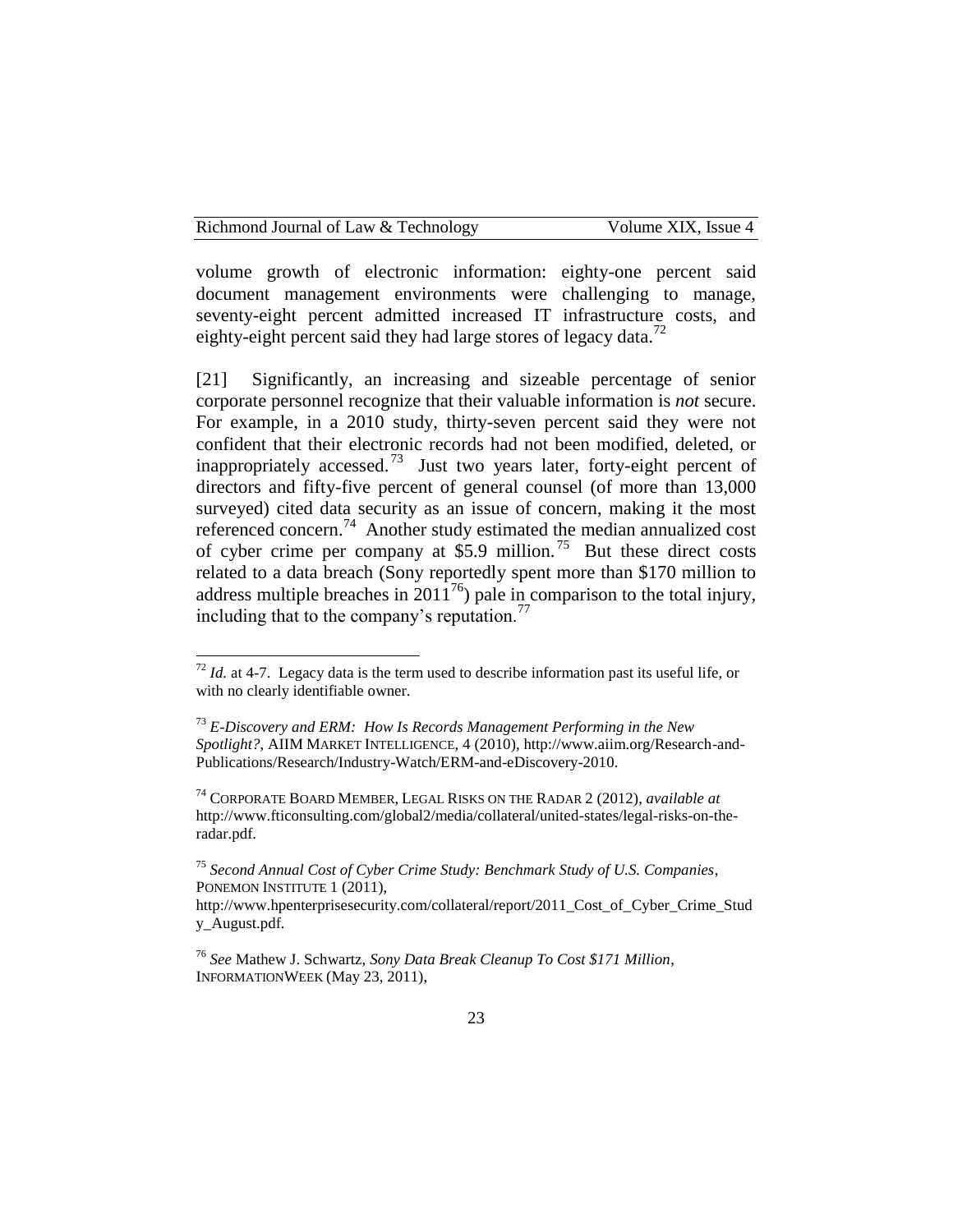[22] Some of the cybersecurity risk can be attributed to criminal activity (*e.g.*, identity theft), but some apparently is the result of international espionage or politically motivated retaliation.<sup>78</sup> Further, in 2013, several major news organizations acknowledged that their systems had been hacked and their journalists' e-mail passwords compromised by Chinese authorities seeking to monitor Chinese issues, including the news

http://professional.wsj.com/article/SB10001424052748703859304576307664174667924. html?mg=reno64-wsj.

<sup>78</sup> *See* Nicole Perlroth & Quentin Hardy, *Bank Hacking Was the Work of Iranians, Officials Say*, N.Y. TIMES, (Jan. 8, 2013),

http://www.nytimes.com/2013/01/09/technology/online-banking-attacks-were-work-ofiran-us-officials-say.html? r=0 ("Since September [2012], intruders have caused major disruptions to the online banking sites of Bank of America, Citigroup, Wells Fargo, U.S. Bancorp, PNC, Capital One, Fifth Third Bank, BB&T and HSBC."); *White House Confirms Cyber-Attack on "Unclassified" System*, BBC NEWS (Oct. 1, 2012), http://www.bbc.co.uk/news/world-us-canada-19794745. As this article was being finalized, there were cyber attacks on the U.S. Department of Justice, the Federal Reserve, and the e-mail of the Presidents Bush. *See Anonymous Launches Major Cyberattack Against US Justice Dept!!*, THE LORINOV REPORT (Jan. 26, 2013), http://lorinovsreport.wordpress.com/2013/01/26/anonymous-launches-major-cyberattackagainst-us-justice-dept/; *Federal Reserve Hit by Cyber* Attack, MARKET WATCH (Feb. 6, 2013), http://www.marketwatch.com/story/federal-reserve-hit-by-cyber-attack-2013-02- 06; Molly Hennessy-Fiske, *Bush Family Emails Hacked; "Can Happen to Anyone," Experts Say*, LATIMES.COM (Feb. 8, 2013, 1:31 PM),

http://www.latimes.com/news/nation/nationnow/la-na-nn-texas-bush-email-hacked-20130208,0,4693210.story.

http://www.informationweek.com/security/attacks/sony-data-breach-cleanup-to-cost-171 mil/229625379.

<sup>77</sup> *See* Juro Osawa, *As Sony Counts Hacking Costs, Analysts See Billion-Dollar Repair Bill,* WALL ST. J. (May 6, 2011),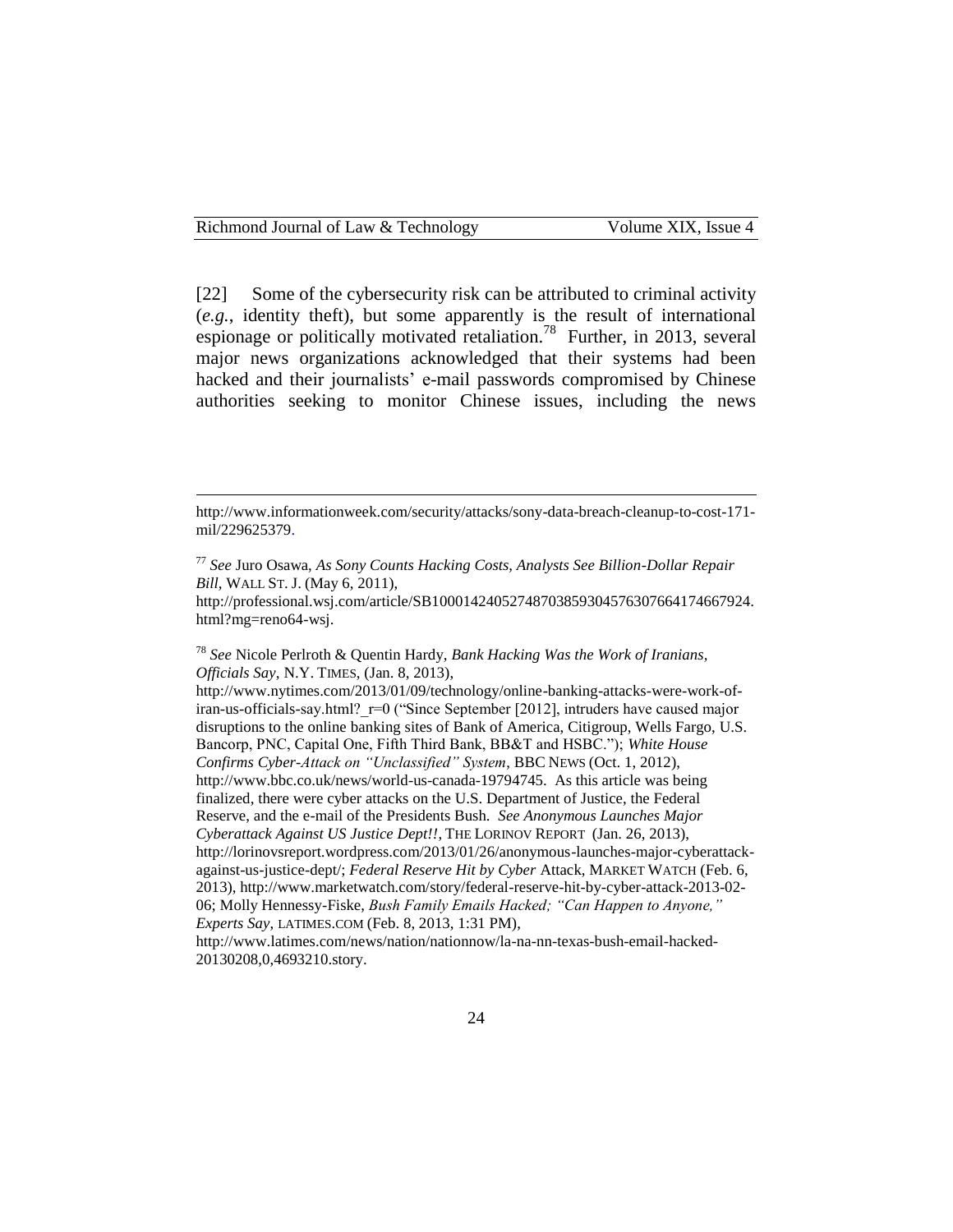organizations' investigations into the affairs of high-ranking Chinese government figures.<sup>79</sup>

# **D. The "Current State" Is Usually the Result of Policies or Procedures Adopted in Silos, Often in Fire-Drill Mode**

[23] How did so many organizations arrive at this state of affairs? Based on the author's experience with several Fortune 100 companies during the last decade, the answer is quite simple. Rarely, if ever, are an organization's information-related policies and procedures the result of an integrated harmonized approach. Rather, the policies and procedures emerge through accretion with different departments or functions taking the lead at different times for different documenting efforts, sometimes in response to a perceived urgent need. The result is a hodgepodge of policies and procedures, which rarely present to the workforce a coherent whole.

[24] Thus, an organization may have separate documentation addressing each of the following information-related subjects:

- Code of Conduct or Ethics
- Information Security
- Confidentiality (Proprietary Information)
- Disaster Recovery

 79 Nicole Perlroth, *Washington Post Joins List of News Media Hacked by Chinese*, N.Y. TIMES (Feb. 1, 2013), http://www.nytimes.com/2013/02/02/technology/washingtonposts-joins-list-of-media-hacked-by-the-chinese.html?\_r=0; Nicole Perlroth; *Hackers in China Attacked the Times for Last 4 Months,* N.Y. TIMES (Jan. 30, 2013), http://www.nytimes.com/2013/01/31/technology/chinese-hackers-infiltratenew-york-times-computers.html?pagewanted=all*; see also* David E. Sanger, *China's Military Is Accused by U.S. in Cyberattacks*,NY TIMES (May 7, 2013), http://www.nytimes.com/2013/05/07/world/asia/us-accuses-chinas-military-incyberattacks.html?pagewanted=all.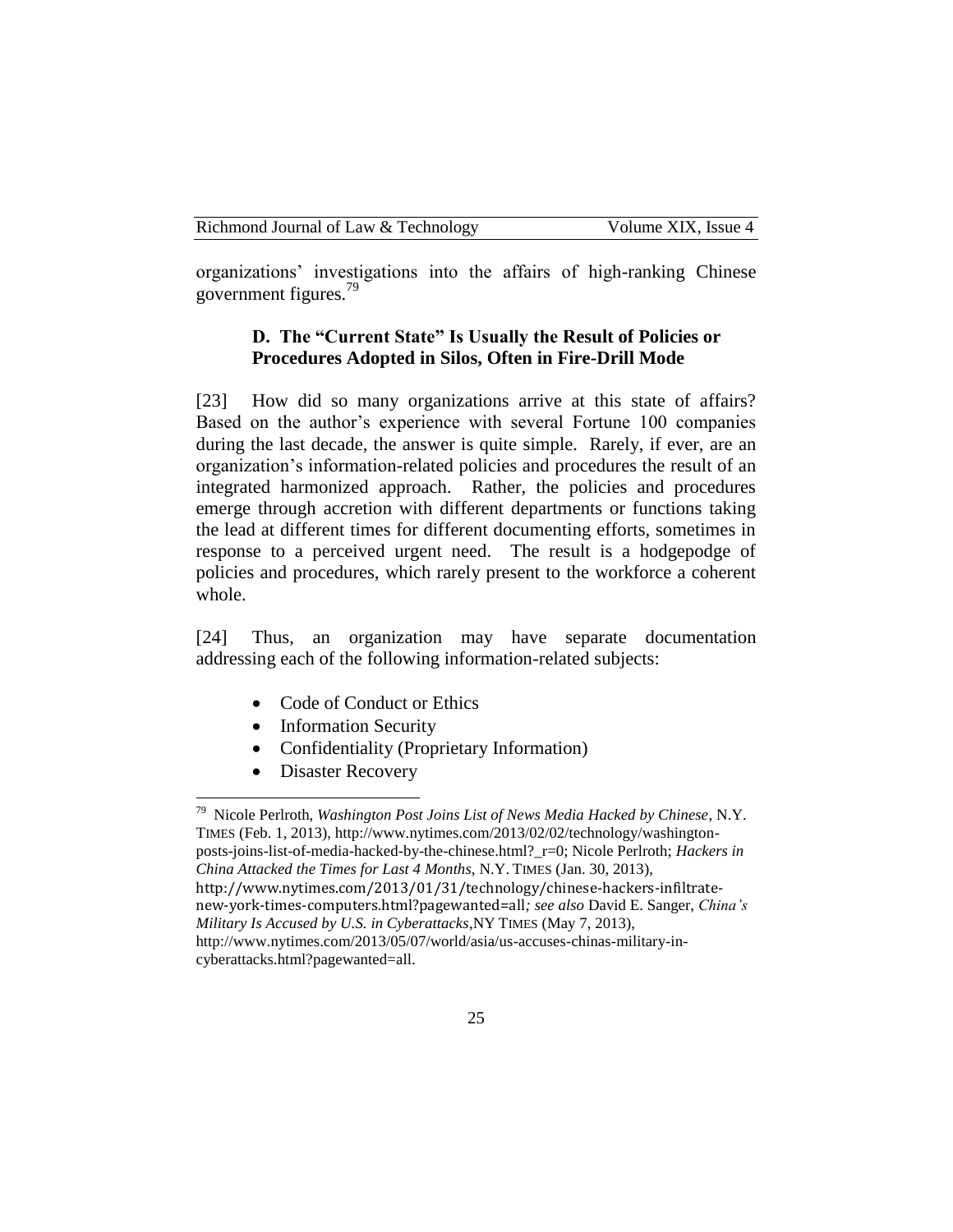- Privacy
- Media Handling
- Social Media
- Bring Your Own Device (to work)
- Outsourced Systems (including Cloud)
- USB and other peripheral devices (whether they can be connected to company systems)
- Access Control (who has access to different systems)
- Records Retention (or Records & Information Management)
- Legal Hold
- Electronic Signatures
- Electronic Communications
- Acceptable Use (of company equipment, and/or social media)
- Home Computers (whether they can be used for company business)
- User Backup
- PC Maintenance
- Virus Protection

[25] As one can discern from a simple review of this list, some subjects are highly technical, some relate to legal obligations, and many relate to business strategies. However, as the discussion of the illustrative codes of conduct above demonstrates, management often proclaims that employees shall comply with all. $80$ 

[26] Therefore, the obvious question that should be asked is: Is it realistic to believe that employees can comprehend and comply with such diverse requirements? The Chase Code purports to give guidance where local law, the local custom, the corporate Code, or the business unit

<sup>80</sup> *See supra* Part III.B.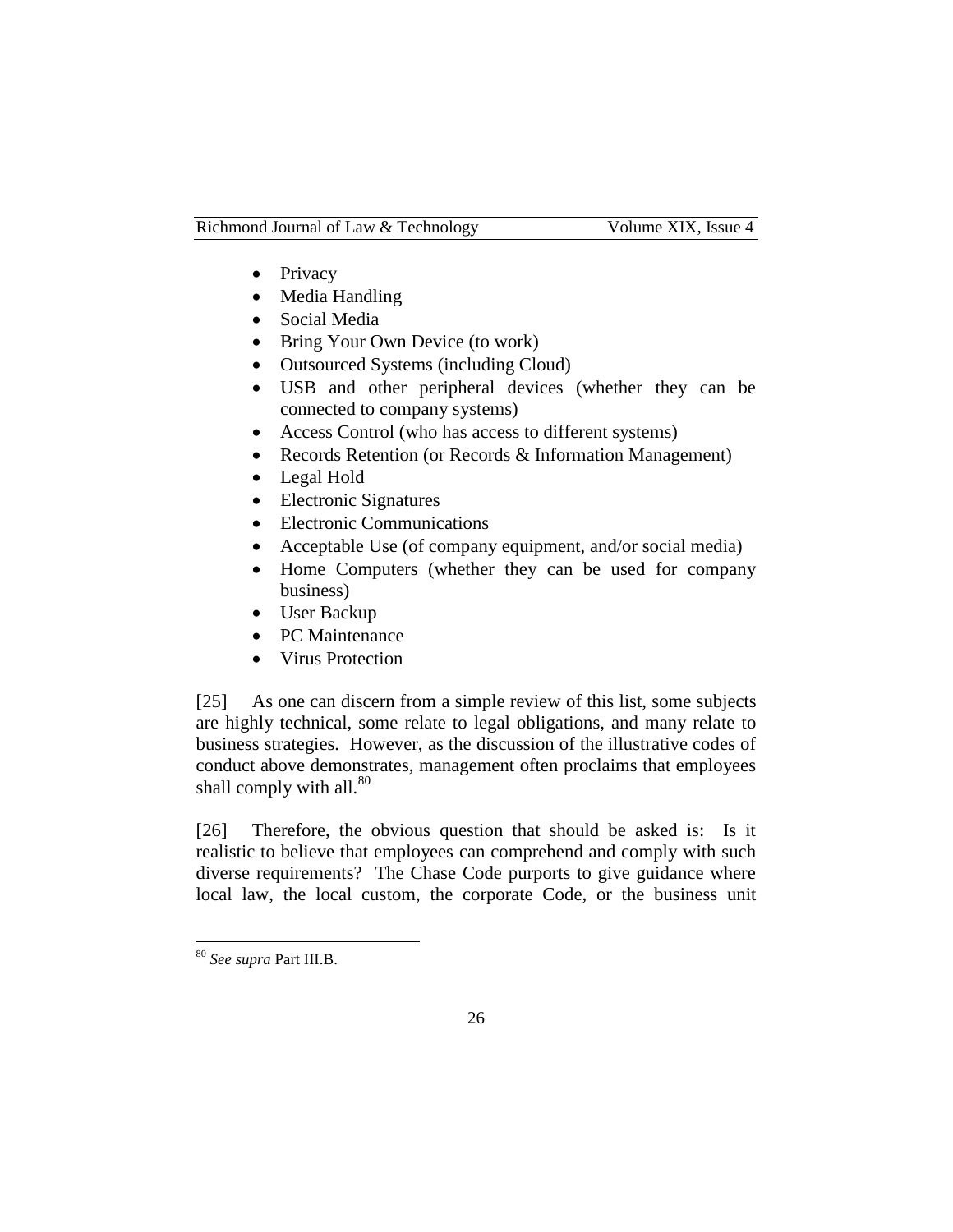Richmond Journal of Law & Technology Volume XIX, Issue 4

policies may differ. <sup>81</sup> But how should employees retain electronic employment-related information if there are twenty different federally mandated retention periods?<sup>82</sup> Or, if an American employee is based in Europe, but the retention obligations there differ, which rule governs? Or, how is a privacy officer in Germany to respond to a U.S. lawyer's request for personally identifiable information concerning a Singaporean citizen working in Berlin if the laws of those three countries (U.S., Singapore, and Germany) are inconsistent? While these are just illustrative conflicts, they lead, however, ineluctably to alternative questions. Is it more likely that employees will substantially ignore the hodgepodge of written policies and instead behave as they personally believe may be exigent to the business circumstances? If the answer to this last question is, as the author submits, more likely in the affirmative, does that present a significant additional risk—namely that courts or agencies asked to respect a policy will conclude that there is, in fact, no effective one present? For example, in the context of litigation, a court may find that when litigation is reasonably anticipated, an organization has a duty not only to issue a legal hold notice promptly to persons likely to have relevant information, but also to provide adequate guidance and assistance, or even monitoring, to ensure that individual recipients of the notices can comply.<sup>83</sup>

<sup>81</sup> JPMorgan Chase Code, *supra* note 64, at 5.

<sup>82</sup> *See* Ragan, *supra* note 44 (noting that one analysis of federal employment retention obligations listed more than twenty sets of regulations mandating document retention).

<sup>83</sup> *See, e.g.*, Apple Inc. v. Samsung Elecs. Co., 881 F. Supp. 2d 1132, 1147, 1150 (N.D. Cal. 2012) (finding that, in the absence of such individual guidance, relevant material was likely lost and an adverse inference was warranted).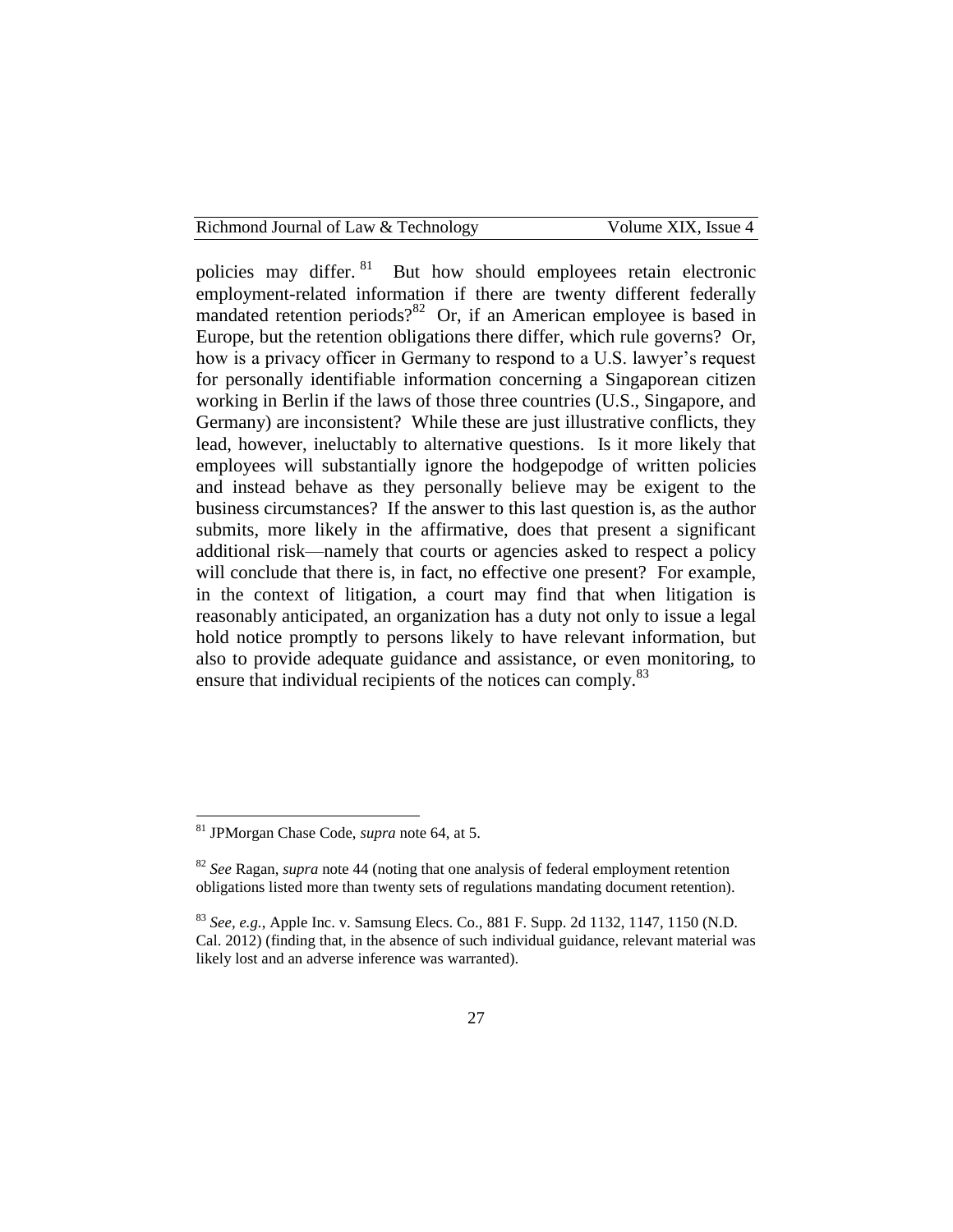# **IV. AN INFORMATION GOVERNANCE PROGRAM IS THE LOGICAL AND APPROPRIATE MEANS TO DEAL WITH THESE DIVERSE INFORMATION-RELATED RISKS AND INTERESTS**

[27] As stated at the outset, information is one of an organization's most valuable assets and can be the source of enormous competitive power. But if the risks associated with information are not managed in accordance with the organization's main objectives and strategies (which may evolve over time), information can also be the source of enormous and unnecessary costs, liability, and damage to reputation.

[28] Many organizations have an individual with the title of Chief Information Officer (CIO). But as the descriptions above manifest, information-related issues in today's organizations touch numerous different disciplines, and no matter how talented, the CIO cannot be solely responsible for governing all information issues. Moreover, recent litigation experience with trying to find *a* "person most knowledgeable" about today's complex information technology systems and applications has demonstrated that no *one* person can competently speak authoritatively about an organization's information technologies and their functionality.<sup>84</sup> Something different is needed and that something is an "information governance" program.

[29] While much has been written recently under the "information governance" headline, one should note that definitions of the term differ in

 $\overline{a}$ <sup>84</sup> *See* Hopson v. Mayor & City Council of Balt., 232 F.R.D. 228, 245 (D. Md. 2005) (designating persons (plural) as being knowledgeable in the information technology systems); *In re* Vivendi Universal, S.A. Sec. Litig., No. 02 CIV.5571 RJH, 2004 WL 3019766, at \*1 (S.D.N.Y. Dec. 30, 2004) (order granting deposition) (designating two individuals to provide information on information technology systems). *See generally* David A. Reif et al., *Reviewing and Producing ESI*, *in* MASSACHUSETTS CONTINUING LEGAL EDUCATION, A PRACTICAL GUIDE TO DISCOVERY & DEPOSITIONS IN CONNECTICUT § 13.4 (2011).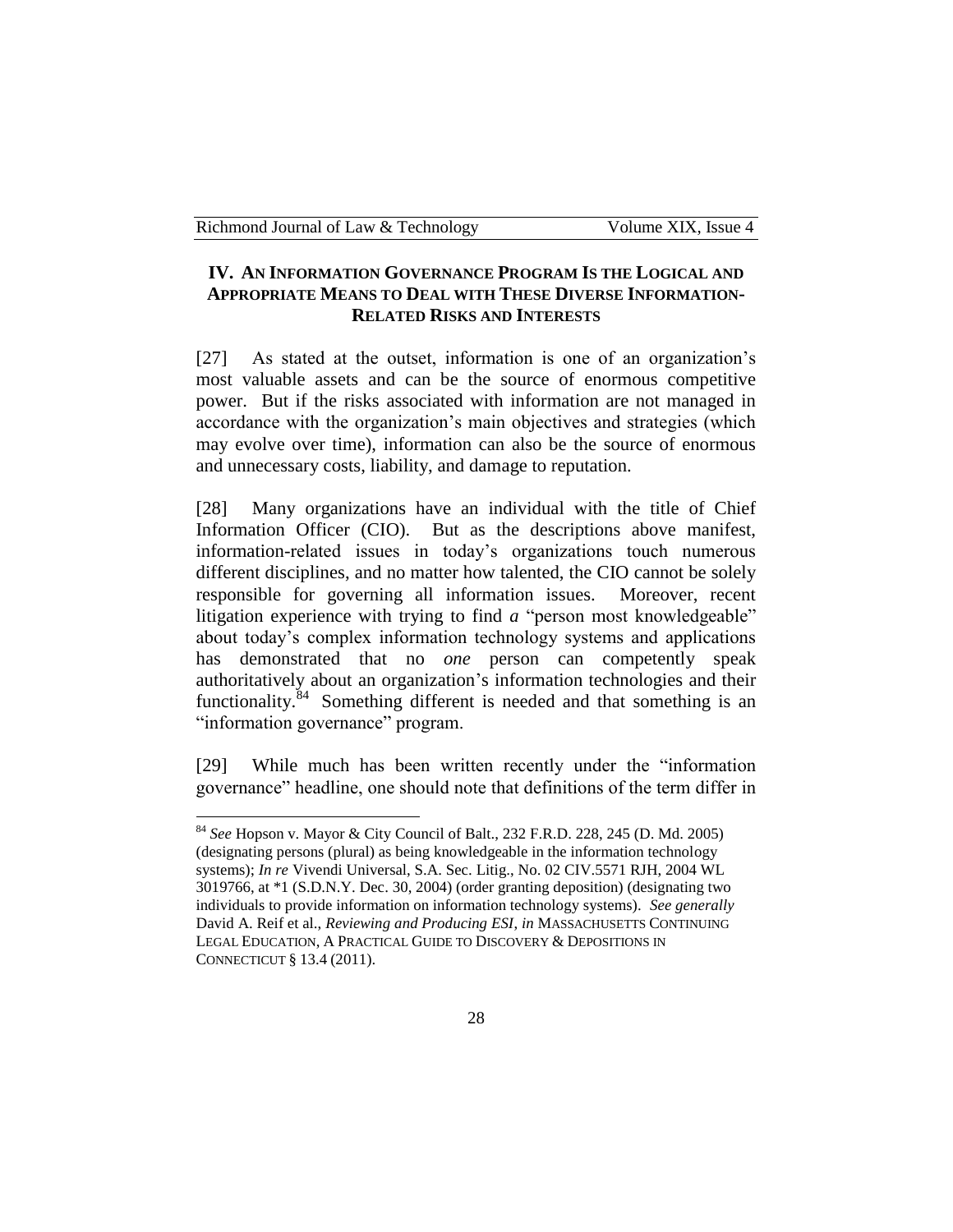| Richmond Journal of Law & Technology | Volume XIX. Issue 4 |
|--------------------------------------|---------------------|
|--------------------------------------|---------------------|

some respects and proponents may also differ as to the main driving forces in favor of adopting an information governance program. The subsections that follow address the various definitions and points of commonality in addition to the business cases that can be made for such a program, including potential hidden "wins."

#### **A. Proposed Definitions for "Information Governance"**

[30] Gartner, the information technology research and advisory company, defines "information governance" as:

the specification of decision rights and an accountability framework to ensure appropriate behavior in the valuation, creation, storage, use, archiving and deletion of information. It includes the processes, roles and policies, standards and metrics that ensure the effective and efficient use of information in enabling an organization to achieve its goals. $85$ 

[31] Gartner goes on to explain that the definition is derived from the firm's definition of IT (information technology) governance, involving processes that ensure effective and efficient use of IT in enabling an organization to achieve its goals.<sup>86</sup> IBM (which has products addressing many information-related issues) defines "information governance" as "a holistic approach to managing and leveraging information for business benefits and encompasses information quality, information protection and

<sup>85</sup> *See Information Governance,* GARTNER, http://www.gartner.com/itglossary/information-governance/ (last visited Feb. 21, 2013).

<sup>86</sup> Debra Logan, *What is Information Governance? And Why is it So Hard?*, GARTNER, (Jan. 11, 2010), http://blogs.gartner.com/debra\_logan/2010/01/11/what-is-informationgovernance-and-why-is-it-so-hard.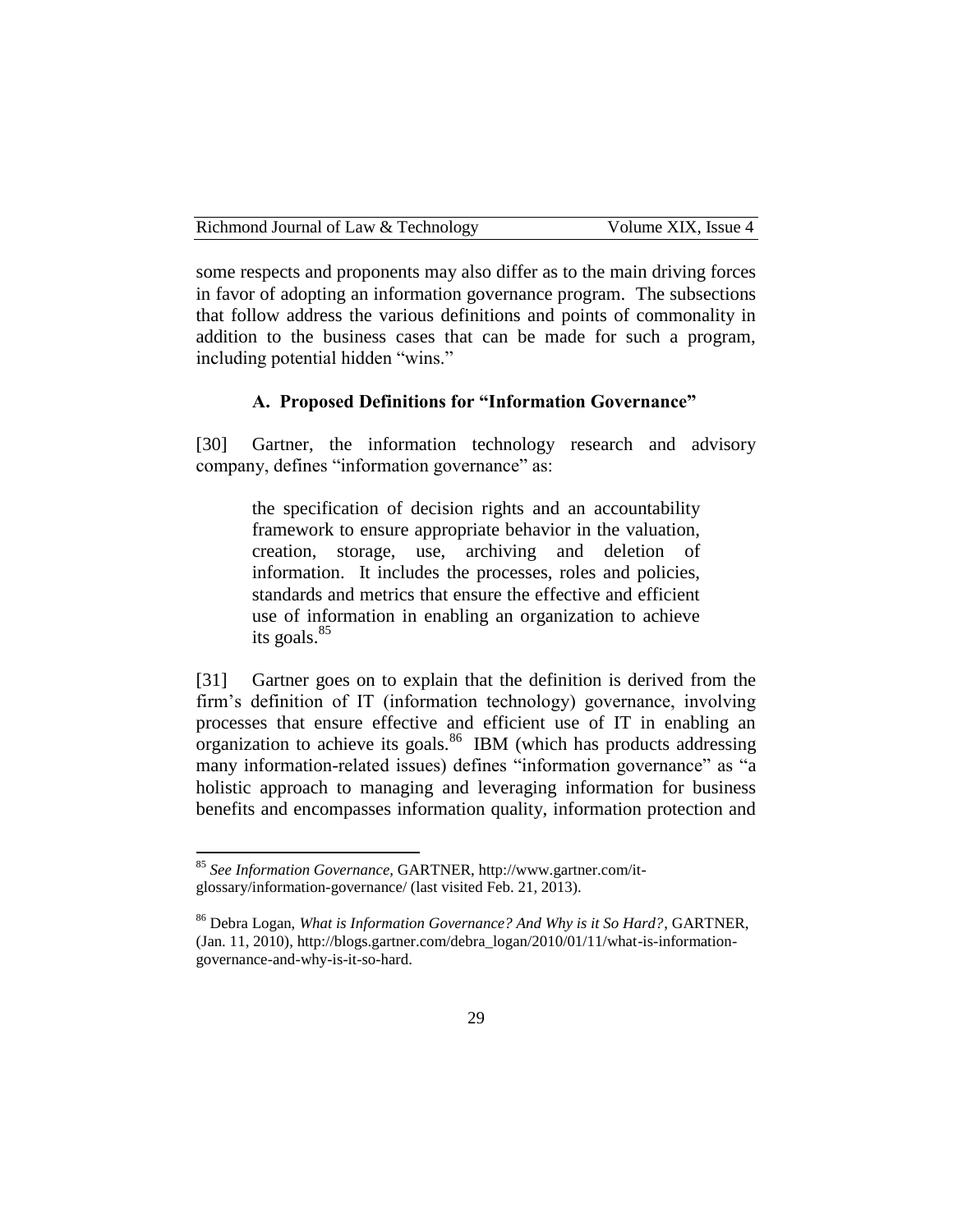information life cycle management." <sup>87</sup> Other vendors (RSD and Autonomy among them) have also proposed formulations.<sup>88</sup>

[32] Barclay Blair, a leading contributor to the literature, has said that information governance is a "new approach" that "builds upon and adapts disciplines like records management and retention, archiving business analytics, and IT governance to create an integrated model for harnessing

<sup>&</sup>lt;sub>87</sub> *See* JUDITH R. DAVIS, INFORMATION GOVERNANCE AS A HOLISTIC APPROACH TO MANAGING AND LEVERAGING INFORMATION 1 (2010), *available at*

ftp://public.dhe.ibm.com/software/os/systemz/IBM\_Information\_Governance\_Survey\_R eport.pdf (reporting on the results of an online survey). SearchCompliance.com, which describes itself as "a free online resource for IT professionals seeking cost-saving strategies and information on how to create a manageable compliance infrastructure," *About Us*, SEARCHCOMPLIANCE, http://searchcompliance.techtarget.com/about (last visited Apr. 21, 2013), similarly defines the term as "a holistic approach to managing corporate information by implementing processes, roles, controls and metrics that treat information as a valuable business asset." *Information Governance*, SEARCHCOMPLIANCE (Mar. 2011),

http://searchcompliance.techtarget.com/definition/information-governance; *see also Information Governance Benchmark Report in Global 1000 Companies*, CGOC 1, 8 (2010), https://www.cgoc.com/register/benchmark-survey-information-governancefortune-1000-companies (defining information governance as "the discipline of managing information according to its legal obligations and its business value, which enables defensible disposal of data and lowers the cost of legal compliance"). The report was prepared under the joint auspices of the EDRM project and the Compliance, Governance and Oversight Council (hereinafter "CGOC") founded by Deidre Paknad, who is also the President and CEO of PSS Systems now an IBM company. *CGOC Speakers: Deidre Paknad*, CGOC, https://www.cgoc.com/events/speakers/deidrepaknad (last visited Mar. 5, 2013).

<sup>88</sup> *See* AUTONOMY CORP., AUTONOMY INFORMATION GOVERNANCE 2-3 (2009), *available at* http://www.aiim.org/pdfdocuments/37234.pdf; Tamir Sigal, *Information Governance versus Records Management- What's the Difference?*, RSD (Mar. 26, 2010, 7:52), http://www.rsd.com/en/blog/201003/infomration-governance-versus-recordsmanagement-what-difference.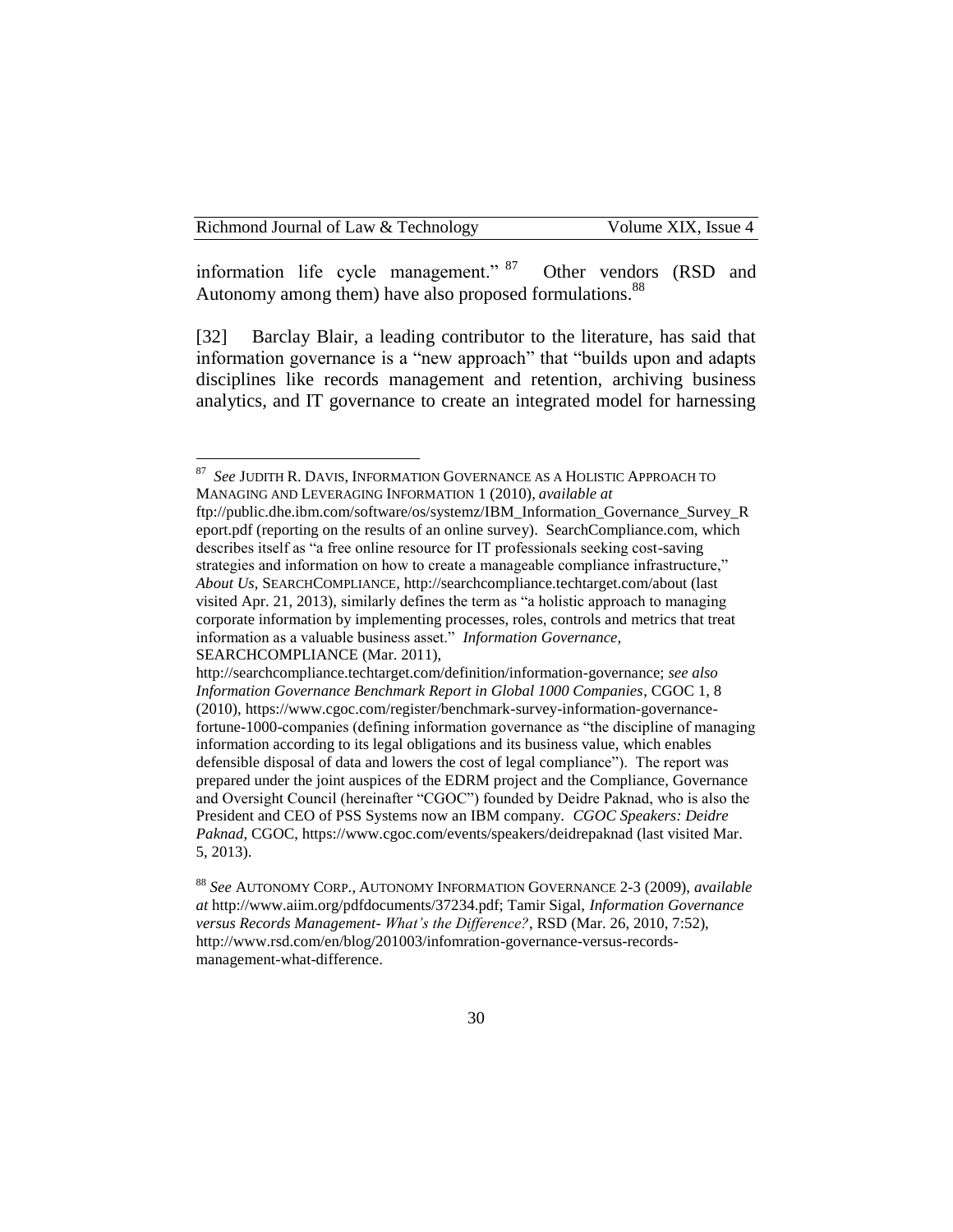and controlling enterprise information. . . . [I]t is an evolutionary model that requires organizations to make real changes."<sup>89</sup>

[33] While the available definitions and described scope of an information governance program may vary,  $90$  most of the commentators seem to agree that a well-functioning program will require the proverbial "village" of constituents who can help identify, assess, and prioritize values, costs, and risks associated with different categories of information.<sup>91</sup> That village should include at least personnel from the following functions:

- **Business leaders**, who understand the business value of information;
- Legal personnel, who can identify obligations (including those for records retention purposes) and some risks associated with information (including those that may arise with discovery in litigation or investigations, or importantly, risks that may arise as the result of adopting new technologies);

<sup>89</sup> Barclay T. Blair, *Why Information Governance*, *in* INFORMATION GOVERNANCE EXECUTIVE BRIEFING BOOK 7 (2011), *available at*

http://mimage.opentext.com/alt\_content/binary/pdf/Information-Governance-Executive-Brief-Book-OpenText.pdf.

 $90$  As the previous paragraph confirms, many of the early definitions of the term were technology-centric, in part growing out of the "data governance" teachings and discipline. *See, e.g.*, SUNIL SOARES, THE IBM DATA GOVERNANCE PROCESS 3 (2010), *available at* 

http://public.dhe.ibm.com/common/ssi/ecm/en/imm14074usen/IMM14074USEN.PDF. Much of the current discussion is being driven by vendors who purport to have solutions to address *some* of the issues around information management.

<sup>91</sup> *See, e.g.*, *Using the IGRM Model*, EDRM.NET,

http://www.edrm.net/resources/guides/igrm/using-model (last visited Feb. 23, 2013).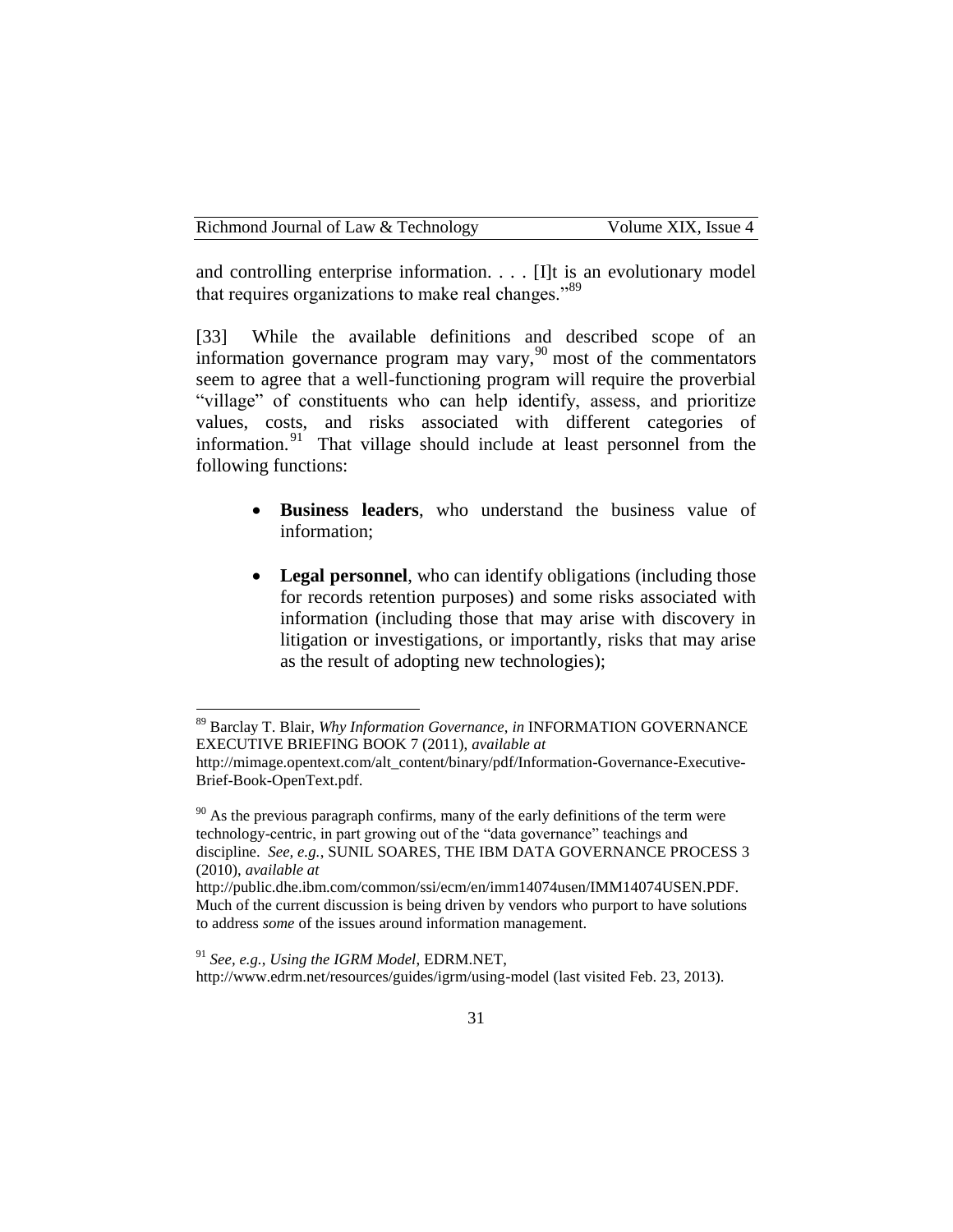- **Records & information managers** (to the extent the function exists), who can identify retention periods and how information may be stored;
- IT (including its storage experts and system architects), who can explain system volumes, costs, auto-delete functionality, how systems tie together, alternative storage strategies, and the organization's current capabilities to search for objects across platforms;
- **Privacy** (which may be part of legal, or separate), who can explain what information is subject to data protection obligations in different jurisdictions;
- **Security**, who can explain access protocols, perceived threats (such as to trade secrets), and current approaches and challenges;
- **Internal audit**, who can explain practices for assessing fraud controls and internal risks associated with information;
- **Risk**, who can provide existing methods for assessing, measuring, and evaluating defined risks; and
- **Compliance**, who have experience with the organization's general compliance efforts and history and usually at least a dotted line to the audit committee (in the case of a corporation).  $92$

 $92$  The EDRM group based in Minnesota recently published an Information Governance Reference Model v3.0 that suggests inclusion of some (*i.e.,* legal, IT, business, records, privacy and security), but not all, of the groups identified in the text above. *See id.* The early materials from this group seek to emphasize that the project does not aim solely to build out the Information Management node on the far left of the earlier Electronic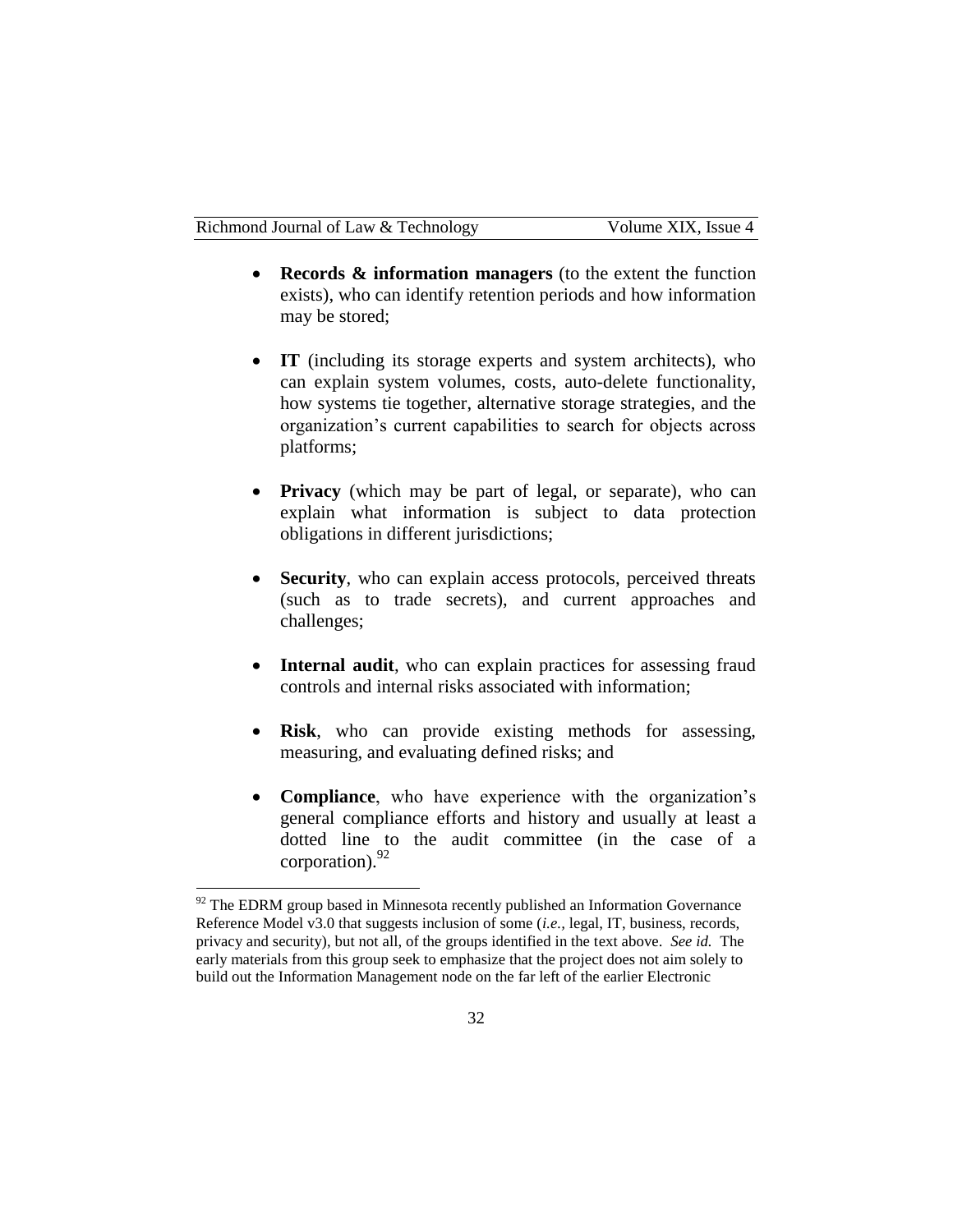[34] Like other villages, not all citizens of the information governance village need to be present at all times or for all meetings. But, also like other villages, what is essential in order for the information governance village to function well is one or more distinguished "elders" who can set a tone and ensure that the villagers understand that the elders are committed to the goals and will expect compliance with the path charted.

[35] Stated otherwise, senior management (and even the board) must make clear to employees not only that the organization means what it says in its Code of Conduct or other similar document, but also that the organization through its information governance program will provide employees with the tools—and the time—necessary to ensure that compliance with stated objectives is possible and achievable. This last statement does not mean that an information governance program requires immediate investment in new and expensive technologies with attendant training and education of the workforce. Indeed, one might question whether an information governance program will succeed if it begins with a project to acquire an expensive new tool to address some of the symptoms (*e.g.,* management of electronic records) rather than the information-related needs and interests of the organization as a whole, such as what information should be retained and managed in line with the organization's strategies and objectives. What must be recognized is that achieving a successful information governance program is a process that requires time and such a program will evolve and mature over time. During this process, priorities may change, as will available technologies, and the organization's approaches to various information-related issues will mature. Along the timeline tracking those changes, the organization should reevaluate its needs, its appetite for information-related risks, and

Discovery Reference Model (EDRM). The IGRM is a welcome addition to the literature on information-related issues. To date the model notably includes neither the link between basic law of corporate responsibility and the duty to manage information-related risks, nor guidance on how an organization should conduct the overall risk assessment. *Cf. id*.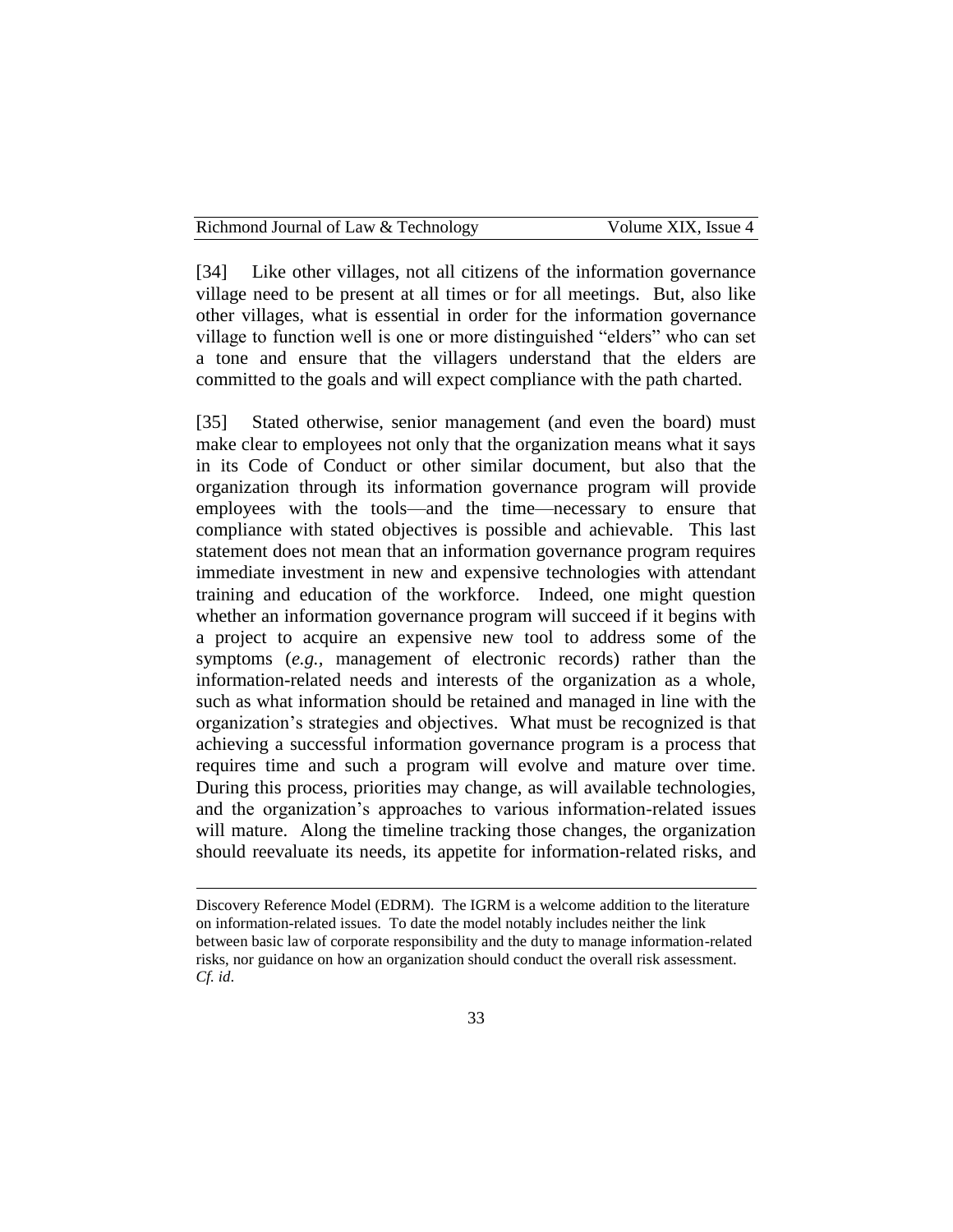| Richmond Journal of Law & Technology | Volume XIX. Issue 4 |
|--------------------------------------|---------------------|
|--------------------------------------|---------------------|

its ability to bring on attractive technological tools, all of which should align with the strategic direction charted by the board and senior management.

#### **B. Business Cases that Can Be Made for an Information Governance Program**

[36] The advantages of maintaining an information governance program are many and vary depending upon the information-related issues (and risks) the particular organization faces<sup>93</sup> in addition to the extent to which an organization has already addressed records and information management, including the need to suspend normal retention and disposition schedules in the event of litigation or investigation.<sup>94</sup> Stated differently, organizations that have not updated retention policies to account for the proliferation of electronic information or that have not established a litigation response plan that includes hold notice procedures and a comprehensive data atlas may find an information governance program the path to quick "wins" on these fronts. Or, where a legal department has worried about the risk large stores of legacy data pose, an information governance program that establishes the total cost of owning legacy data may propel the organization to needed action. Indeed, it is not surprising that much of the recent talk about a need for information governance stems from costly experiences with electronic discovery challenges and risks.<sup>95</sup>

<sup>93</sup> *See supra* Part III.A.

<sup>&</sup>lt;sup>94</sup> See generally THE SEDONA CONFERENCE®, THE SEDONA GUIDELINES: BEST PRACTICE GUIDELINES & COMMENTARY FOR MANAGING INFORMATION & RECORDS IN THE ELECTRONIC AGE 44-51 (2d ed. 2007).

<sup>95</sup> *See* Barry Murphy, *The State of Information Governance*, FORBES (Apr. 19, 2012, 2:11 PM), http://www.forbes.com/sites/barrymurphy/2012/04/19/the-state-of-informationgovernance/.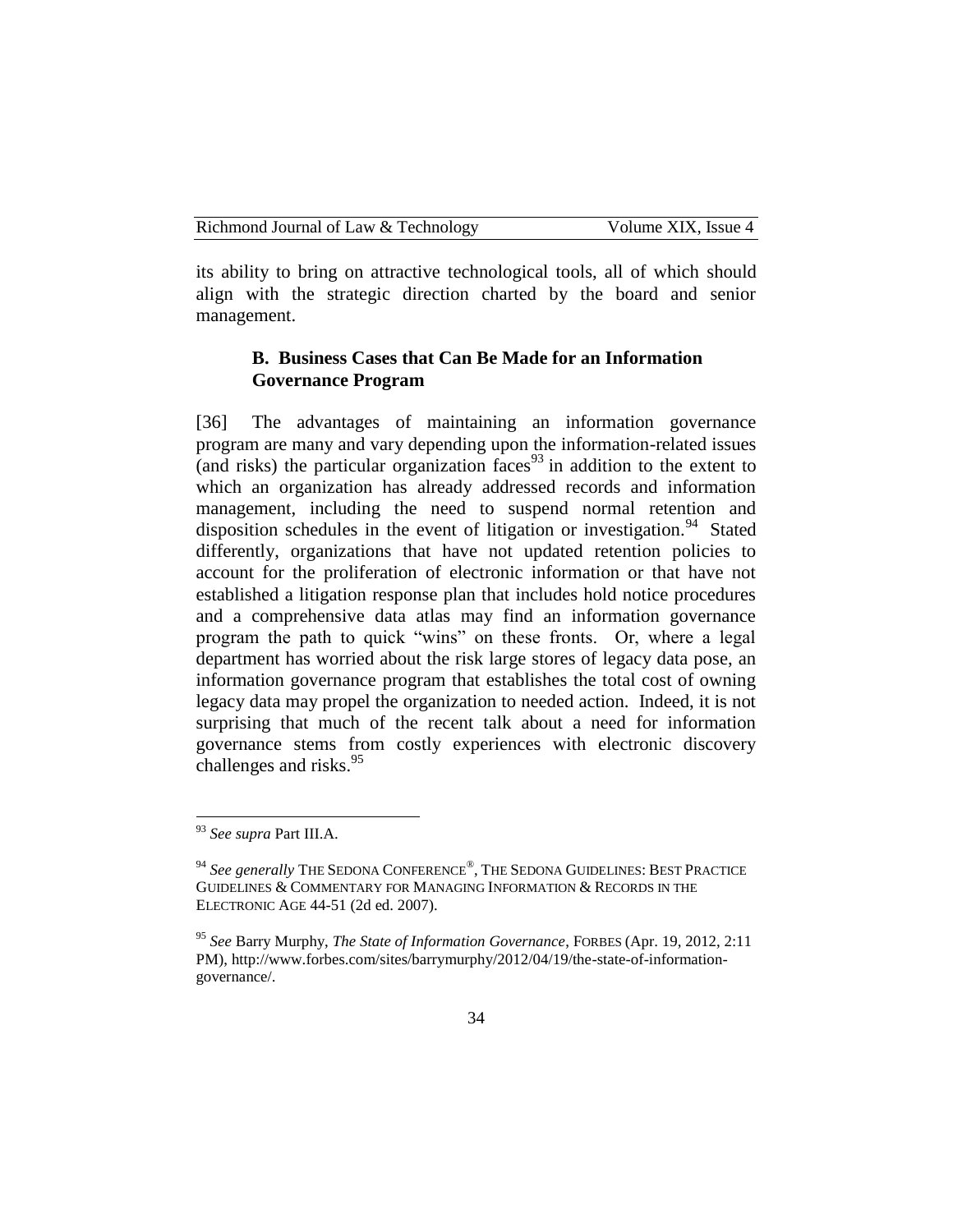| Richmond Journal of Law & Technology |  |  |
|--------------------------------------|--|--|
|--------------------------------------|--|--|

[37] Fear certainly can be a motivator, but it usually is not the best rationale to persuade a business executive to spend scarce resources. Executives have a tendency to think that the "sky may be falling, but it is not falling on our house." Moreover, businesses typically are not organized for the purpose of conducting litigation<sup>96</sup> and, therefore, may not readily accept soft-dollar, litigation-related "benefits" as key motivators for action.

[38] Business organizations are created to conduct business and executives understand that executing strategies well depends in part on identifying valuable information and leveraging it through technologies in order to compete efficiently.<sup>97</sup> Accordingly, the rationales more likely to persuade senior management to push forward with an information governance program are those that hold the promise for the organization to conduct its business more efficiently, less expensively, with less risk, and with less grumbling from employees and customers. In this author's view, the potential benefits from an information governance program address all these objectives and will usually be a mix of the following consequences, which virtually all organizations should embrace: business performance improvements, cost reduction, risk mitigation, including enhanced compliance with legal obligations, and improved employee morale and customer satisfaction.

[39] In the subsections that follow, the author outlines how and where an organization may look for these benefits. Preliminarily, however, two

 $96$  A recent exception is the establishment of companies that do not make products themselves and whose main purpose is to aggregate patents and sue to collect royalties or license fees for them. *See generally* Allen W. Wang, Note, *Rise of the Patent Intermediaries*, 25 BERKLEY TECH. L.J. 159 (2010).

<sup>97</sup> *See How Do You Leverage Information and Technology for Competitive Advantage?*, INSPIRION CONSULTING, http://inspirionconsulting.com/overview/how-do-you-leverageinformation-and-technology-for-competitive-advantage/ (last visited Apr. 22, 2013).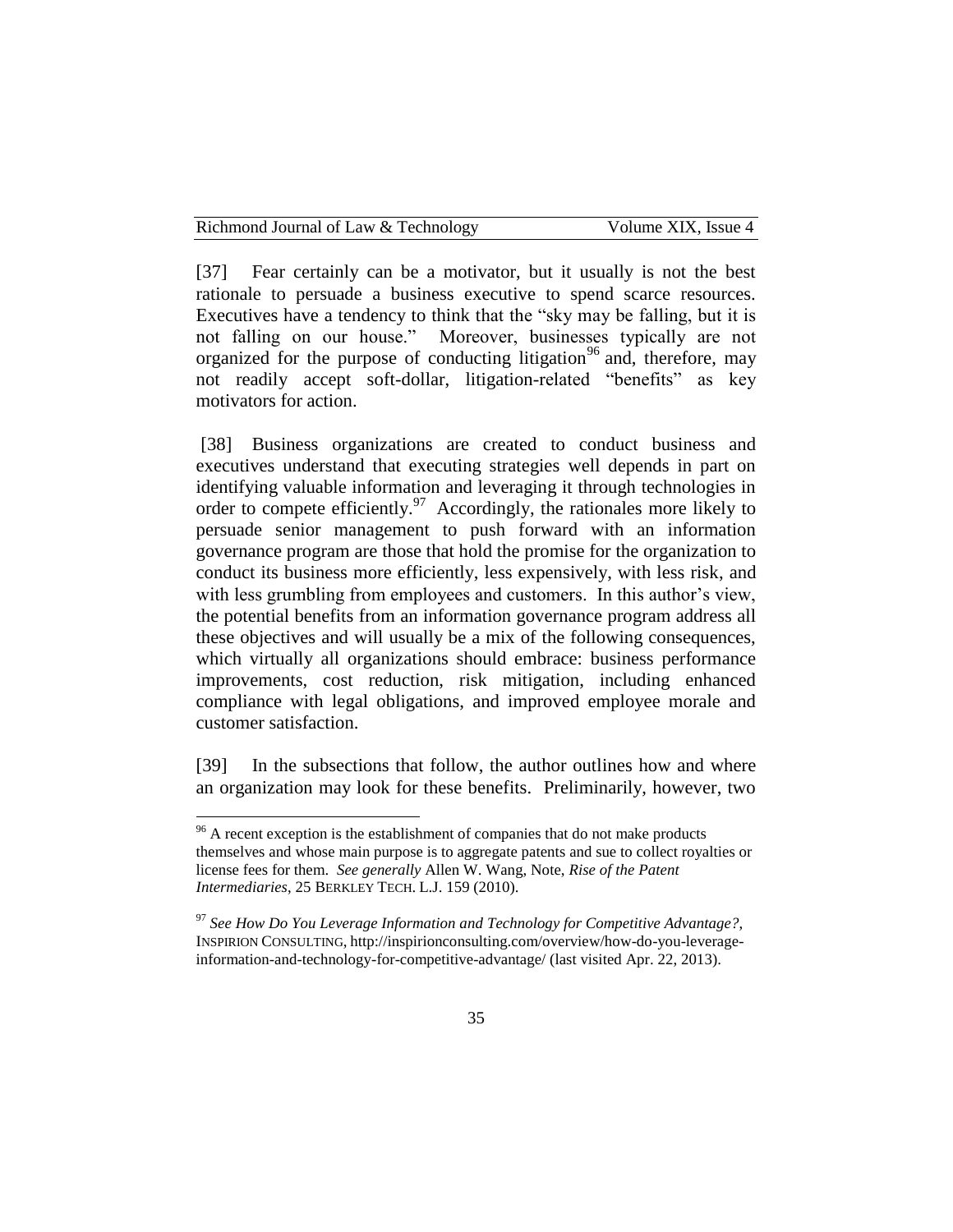| Richmond Journal of Law & Technology | Volume XIX, Issue 4 |
|--------------------------------------|---------------------|
|--------------------------------------|---------------------|

points are worth highlighting. First, the conclusion of a Deloitte survey of corporate boards was that "[o]rganizations whose boards are actively involved with IT matters perform better financially."<sup>98</sup> Second, while it may be difficult at the outset and before an assessment of risks is completed to identify hard dollar savings and a concrete ROI, measurable ROIs for particular action steps or projects should be determinable once the program gets underway and the initial risk analysis is completed. Let us consider how this might work in practice.

#### **1. Business Performance Improvements**

[40] The goal of an information governance program is to optimize the value of information within the organization. The obvious first step in any such program, therefore, is to understand what "information exists, where it exists, and how to access and leverage it."<sup>99</sup> In large organizations, some knowledge of what information exists and where it is located will be available from a central IT function, but some will also be known only at the local or departmental level. Thus, for example, the central IT function may have an asset inventory for centrally administered systems and applications that can be leveraged. In addition, representatives of key business functions should be queried as to the systems and applications

<sup>98</sup> Deloitte T. Tohmatsu, *Introduction* to THE TECH-INTELLIGENT BOARD: PRIORITIES FOR TECH-SAVVY DIRECTORS AS THEY OVERSEE IT RISK AND STRATEGY 1 (2011), *available at* 

http://www.corpgov.deloitte.com/binary/com.epicentric.contentmanagement.servlet.Cont entDeliveryServlet/USEng/Documents/Board%20Governance/Information%20Quality% 20and%20Technology/Tech-

Intelligent%20Board\_Deloitte%20Global%20Center\_021111.pdf (reporting on 2007 survey conducted by Deloitte Touche Tohmatsu in conjunction with Corporate Board Members).

<sup>&</sup>lt;sup>99</sup> The Sedona Conference®, *The Sedona Conference Commentary on Finding the Hidden ROI in Information Assets*, 13 SEDONA CONF. J. 267, 273 (Feb. 2011) [hereinafter *Finding Hidden ROI*], *available at* 

https://thesedonaconference.org/publication/The%20Sedona%20Conference%20Comme ntary%20on%20Finding%20the%20Hidden%20ROI%20in%20Information%20Assets.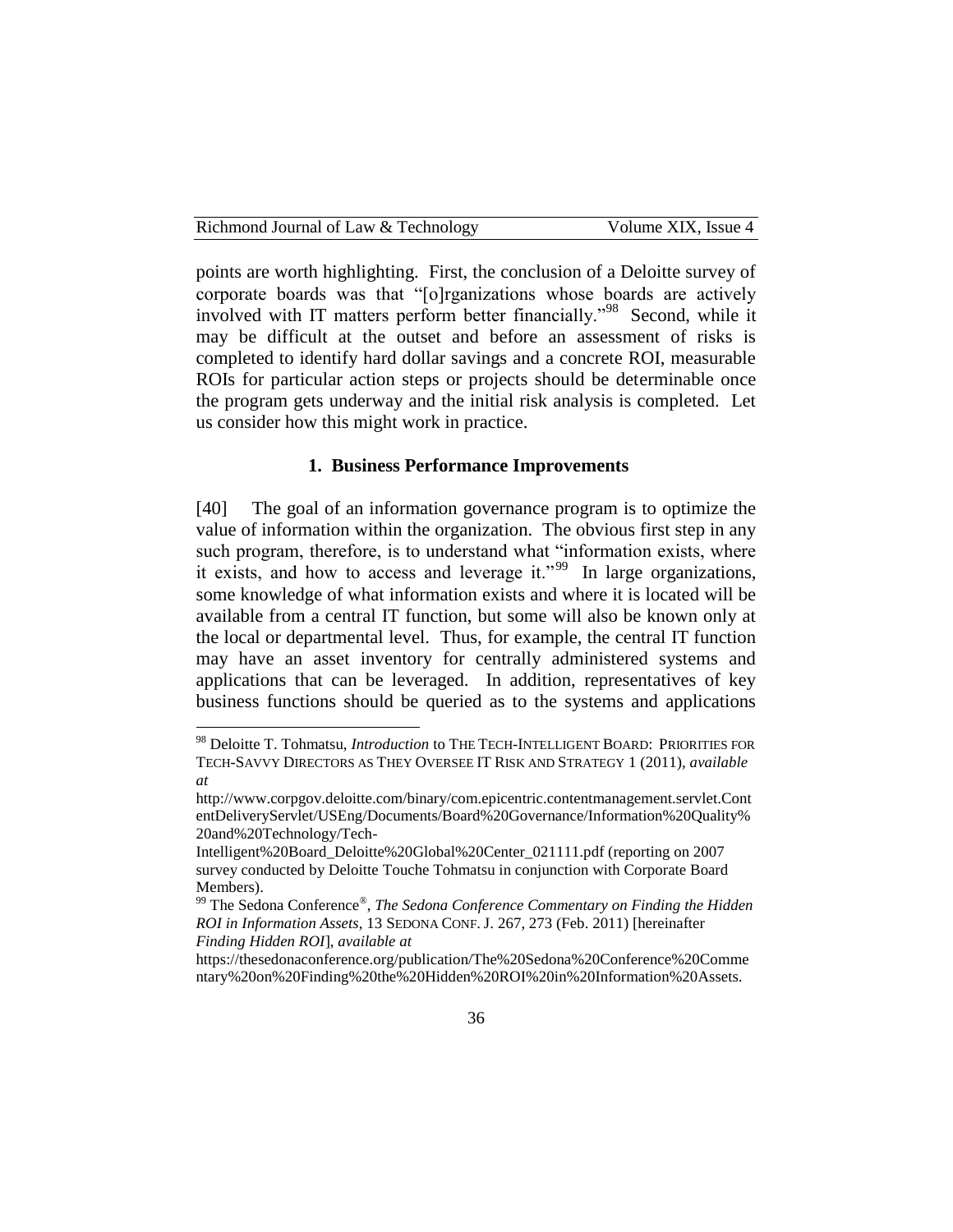upon which they principally rely to perform their function. The result of merging the central IT knowledge with the local business function expertise is an understanding of the systems and applications used to drive the business.

#### **a. "Option Value"**

[41] Several quick benefits can be recognized from such an analysis. First, as the *Finding Hidden RIO* paper sets forth, such canvassing of valuable information within an organization may help identify a source of information created in one function that can be repurposed without additional cost and reused by another function to help it meet its business objectives and enhance revenue for the organization as a whole (so-called "option value").<sup>100</sup> Conversely, such an analysis may determine that existing technologies (as opposed to the content harnessed by technologies) can be used for alternative purposes to improve efficiencies, again without additional cost. Indeed, a recent Gartner survey of CIOs found that "technology is only used to 43 percent of its potential" and suggests such "optional technology use" could be a significant boost to business performance.<sup>101</sup>

<sup>&</sup>lt;sup>100</sup> *Id.* at 274-76 (providing several concrete examples).

<sup>101</sup> Evan Koblentz, *Gartner Finds Corporate IT in "Crisis Mode"*, LAW TECH. NEWS (Feb. 5, 2013),

http://www.law.com/jsp/lawtechnologynews/PubArticleFriendlyLTN.jsp?id=120258708 6400 (reporting that only nine percent of 2,054 CIOs who responded to the survey included as part of their top two concerns the general field of information governance, risk management, and compliance). Given what directors and general counsel said in response to FTI's survey, this suggests a significant and troubling disconnect. *See*  CORPORATE BOARD MEMBER, *supra* note 74. Or, as Gartner vice president Mark McDonald was quoted in the article as saying, "There's a 'quiet crisis' being that CIOs as a whole, the entire industry, and their practice of it, is in need of reform." Koblentz, *supra*.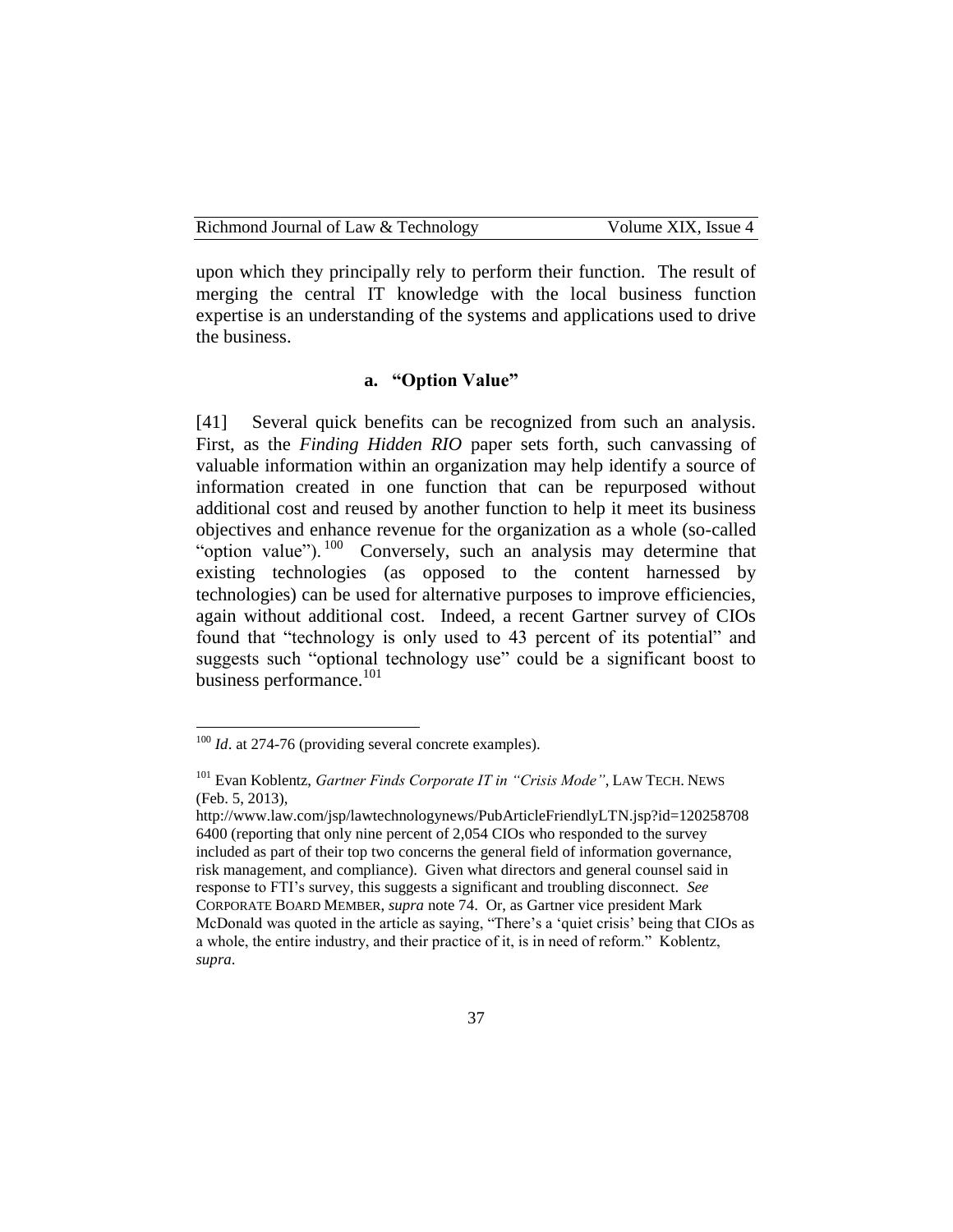## **b. Litigation Response, Records, and Information Management**

[42] Second, through the information assessment process, the organization may establish a comprehensive data atlas that can be used for purposes of responding to most litigation or investigation requests.<sup>102</sup> Third, this very kind of business process mapping is a linchpin in many modern information management programs and can jump-start the updating of an organization's retention program to address electronic information.

[43] Fourth, assessing what information has value to different business functions will also provide insight as to the quality of the record-keeping practices at the organization. With such insights, the organization can determine whether the integrity of information is maintained and whether users are able to reliably identify and retrieve valuable information efficiently. If they are not, the organization may choose to enhance its record-keeping systems so that employees do not waste time retrieving or re-creating information, thereby delaying execution and potentially undermining customer satisfaction.

# **2. Managing "Non-Value" or "Low Value" Information Can Lead to Substantial Cost Reductions**

[44] One commentator has cautioned that the *Finding Hidden ROI* paper is an important contribution to the literature, "but it omits many of the details that can make or break the proposed option value information governance initiative, including details about issues of confidentiality and security, considerations for managing 'non-value' information, and the significant differences in managing and mining structured versus

 $102$  Note that the suggestion is not to "map" every system and application in use, but those upon which the function principally relies.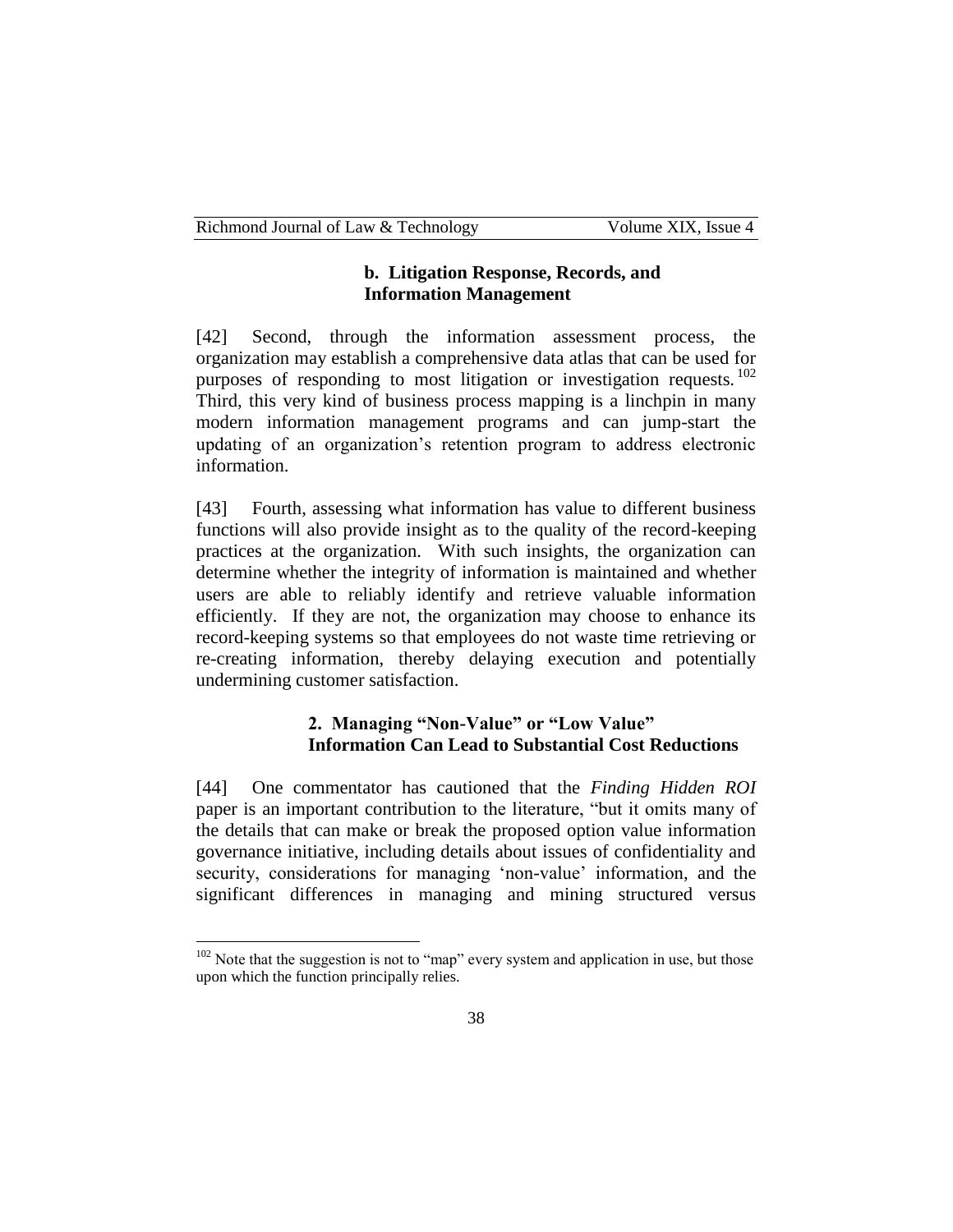Richmond Journal of Law & Technology Volume XIX, Issue 4

unstructured information." <sup>103</sup> In many organizations, however, confidentiality and security issues will not be unknowns, but likely will have been part of the risk assessment necessary to prepare Risk Factor sections of the organization's public filings (*e.g.*, 10Ks). If so, the information governance program can leverage that analysis too.

[45] Considerations for managing "non-value" information, as Juhnke suggests, definitely should be a key part of the information governance program.<sup>104</sup> Indeed, when the organization as a whole analyzes and understands how much information it stores and manages that has no current business value in addition to the total costs of owning that information (currently and prospectively), the organization will likely identify huge potential savings. How is it, you may ask, that such savings are not more apparent? The answers are obvious and nearly universal (in the absence of an information governance program). In the typical organization, an IT department is not motivated to look for such savings on its own; rather, IT has traditionally lived in fear of being criticized for not maintaining certain information. In some instances, the organization may have encouraged executives to rely on IT to be able to find information inadvertently deleted during an "oops moment." In others, IT may have been a scapegoat for the loss of information when a litigation hold was not properly communicated and enforced.

[46] Moreover, IT is tasked with storing and maintaining the information technologies and, in virtually all cases, will not understand the content of the information stored, much less its value to the organization as a whole. On the other hand, the business functions know the value of

http://content.arma.org/IMM/Libraries/May-

<sup>104</sup> *Id.*

<sup>103</sup> Deborah H. Juhnke, *In Review: Effective Information Governance is Power*, INFO. MGMT. MAG. 44 (May-June 2012), *available at*

June\_2012/IMM\_0512\_In\_Review\_Hidden\_ROI.sflb.ashx.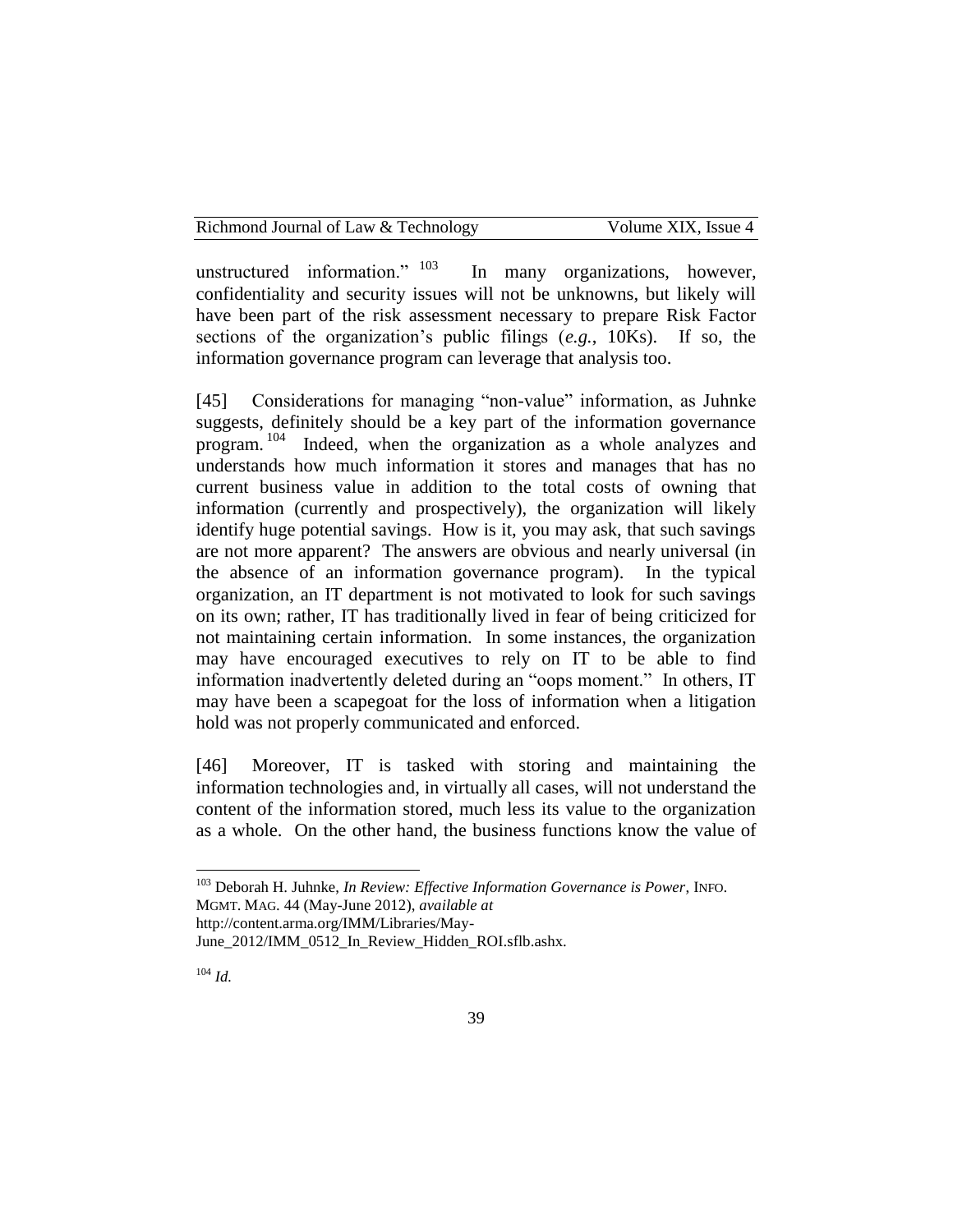the information, but rarely understand the total costs of owning the information. The associated risk managers (*e.g*., in legal, records, and privacy) may not know the business value of the information or alternative storage techniques that may be available, but can assess the risks associated with different categories of information.

[47] In the typical organization, cross-discipline discussions to assess these various angles have not occurred. Consequently, huge volumes of information for which the business generator has no current use and has simply forgotten remain under management. For example, a telecom company established that \$100 million could be saved through an application retirement program and a U.S. bank expected a \$400 million spend reduction over thirty-six months from an IT transformation plan.<sup>105</sup>

[48] An information governance program can accelerate the process of identifying such opportunities and provide the incentive to proceed in steps. For example, the program may identify some valueless information that is subject to legal hold and decide to move that data to cheaper storage. Similarly, the program may identify some stores of information that have continuing value, but which can also be moved to cheaper storage with less immediate retrieval times. Finally, such programs may provide an incentive for the organization to review legal holds placed long ago, lift those that are no longer truly required, and thereafter dispose of the valueless data.

<sup>&</sup>lt;sup>105</sup> PowerPoint presentation from webinar given Nov. 1, 2012 by George Socha & Deidre Paknad on *IGRM v3.0 Security & Privacy Addition*, slide 15 (on file with the author). The presenters noted that the telecom project was on hold for want of clarity as to data retention and legal requirements. It is unclear whether the forecasted spend reduction was for storage and maintenance only, or also included what Frazier and Diana called the "EDD tax." Frazier & Diana*, supra* note 7. In fact, both costs would be eliminated or saved if the organization is able to dispose of such data.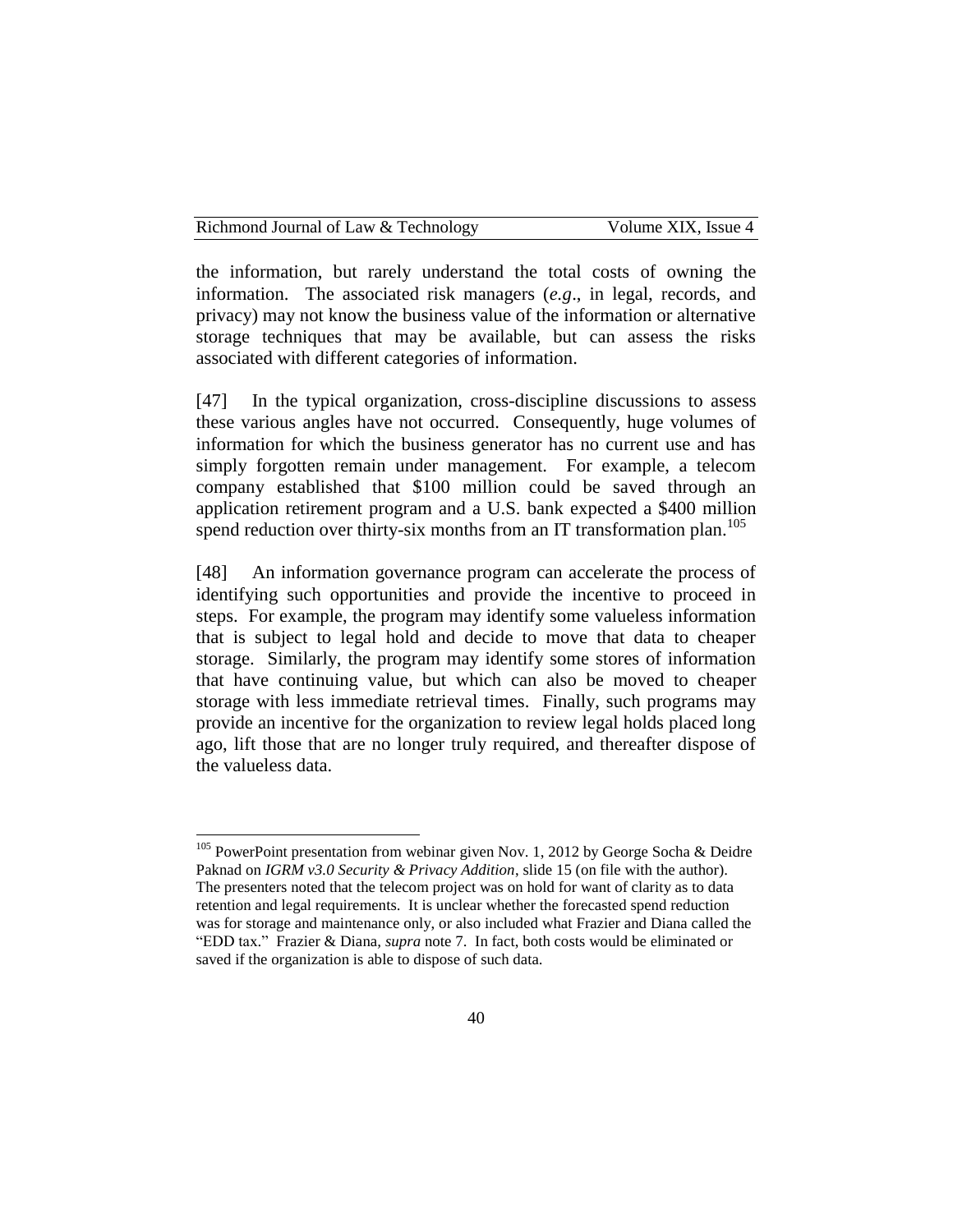### **3. Other Risk Mitigation Including Enhanced Compliance with Legal Obligations**

[49] Section III above outlined several diverse information-related risks. Without repeating that discussion, it suffices to say that a functioning information governance program can assess these various risks and with senior management input, chart a course that aligns decisions with the organization's overall strategy and risk tolerance. Thus, as the program matures, the organization should find that:

- Valuable information is reliably and readily accessible;
- Confidential and proprietary information is protected in accordance with the organization's policies and legal duties;
- The organization avoids substantial risks of not retaining information in accordance with legal regulations and in connection with litigation or investigations;
- Personally identifiable information is retained only so long as necessary and in manners that guard against unlawful access;
- The costs of keeping information is optimized, *i.e*., information is kept only so long as necessary for legal or business purposes, and at storage costs appropriate to its use and needs; and
- The organization meets its duties to avoid waste and to ensure that appropriate information and reporting systems are in place to provide management with timely and accurate information.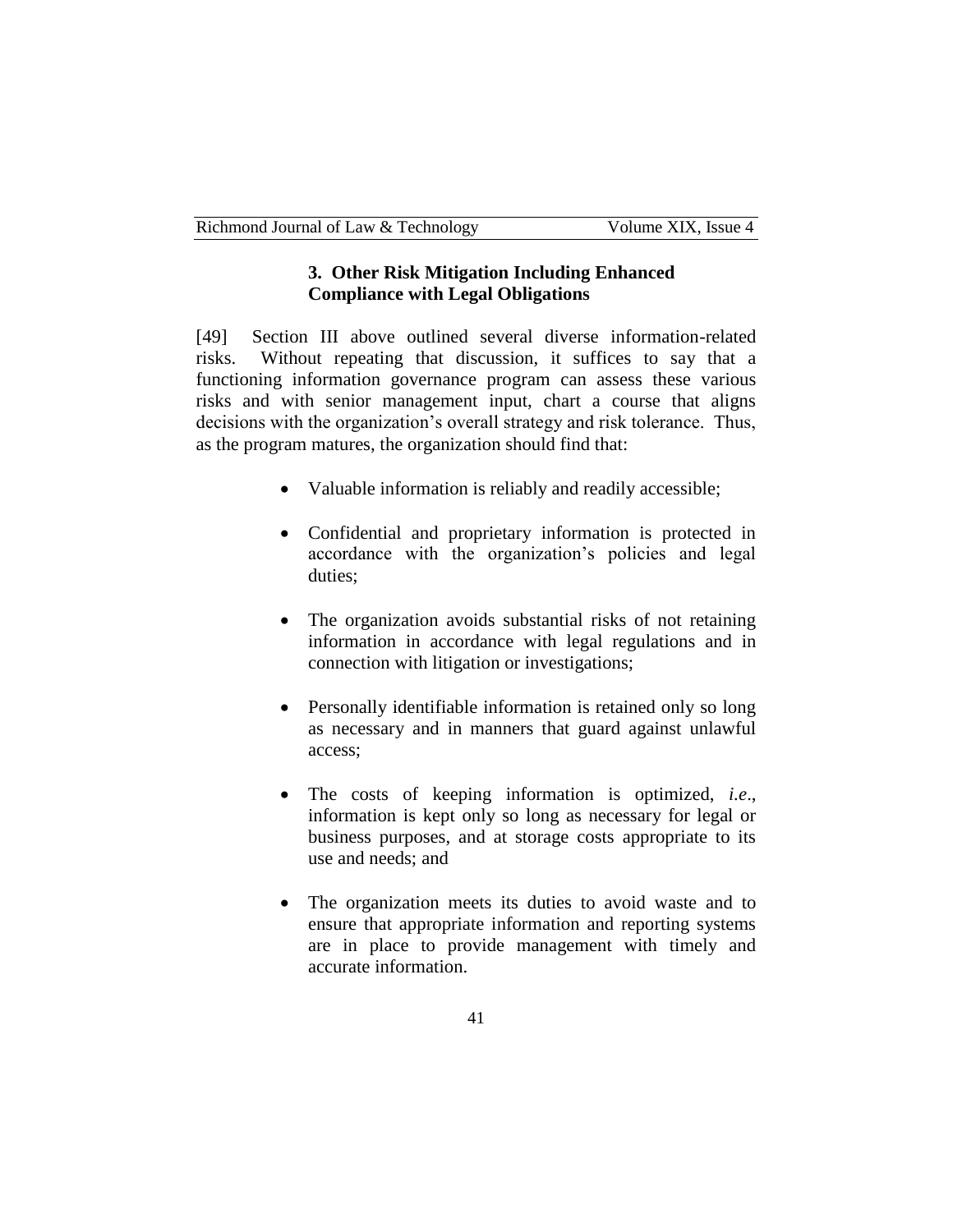[50] Analysis of the systems that store and transmit personal information will also help the organization to identify the potential for breaches to its systems by hackers or others and to adopt appropriate mitigation strategies.

[51] As with the cost-reduction issues discussed above, prudence dictates that information-related risk issues be considered in a multidisciplinary forum such as an information governance program. For example, bringing social media and smart devices into the workplace represents only a recent and not the last new technology with business applications. There will be others and as those new technologies are proposed, the information governance framework will provide a forum in which to evaluate the relative opportunities that the new technology promises and the risks that may arise from deploying it. In many business situations, opportunity will trump risk, but at least with a proper forum in place for considering risks, the organization can take appropriate steps to mitigate.

[52] As another example of what many organizations have experienced recently, if IT alone considers the potential savings and economies of moving data to a cloud environment, a positive decision can be expected quickly. But if legal, privacy, records, and other specialists are brought into the evaluation, they can point out risks that should be addressed in negotiations with the cloud provider. For example, how will internal auditors conduct an investigation under the radar if they do not have direct access to data in the cloud? How quickly will data be available for discovery requests? Will the data be stored in one location and how will data privacy authorities in EU states view that storage? Will the cloud provider be able to dispose of the information when it is no longer needed? On each of these issues, a considered collective evaluation is more likely to reach a conclusion in line with strategy for the organization as a whole and its risk profile.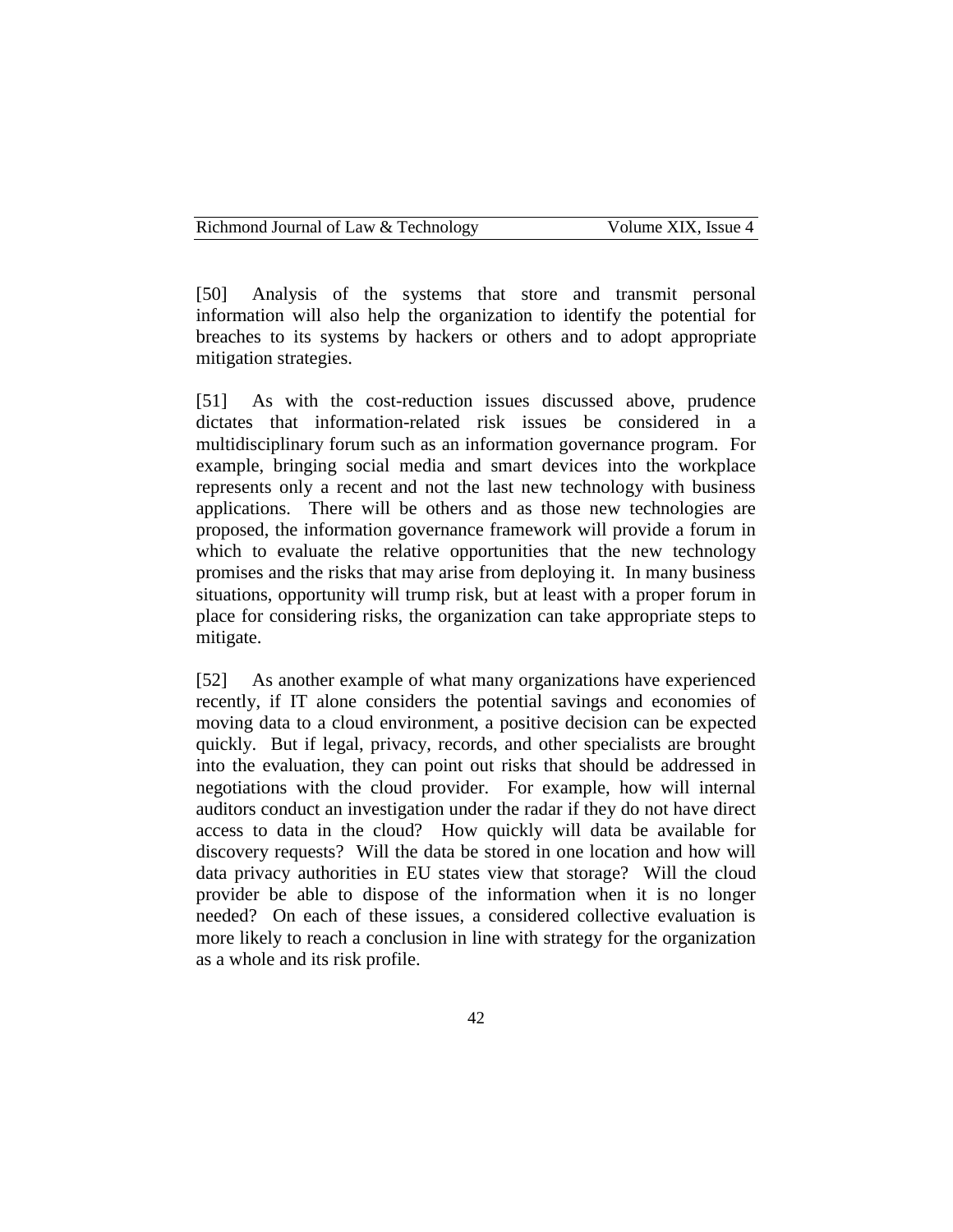[53] Through a comprehensive cross-function or cross-disciplinary analysis of the organization's various information-related policies and procedures, the organization should also assess whether one can reasonably expect employees to understand and comply with the various information-related policies and procedures that the organization has in place to address such risks or whether that documentation should be updated, harmonized, rationalized, and put into more comprehensible formats. In line with the maxim that less is more, having a concise and cohesive set of policies would no doubt enhance the prospect that employees could follow the stated policies.<sup>106</sup> In an era where public companies face the potential for more scrutiny<sup>107</sup> and recognizing that having an effective compliance program can under the Federal Sentencing

Jerry Brown, State of the State Address, (Jan. 24, 2013), *available at*  http://gov.ca.gov/home.php.

<sup>&</sup>lt;sup>106</sup> In his 2013 State of the State address, the Governor of California made a similar point:

Montaigne, the great French writer of the 16th Century, in his Essay on Experience, wisely wrote: "There is little relation between our actions, which are in perpetual mutation, and fixed and immutable laws. The most desirable laws are those that are the rarest, simplest, and most general; and I even think that it would be better to have none at all than to have them in such numbers as we have."

<sup>&</sup>lt;sup>107</sup> See supra text accompanying notes 30-33. As a Gartner vice president said, "The recent global financial crisis has put information governance in the spotlight. Information governance is a priority of IT and business leaders as a result of various pressures, including regulatory compliance mandates and the urgent need to improve decision-making." Press Release, Gartner Says Master Data Management Is Critical to Achieving Effective Information Governance*,* (Jan. 19, 2012), *available at*  http://www.gartner.com/newsroom/id/1898914. If an exclamation point for this finding were needed, it may be found in a recent survey in which a vast majority of respondents reported that seventy-five percent (or more) of IT spend did not add value to the business. DOUG MILES, AIIM, INFORMATION GOVERNANCE–RECORDS, RISKS AND RETENTION IN THE LITIGATION AGE 12 (2013), *available at* [http://www.aiim.org/Research-and-Publications/Research/Industry-Watch/InfoGov-2013.](http://www.aiim.org/Research-and-Publications/Research/Industry-Watch/InfoGov-2013)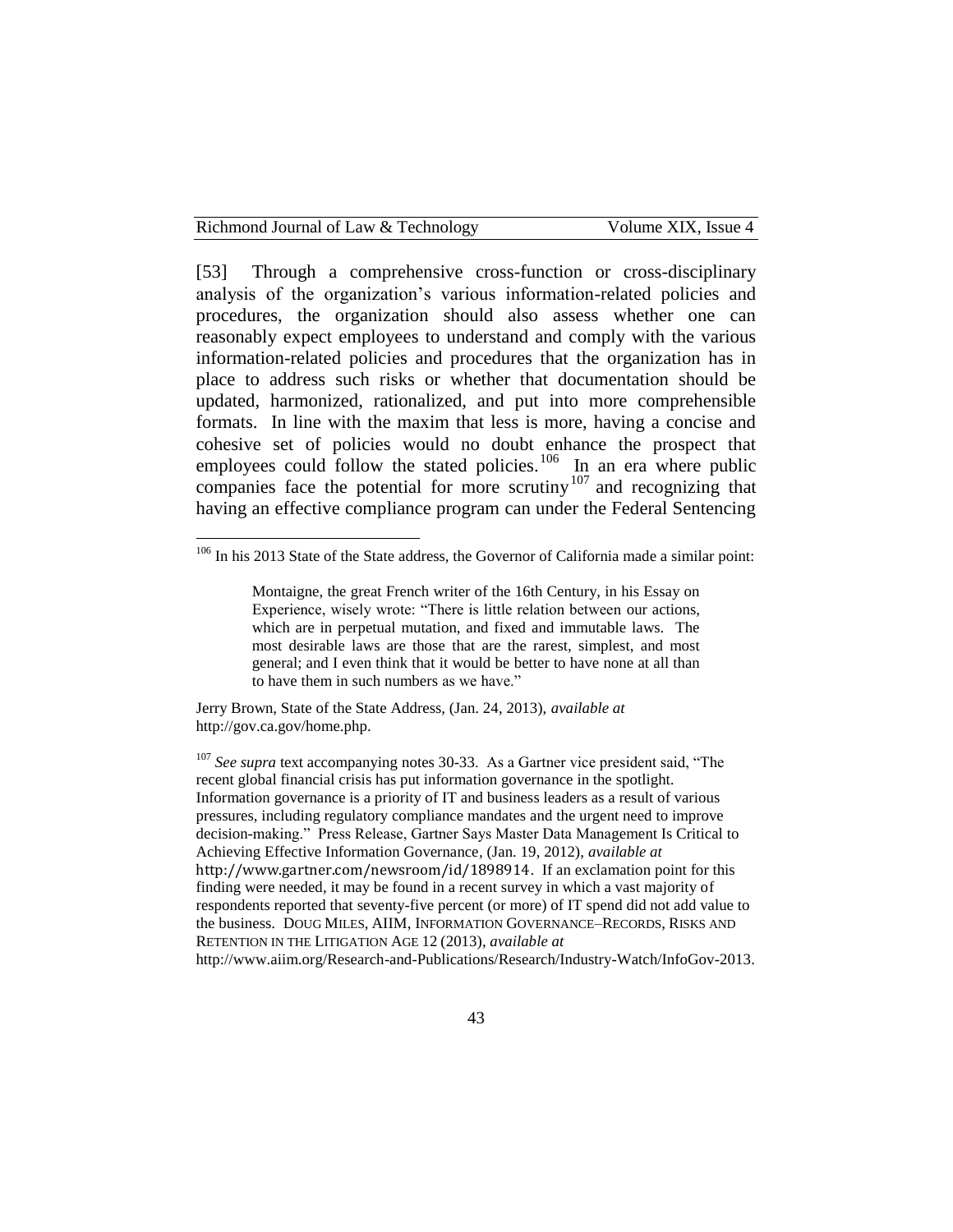| Richmond Journal of Law & Technology | Volume XIX, Issue 4 |
|--------------------------------------|---------------------|
|--------------------------------------|---------------------|

Guidelines reduce the risk that an organization will be held criminally liable for the acts of a rogue employee, it is foreseeable that more organizations may be interested in ensuring their policies are harmonized and clarified.<sup>108</sup>

### **4. Improved Employee Morale and Customer Satisfaction**

[54] When an organization has a set of policies and procedures that align with its business goals and strategies, employees are more likely not only to understand and comply with the policies, but also, and just as important, to understand the mission of the organization and move forward as a unified team seeking clear and commonly held purposes. In such harmony, employee morale soars.<sup>109</sup> Finally, when an organization can reliably and quickly access and leverage information through technology, it will respond to customers more quickly and with better results, likely leading to increased customer satisfaction. Conversely, when customer data is breached or the customer gets inconsistent information slowly from the organization, sales suffer.

<sup>108</sup> Christian Lipfert, *Making the 'Business Case' for Information Governance*, LAW TECH. NEWS (Oct. 1, 2011). *See generally* U.S. SENTENCING GUIDELINES MANUAL § 8B2.1 (2011); Paul Fiorelli & Ann Marie Tracey, *Why Comply? Organizational Guidelines Offer a Safer Harbor in the Storm*, 32 J. CORP. L. 467 (2007), *available at*  http://blogs.law.uiowa.edu/jcl/wp-content/uploads/2012/01/Fiorelli-FINAL-smf.pdf.

<sup>109</sup> *See* Bruce W. Dearstyne, *Groundbreaking Trends: The Foundation for Meeting Information Challenges and Opportunities,* INFO. MGMT. MAG. 28 (Mar.-Apr. 2010), *available at* http://content.arma.org/IMM/Libraries/March-

April 2010 PDFs/IMM 0310 groundbreaking trends.sflb.ashx ("People like collaborating when they have a deep commitment to the company, product, service, or to the collaborating community itself.").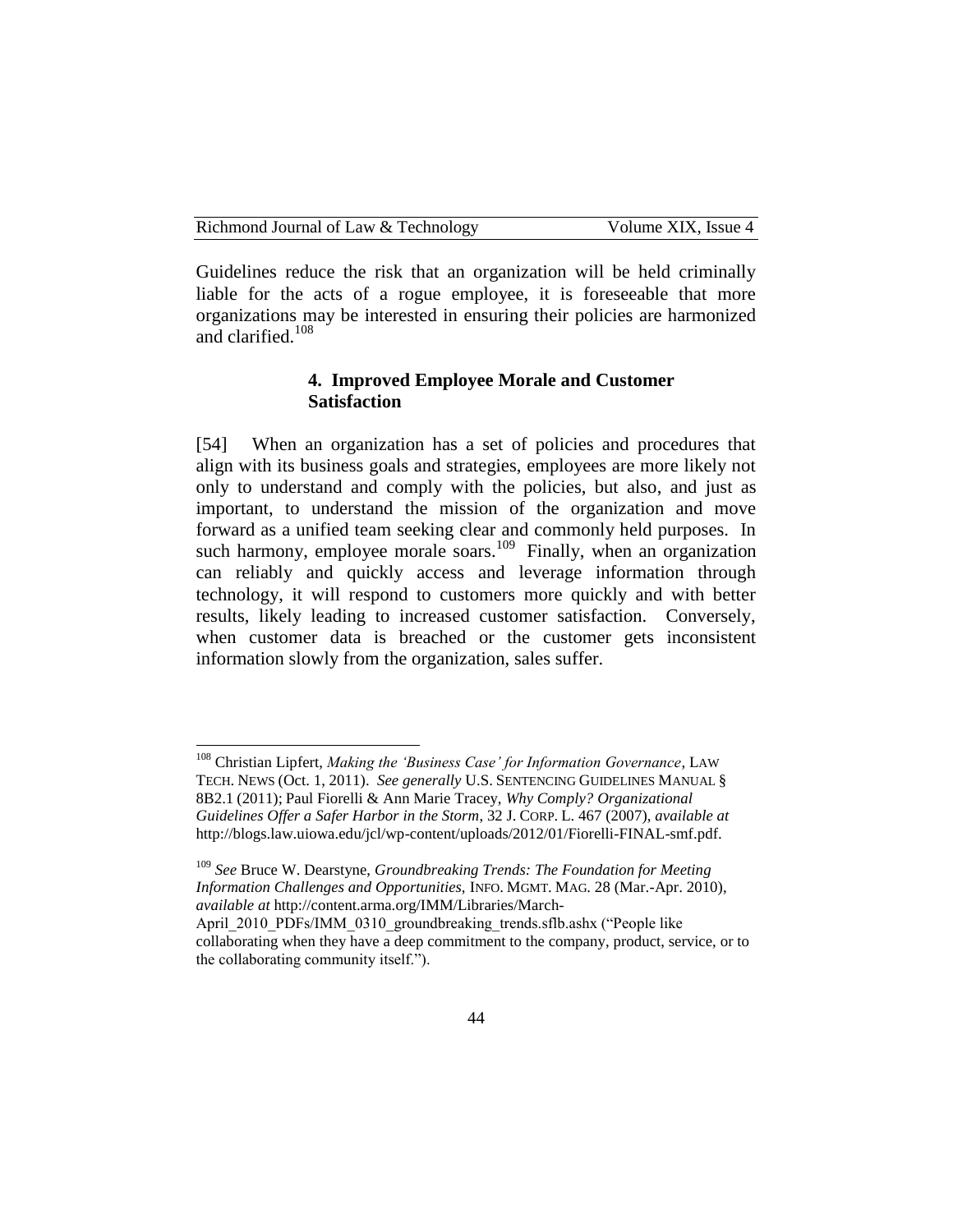| Richmond Journal of Law & Technology | Volume XIX. Issue 4 |  |
|--------------------------------------|---------------------|--|
|--------------------------------------|---------------------|--|

[55] In short, multiple business cases can be made in support of an information governance program. Which elements a particular organization emphasizes will depend on the particular industry in which the organization does business and the extent to which it has addressed information-related issues.<sup>110</sup> And, as stated earlier, senior management in virtually all organizations should understand that information governance is not only the right thing to do for the organization, but also something that cannot be ignored under *Caremark* and its progeny.<sup>111</sup>

### **V. MOST ORGANIZATIONS HAVE IN PLACE METHODOLOGIES THAT CAN BE LEVERAGED TO ACHIEVE ENHANCED STATES OF INFORMATION GOVERNANCE**

[56] A central thesis of this article is that senior management of organizations and corporate boards have duties to ensure that informationrelated issues are considered and evaluated for risk. This idea is not a radically novel contribution, but as a rationale for organizations to adopt information governance programs, it has not been a central focus of the recent information governance discussions.<sup>112</sup> Given the current (postfinancial crisis) emphasis on corporate compliance programs, it should be.

<sup>110</sup> *See generally* SUNIL SOARES, SELLING INFORMATION GOVERNANCE TO THE BUSINESS (2011) (listing sample business cases for ten different organizational types, nine different business functions).

<sup>111</sup> *See supra* text accompanying notes 22-29.

 $112$  In 2005, the Business Law section of the American Bar Association published a small book which included the statement: "Those Directors who defer or delegate to specialized personnel their understanding and command of data governance will be at increasing risk of incurring personal liability for failing to fulfill their fiduciary duty of care to ensure that their companies comply with rapidly emerging legal requirements concerning deficiencies in data governance." E. MICHAEL POWER & RONALD L. TROPE, SAILING IN DANGEROUS WATERS: A DIRECTOR'S GUIDE TO DATA GOVERNANCE 1-2 (2005). Many of the issues that Power and Trope identify as creating "dangerous waters" remain; but, to maintain the analogy, the exponentially increased volumes of information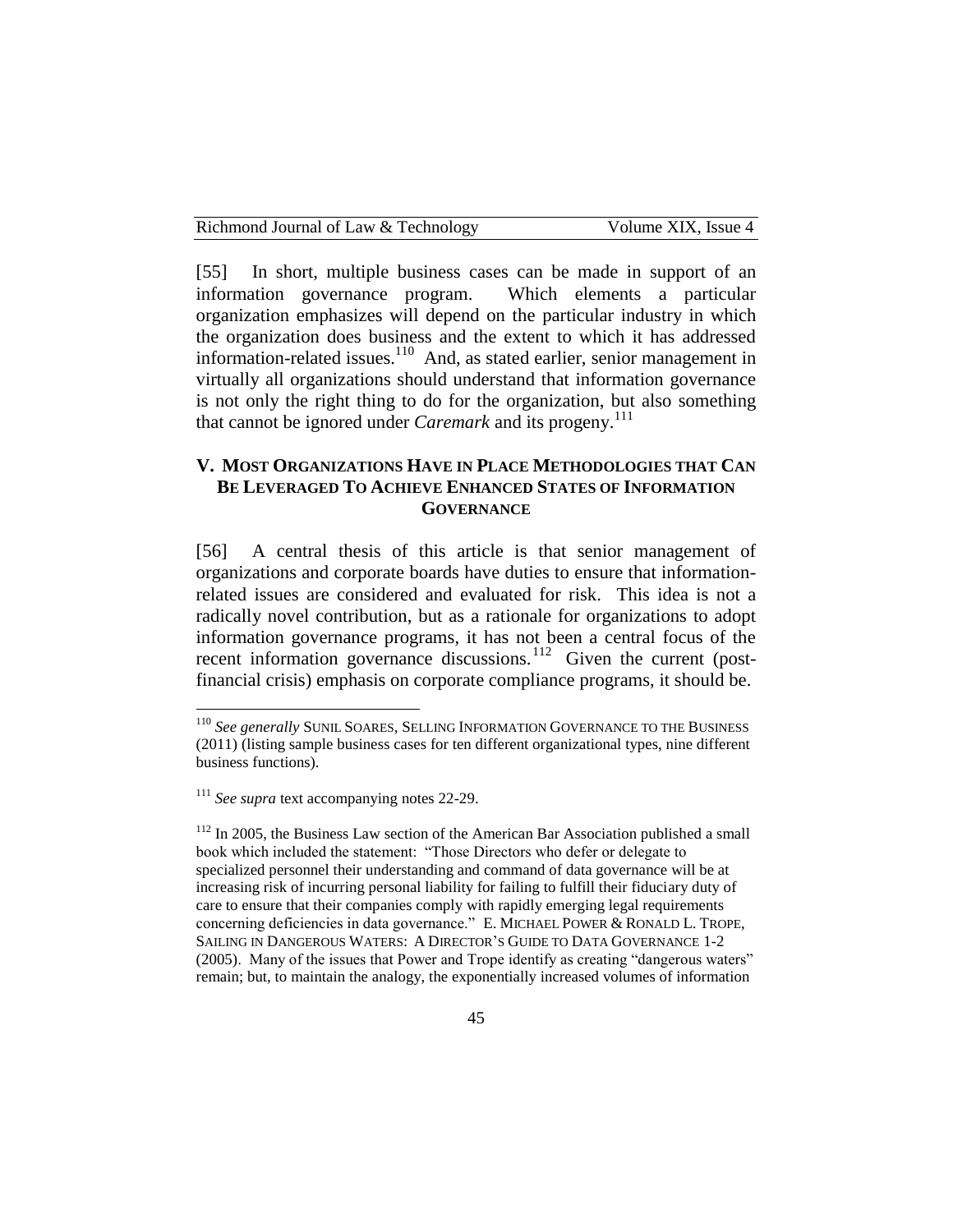| Richmond Journal of Law & Technology | Volume XIX, Issue 4 |
|--------------------------------------|---------------------|
|--------------------------------------|---------------------|

[57] Equally as important, *initiating* an information governance program need not entail a herculean effort or fundamentally different and foreign concepts. Many organizations have established cross-disciplinary teams in recent years to cope with obligations to report risks, especially around financial reporting. In addition, many organizations have launched cross-disciplinary efforts to deal with the challenges of electronic discovery response. Financial reporting risk evaluations have enlisted joint efforts of risk managers and compliance officers, finance functions, and business personnel that understand the organization's business operations. E-discovery litigation response efforts have entailed joint efforts of at least the IT, legal, and records functions, and in cross-border matters, privacy. In an organization that has addressed some of these information-related issues, the first steps to establishing an information governance program may be as simple as: (1) aggregating personnel to round out the roster of knowledgeable constituents,  $\frac{113}{113}$  and (2) having senior management (and the board) communicate forcefully its full support and encouragement for the launch of the program.

[58] Further, in conducting the next significant and essential effort of such a program—a comprehensive assessment of information-related risks—the organization need not start from scratch, but can leverage existing techniques and methodologies employed is assessing financial reporting risks.<sup>114</sup> Thus, to deal with Sarbanes-Oxley and other recent

and the array of challenges and risks posed by new technologies combine to form a Sandy-like superstorm. *Id*. at 7.

<sup>113</sup> *See supra* Part IV.A..

<sup>&</sup>lt;sup>114</sup> Senior management and directors may be able to avoid liability under the business judgment rule; however, in order to benefit under this rule, they may not utterly fail to consider the issues. Within the risk assessment and implementation phases of an information governance program, if the organization acts reasonably and in good faith, courts and other deciding bodies should be reluctant to second guess or find fault. The author is unaware of clear authority to support the latter proposition, but it would seem to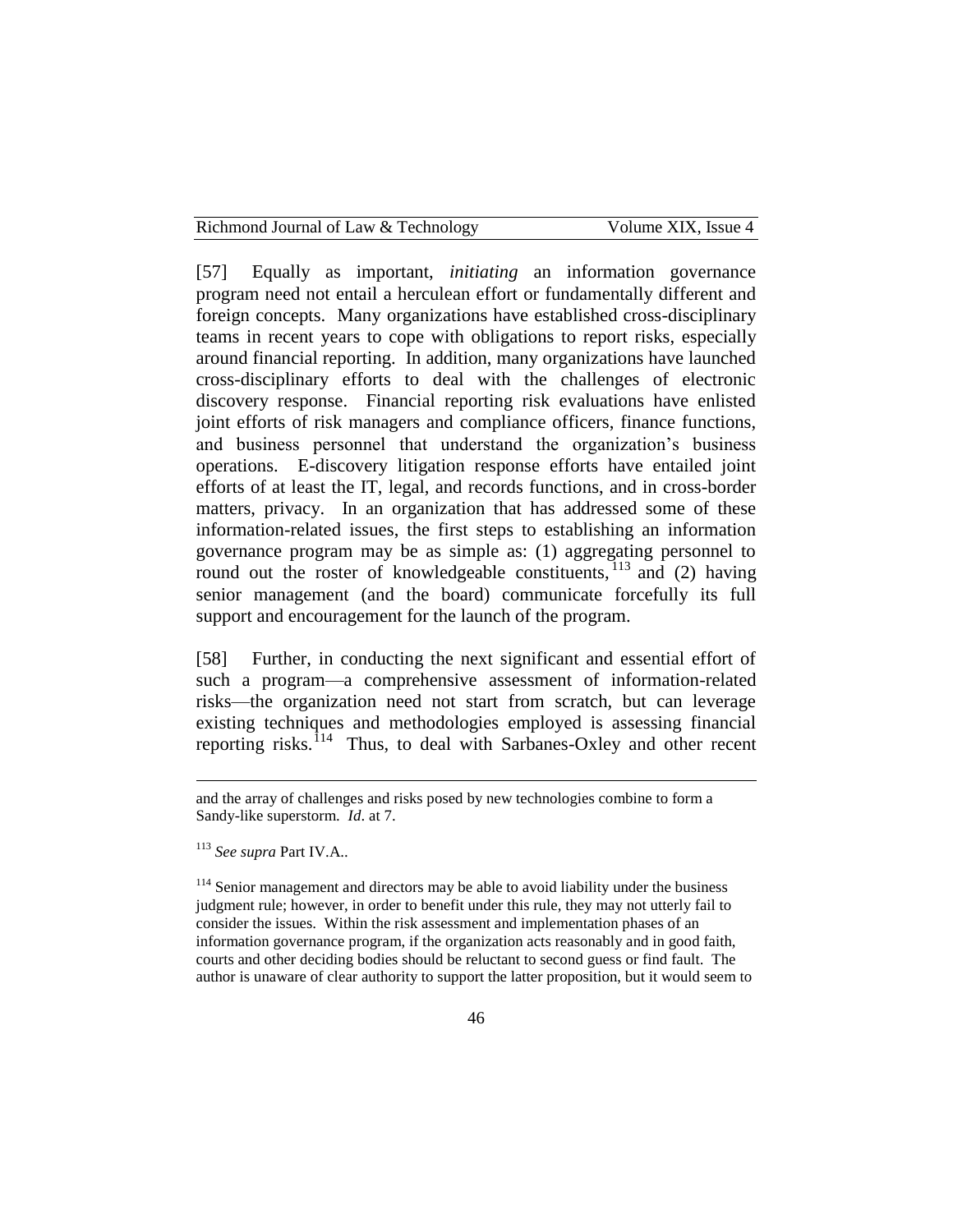#### Richmond Journal of Law & Technology Volume XIX, Issue 4

 $\overline{a}$ 

regulations, many organizations have adopted methods for identifying risks, evaluating them, and seeking to mitigate the more important ones.<sup>115</sup> In October 2012, the Committee of Sponsoring Organizations  $(COSO)^{116}$ published a guide on *Risk Assessment in Practice*.<sup>117</sup> This guide provides

flow from the *Arthur Andersen* decision, as well and logic and common sense. *See generally* Arthur Andersen LLP v. United States, 544 U.S. 696 (2005).

<sup>115</sup> *See*, *e.g.*, Mark Anderson, *Sarbanes-Oxley Still Raises Ire, But it Has Fans, Too*, SACRAMENTO BUS. J. (Jan. 23, 2012), http://www.bizjournals.com/sacramento/printedition/2012/01/20/sarbanes-oxley-raises-ire-but-has-fans.html?page=all; Charlsie Dewey, *Sarbanes-Oxley Act Impacts Privately Held Companies*, GRBJ.COM (Nov. 12, 2012), http://www.grbj.com/articles/74764-sarbanes-oxley-act-impacts-privately-heldcompanies.

<sup>116</sup> *See About Us*, COMMITTEE OF SPONSORING ORGANIZATIONS,

http://www.coso.org/aboutus.htm (last visited Feb. 16, 2013) ("COSO was organized in 1985 to sponsor the National Commission on Fraudulent Financial Reporting, an independent private-sector initiative that studied the causal factors that can lead to fraudulent financial reporting. It also developed recommendations for public companies and their independent auditors, for the SEC and other regulators, and for educational institutions. The National Commission was sponsored jointly by five major professional associations headquartered in the United States: the American Accounting Association (AAA), the American Institute of Certified Public Accountants (AICPA), Financial Executives International (FEI), The Institute of Internal Auditors (IIA), and the National Association of Accountants (now the Institute of Management Accountants [IMA]).").

<sup>117</sup> *See* Scott McCallum, *COSO Releases ERM Thought Paper Dealing with Latest Thinking on Risk Assessment Approaches and Techniques*, COMM. SPONSORING ORGS. (Oct. 26, 2012), *available at*

http://www.coso.org/documents/COSOAnncsOnlineSurvy2GainInpt4Updt2IntrnlCntrlInt gratdFrmwrk%20-

%20for%20merge\_files/COSO%20Release%20ERM%20Risk%20Assessment%20Paper %20Oct%202012.pdf. For those readers with records and information management backgrounds, it is worth noting that when this guide speaks of ERM, it means "enterprise-wide risk management," and not "electronic records management." *See generally id.* The 2012 guide builds upon COSO's *Enterprise Risk Assessment— Integrated Framework*, which was first published in September 2004, to help organizations deal with the (then-fairly new) reporting requirements of Sarbanes-Oxley.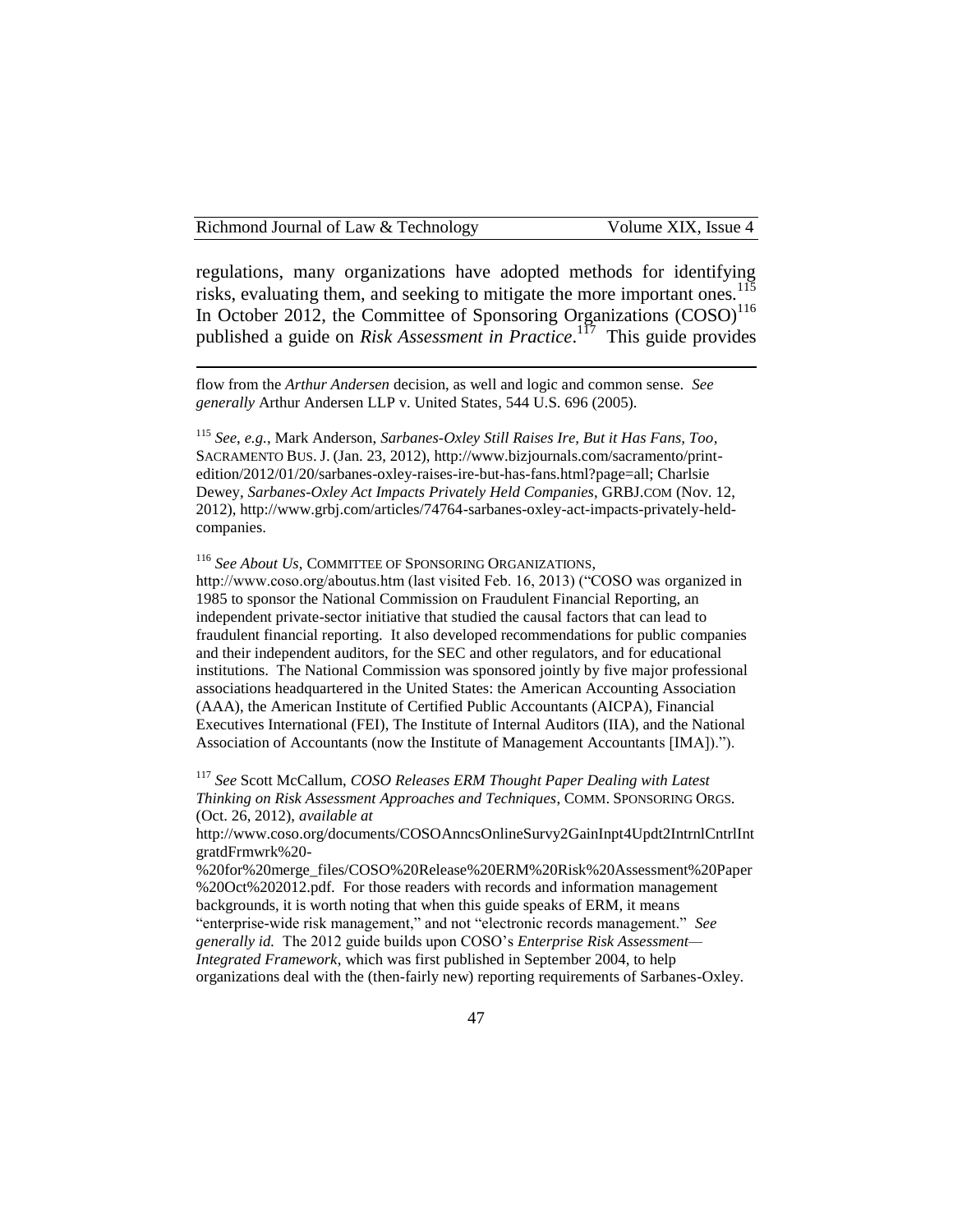| Richmond Journal of Law & Technology | Volume XIX, Issue 4 |
|--------------------------------------|---------------------|
|--------------------------------------|---------------------|

a framework with advice on navigating through the risk assessment process—from developing assessment criteria, assessing risks with a common vocabulary that is established for the particular enterprise, including the interactions of various risks,  $^{118}$  and prioritizing risks in accordance with the enterprise strategy. The guide recognizes that all organizations face risk and successful competition usually requires the organization to accept some risk.<sup>119</sup> With respect to risk evaluations, it suggests that the organization establish several scales for potential risks, specifically a five-point impact scale (ranging from "incidental" to "extreme"), a five-point likelihood scale (ranging from "rare" to "frequent"), a five-point vulnerability scale (ranging from "very low" to "very high"), and a five-point speed of onset scale (ranging from "very low" to "very high").<sup>120</sup> The guide also offers several ideas on how to obtain input from different functions or departments.<sup>121</sup>

*See generally* PricewaterhouseCoopers LLP, *Enterprise Risk Assessment—Integrated Framework*, COMM. SPONSORING ORG. TREADWAY COMMISSION (Sept. 2004), http://www.coso.org/documents/coso\_erm\_executivesummary.pdf.

http://www.coso.org/documents/COSOAnncsOnlineSurvy2GainInpt4Updt2IntrnlCntrlInt gratdFrmwrk%20-%20for%20merge\_files/COSO-

<sup>120</sup> *See id.* at 4-7.

 $\overline{a}$ 

<sup>121</sup> *See id.* at 9.

 $118$  For example, in assessing information-related risks, the organization should consider the interaction of risks associated with failing to comply with discovery obligations and of having to comply with restrictive data privacy regimes.

<sup>119</sup> Patchin Curtis & Mark Carey, Deloitte & Touche LLP, *Risk Assessment in Practice*, COSO 1 (2012),

ERM%20Risk%20Assessment%20inPractice%20Thought%20Paper%20OCtober%2020 12.pdf.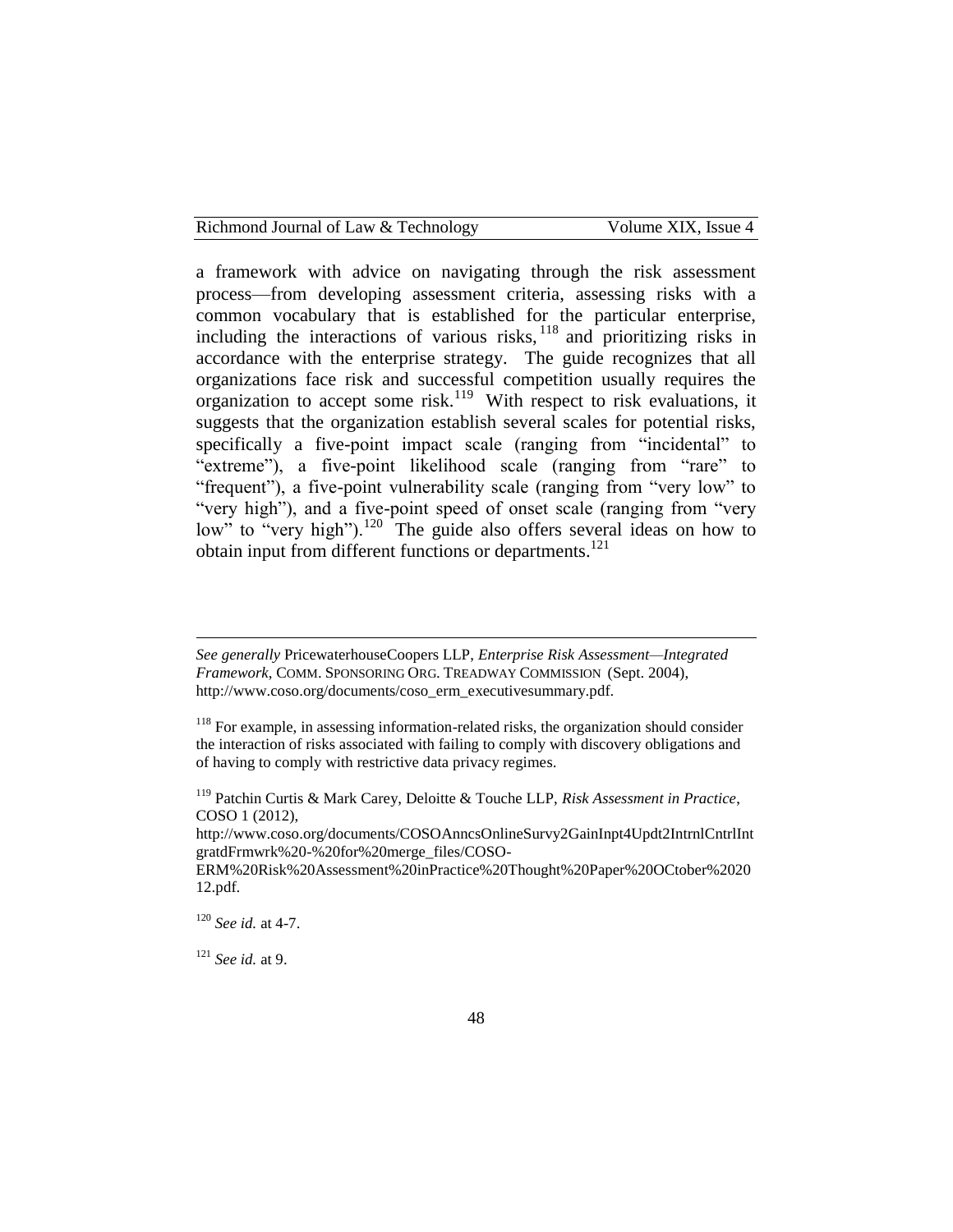[59] COSO is not the only source of readily available assistance. The Open Compliance and Ethics Group (OCEG) is a nonprofit that provides standards and resources to aid the achievement of principled performance through integrated governance, risk, and compliance.<sup>122</sup> Under the GRC (governance, risk, and compliance) tag, OCEG has published a wealth of materials, such as charts and guides that can also help an organization navigate these information governance waters. For example, the GRC charts vividly demonstrate the costs to organizations that operate in silos with ineffective oversight—namely, disjointed strategy, poor integration, duplication, high costs, unnecessary complexity, lack of integrity, and wasted resources.<sup>123</sup>

[60] CGOC also has developed materials that will aid an organization's understanding of the interplay between and among several of the necessary constituents—specifically, legal, records, IT, and business—and how each of those groups can "give" and "get" something of value to and from the other groups. $^{124}$ 

[61] In short, an organization can leverage the lines of communications, techniques, and lessons learned from recent compliance efforts to create the formula for successful information governance. Moreover, following

 $\overline{a}$ 

 $124$  With the involvement of CGOC's leadership in the recent rollout of IGRM v.3.0, one can anticipate that CGOC will soon be expanding its materials to include privacy and security functions. *See* Doug Austin, *EDRM Announces Version 3 of the IGRM for Information Governance—eDiscovery Trends*, EDISCOVERY DAILY BLOG (Oct. 11, 2012), http://www.ediscoverydaily.com/2012/10/edrm-announces-version-3-of-the-igrm-forinformation-governance-ediscovery-trends.html.

<sup>122</sup> *See About OCEG*, OCEG, http://www.oceg.org/view/About.

<sup>&</sup>lt;sup>123</sup> Other materials published by GRC professionals and aimed principally at Compliance officers can also be extremely helpful. *See* Michael Rasmussen*, The Evolving Role of Chief Ethics and Compliance Officer: Managing Compliance and Ethics in the New Era*, CORP. INTEGRITY NEWSLETTER (2012) (describing an eight step approach to risk-based compliance).